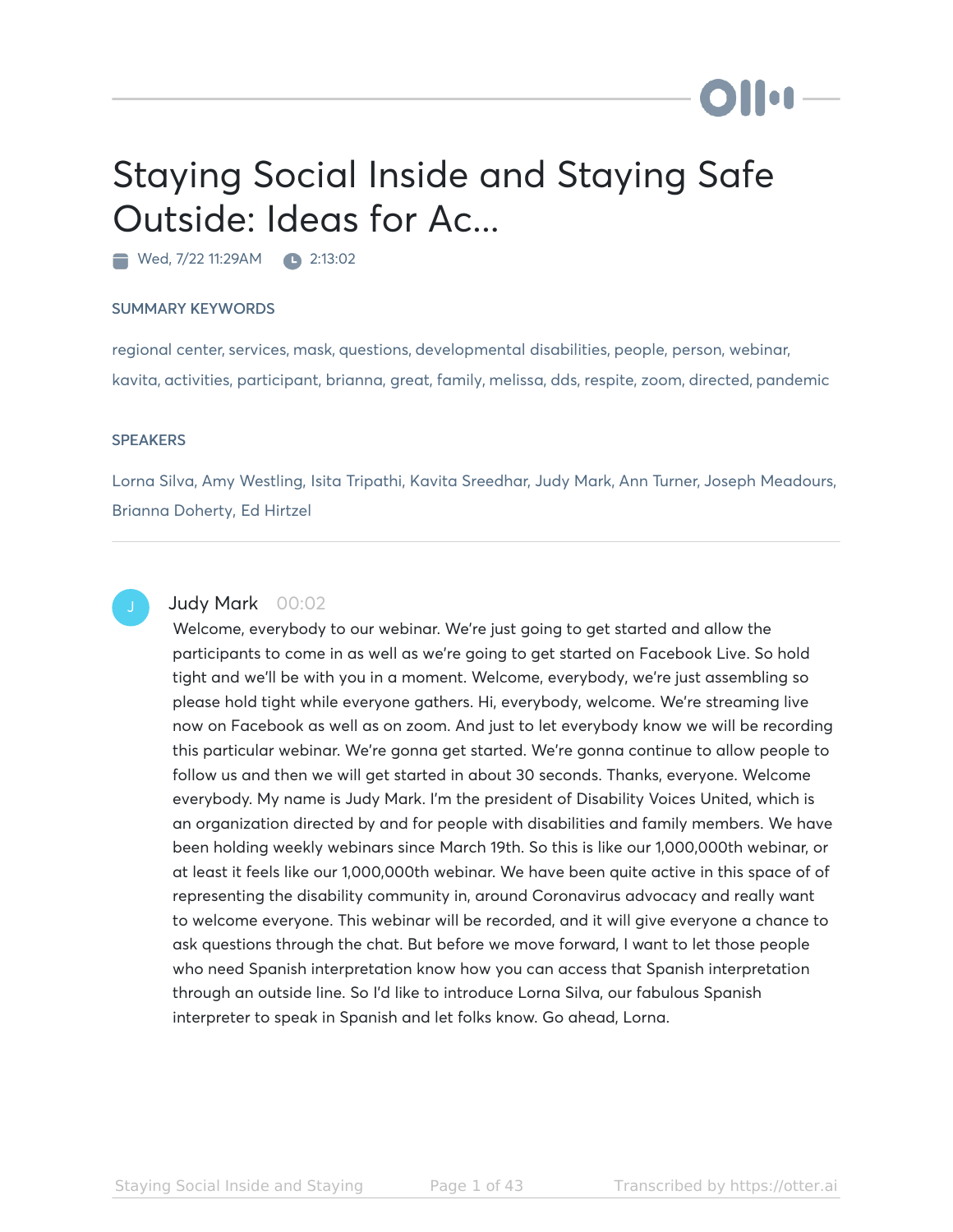# Lorna Silva 02:44

But unless personas que necesita interpreter Susie Moulton espanol jamming and cinco cinquanta you know those cuarenta UNICEF anti-trade Yes Then well, cinco cinquanta uno dos quarantined into you know sis antitrust DS no se necesita codexes graphes Thank you.

# Judy Mark 03:01

Thank you. So welcome everyone. Today's topic is called, um it's part of our series that we're holding. This is our third one, around opening up in a pandemic, the perils for people with disabilities. This particular topic is called staying social inside and staying safe outside: ideas for activities and human connection during the pandemic. Two weeks ago, we had a town hall meeting of individuals and families telling us how they feel about the re entering the reopening the re engagement. These are all things that DDS has been calling the the reinstatement of group programs and how people can start accessing services and I've been very frustrated hearing the discussion about it because they keep saying, oh, we're re entering them. People want to restart their services. But there's been a whole bunch of providers, some of whom are on the call today who've been providing services all the time, particularly those in supported living services, who have had to take a huge amount of additional work, because many of the individuals they support, go to day programs or to employment during the day. And so we want to do a major shout out to those those workers who have been out there on the front lines every single day. We have some really amazing presenters. But before we do that, I wanted to tell everyone how you'll be able to engage with us on the webinar today. There's going to be two ways. The first way is that if you have any questions about the technical issues around zoom, you can put that in the chat and our wonderful program assistant Ed Hirtzel will respond to you. Or if you have ideas that you just want to share with people, put that in the chat. If you have a question or a comment that you would like me to read to the presenters today, you should put that in the Q&A. And the way you find Q&A is by going to the bottom of your screen and clicking on Q&A. And that is a way that I can really focus on what your questions are. And once they're answered, I put them into the answered section. And it's a way that I can make sure your questions are answered or comments are read. If you put it in the chat, it goes by too quickly. And I will probably not catch it. So please make sure to put it in the Q&A. We're going to be discussing a lot of things today that you might have questions on. I've already I actually just got one a whole set of questions about participant directed services emailed to me right before this call, so we we are already getting started with that. So let's get started with our webinar and I want to introduce our amazing intern yes we have a lot of amazing people today I keep using these these superlatives. Our amazing intern Isita Tripathi who is a just recent few weeks old graduate of UCLA and she took my class at UCLA and is now interning with Disability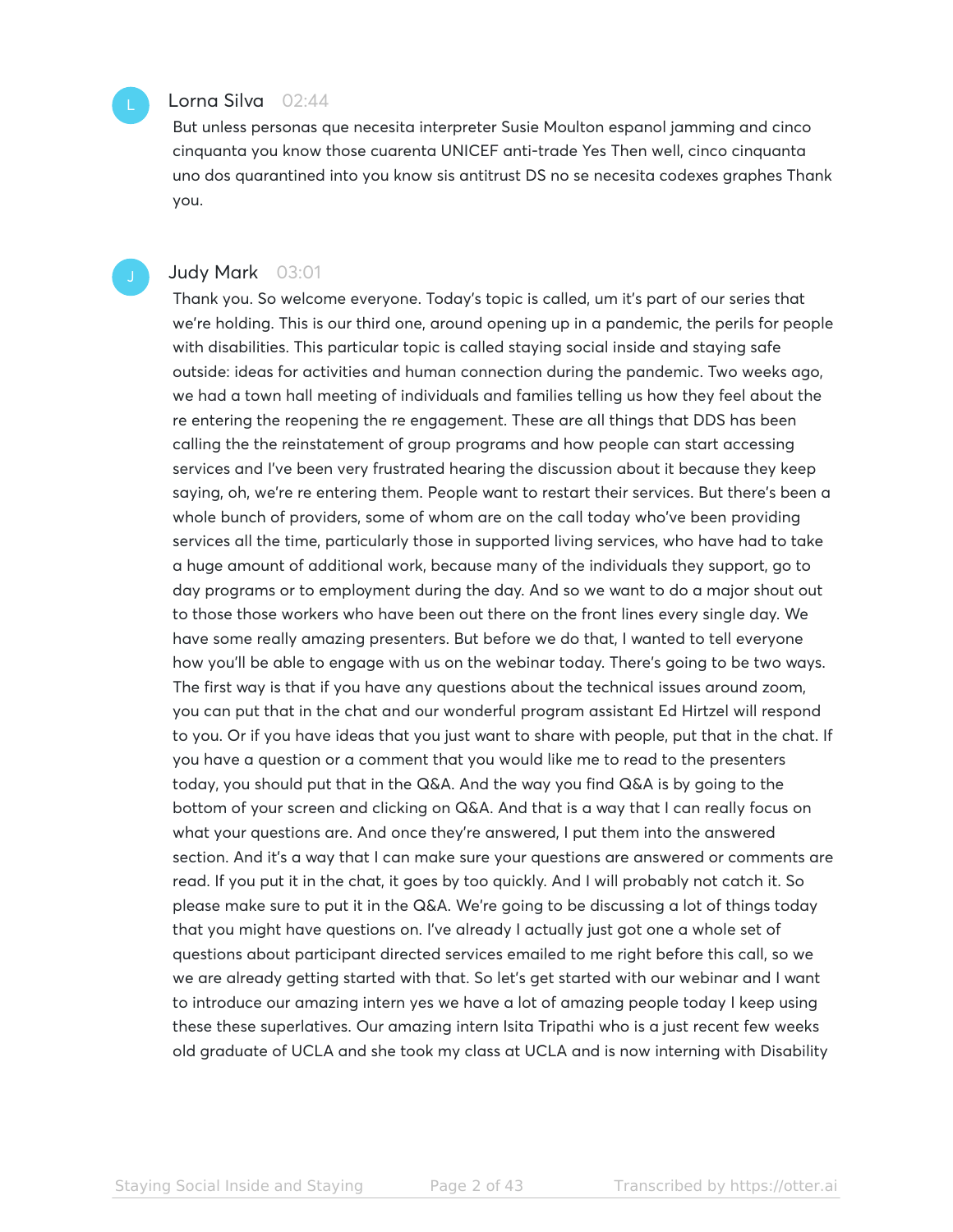Voices United. She's on her way to medical school next year and is working with us on on a number of projects in particular how people with developmental disabilities interact with with the healthcare system. And she and our organization have produced a tip sheet that we will make available to everyone through our Coronavirus website, which we will put in the chat if you don't know it, but it's DisabilityVoicesunited.org/cv CV for Coronavirus, and we will have it up there. But we wanted to share this, this tip sheet with you that you can print out and bring with you to doctor's appointments to the hospital to emergency rooms if needed on how to treat patients with developmental disabilities from the perspective of people with developmental disabilities and their family members. So Isita take it away and I know she's gonna show you something on her screen.

# Isita Tripathi 07:40

Okay, so can you can you see this alright?



We sure can.

Judy Mark 07:42



# Isita Tripathi 07:43

Okay, awesome. So I'm very excited to share this resource with everyone today. So as Judy mentioned, we've created a tip sheet for healthcare providers that encompasses general practices for interacting with people with intellectual and developmental disabilities. And this was created based on input from self advocates and family members in our organization. So I'm not going to go over the specific tips here. But it generally includes topics like presuming competence, making accommodations, adapting communication styles, and many more. But a lot of healthcare providers don't specifically get training in working with the population. So this is a really quick resource for them in emergency situations, surgery centers, or even in regular health care visits that we're hoping will help improve the quality of interactions. So on our end, we're going to be sharing this with--

# Judy Mark 08:27

Isata? Yeah, I'm sorry to interrupt First of all, can you just slow down a little bit for our interpreter? I'm the, I'm the worst. I talk very fast. And could you make that your full screen by clicking the right, the green button? And that way, we'll be able to see a little bit bigger possibly green button on the left.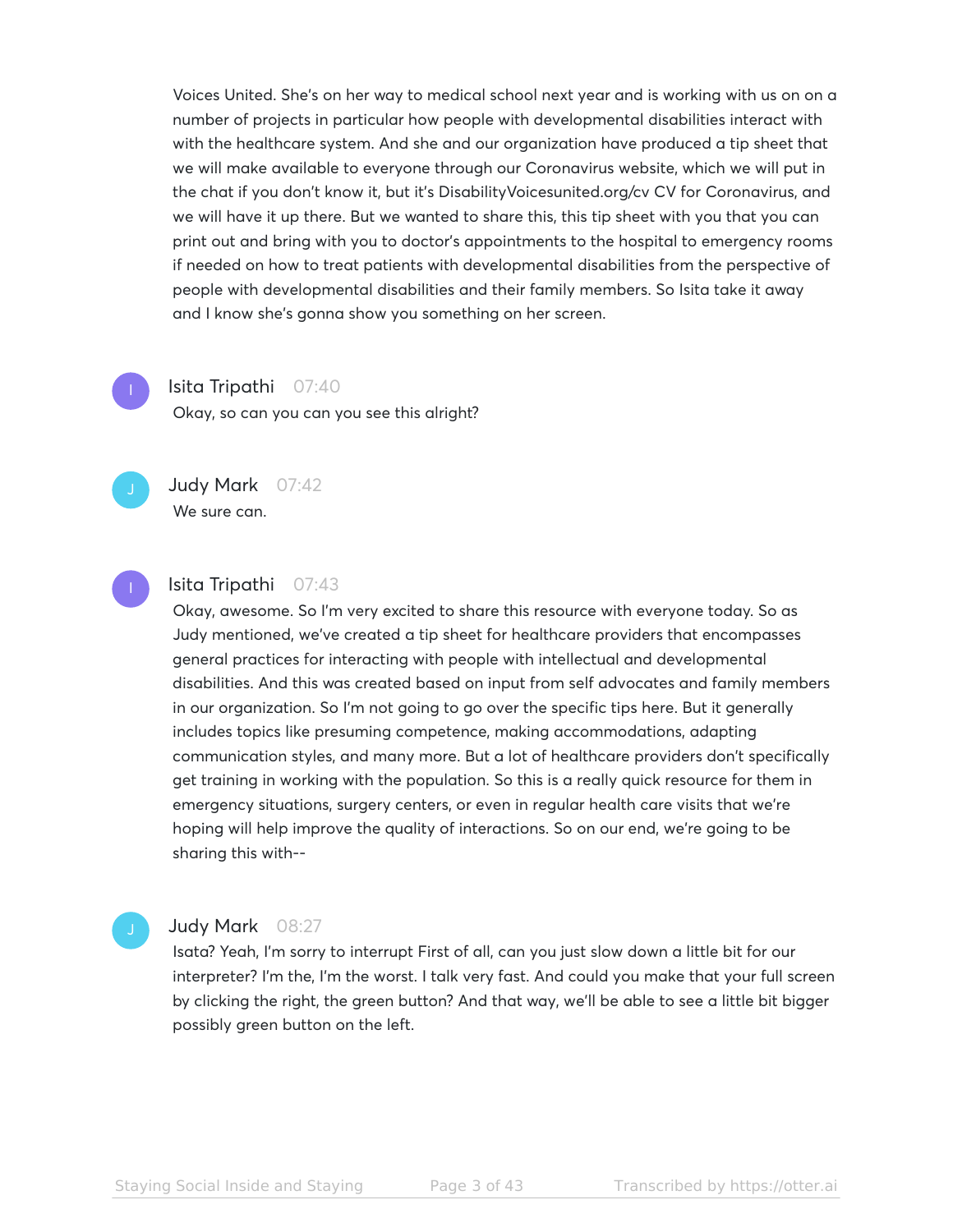

# Isita Tripathi 08:49

I'm gonna have to drag, oh this. Yes, yes.

# Judy Mark 08:53

I think that might be a little bigger. Well, maybe not. Maybe you can zoom in. I just think it'll be easier for people to see. There we go. Perfect. Thank you.

# Isita Tripathi 09:02

No problem. All right, so, um, where was I? So we will be sharing this with hospitals, doctors, and administrative staff and working on increasing training and awareness from our standpoint. But in the meantime, we really recommend that all of you bring this with you to any of your health care visits and give it as a preliminary document when you're checking in, you can just say something along the lines of I have some materials here that I would like the doctor and other healthcare staff interacting with me or my child to quickly review and this might help them better understand my preferences for communication and care. So we also recommend attaching this to the healthcare passport. And I'm going to switch over and show you guys that. This is already on our Coronavirus website but will re upload it attached to this webinar for you guys as well. So this is a quick resource that you can fill out that just shares your preferences for communication, your medical history, what medications you're taking. And so there's many different versions of this online. But we believe that this is the one that's most person centered and empowering. So this is going to be uploaded on our website as well. So if you bring this along with the support document that we've created, we're really hoping that that will help the staff better accommodate you and support you throughout the visit. So yeah, these are just really some quick resources. And if you have any questions, let us know and we can answer any concerns you may have about these tools.

# Judy Mark 10:30

Thanks, Isita. That's great. And so we want people to understand as you are interacting with the healthcare system, and I we know that that's not what this whole topic today is about. But because this resource has just become available, we wanted to talk about it, especially as coronavirus cases are radically and rapidly increasing in the state of California. We wanted to make this resource available to everyone and that you have these, this health passport filled out in advance, do it while nobody's sick, do it while everybody's okay, so that if you were in an emergency, you can have literally have it printed out. It's part of anything that is in your purse, in your pocket in your backpack and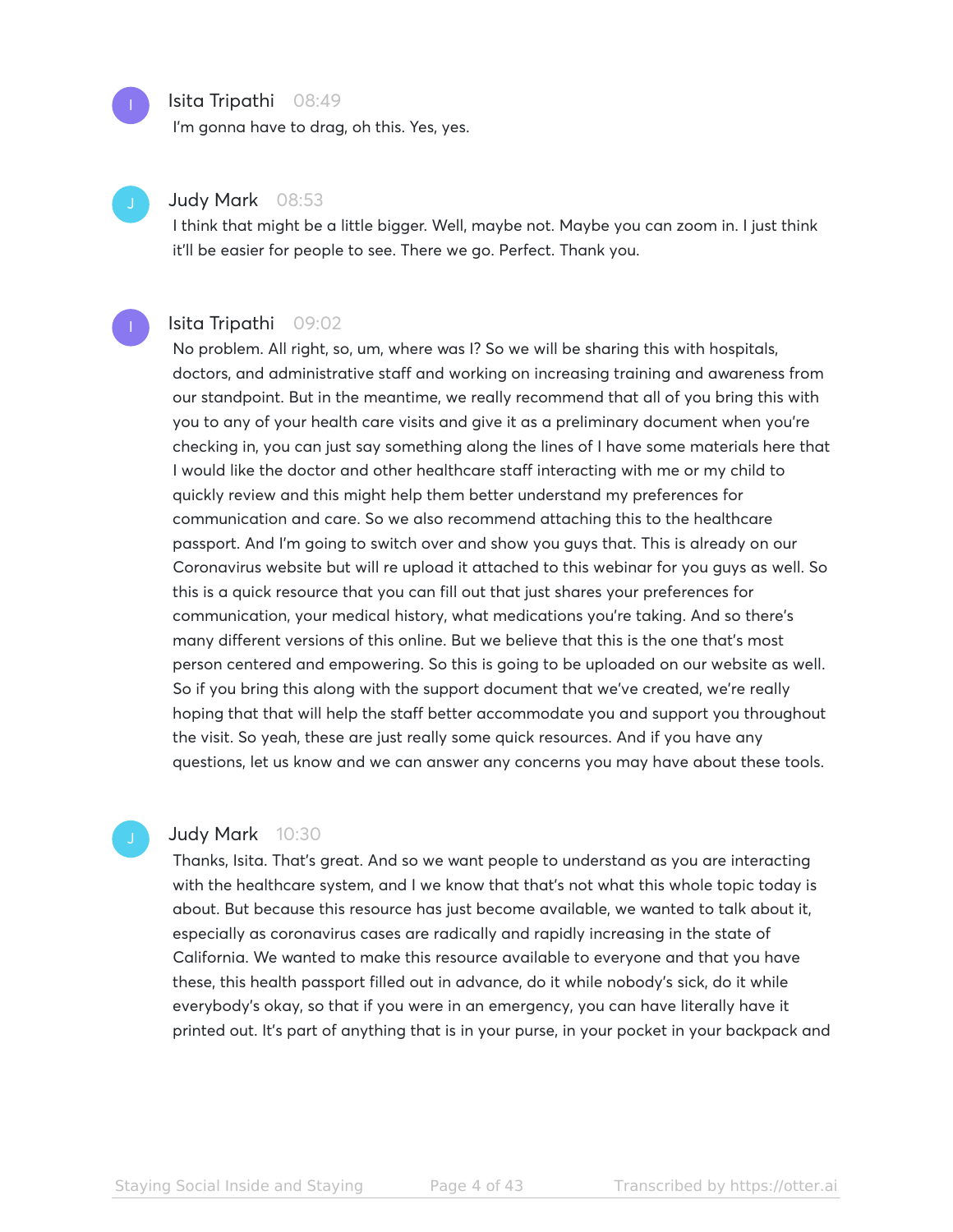you can bring it with you into a healthcare setting, whether it's a doctor's office, an emergency room or a hospital. And so speaking of hospitals, I want to introduce our next presenter, Brianna Doherty, who is a PhD in something really smart like neuroscience that I can barely understand. So we already worship you, Brianna, but she's also a medical student at UC San Francisco, a really incredible med school, where she's focusing on developmental disabilities and mental health and she's also created a really great tool that you all could use as well as has some general advice from a medical perspective. So thank you and welcome Brianna.

# B

# Brianna Doherty 12:08

Hi, thank you for having me. I first wanted to say I apologize for wearing a mask. I'm actually working in the hospital right now. And so I'm required to wear a mask at all times. So I hope that doesn't, I hope that you can still hear me and understand me okay. So let me share my screen. All right, can you see that full screen?



Judy Mark 12:40 Yes, we can.





# Judy Mark 12:44

Well, actually, we're seeing your if you could start the slideshow, it's probably best.

Brianna Doherty 12:49 Start the slideshow. B



Judy Mark 12:51

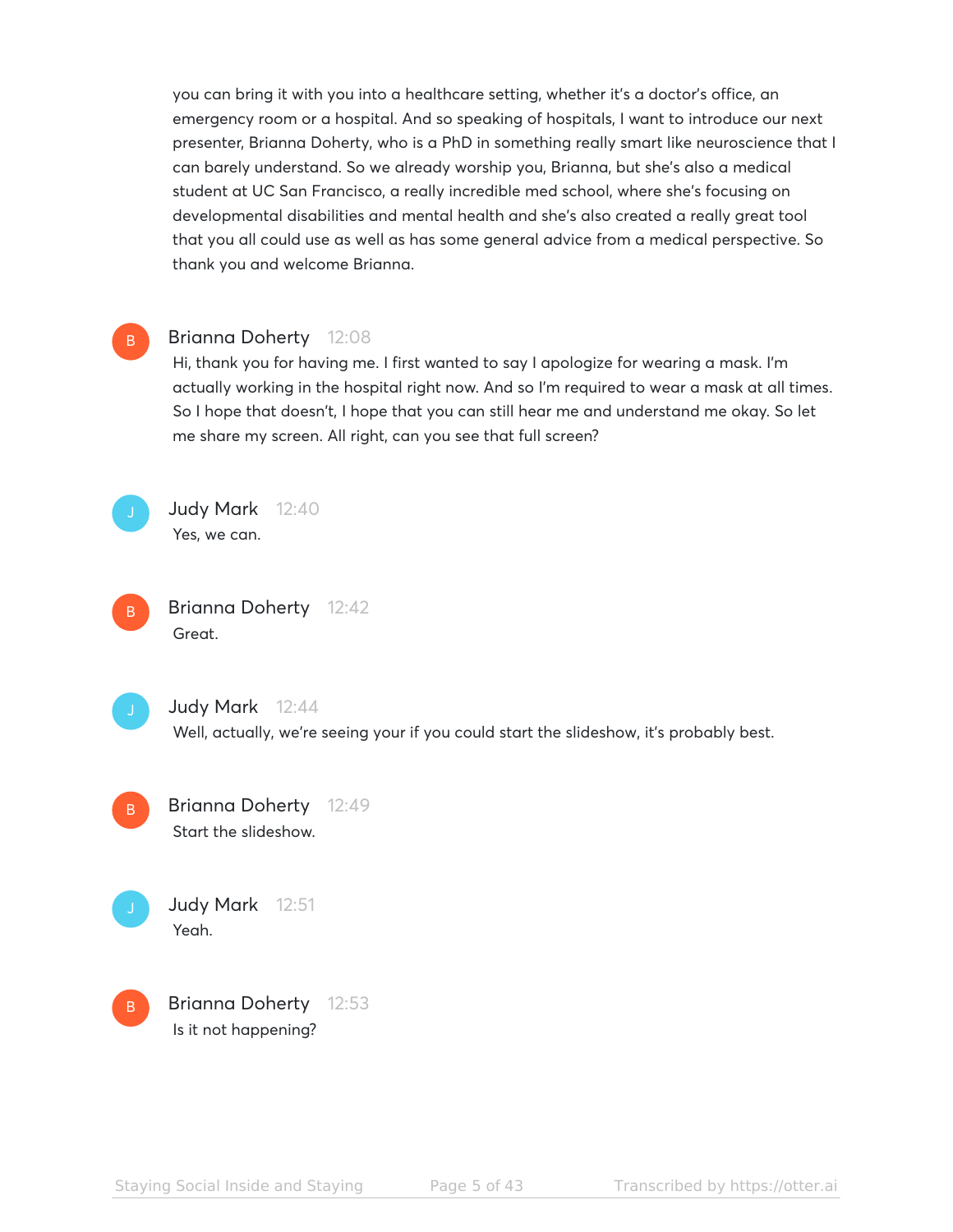# Judy Mark 12:54

Yeah because we're just basically seeing the presenters view, so go up to slideshow and then click down to start. And then say from beginning



# Brianna Doherty 13:09

that's what I had then.



# Judy Mark 13:12

For some reason we're seeing it or you might because you probably are doing it through presenter, but it's okay. We can still see it. It'll work.



# Ed Hirtzel 13:18

Brianna, you may need to this is Ed Sorry, I'm the admin sort of this. I helped Judy, with the that side of things. If you could go to the share screen, but you may have to Yeah, there may be the full screen view somewhere in there that you can select would be my best guess.



# Brianna Doherty 13:38

Okay, I apologize. I haven't done this before.So maybe if I just do the screen, share the whole screen like that. You can see my whole screen.



# 13:53

And then that's not it.



# Judy Mark 13:55 Yeah, perfect. Got it.



# Brianna Doherty 13:57

Does that work? Okay. Iapologize for that. Okay, um, so I'm going to be talking about the state of the pandemic and where we can go from here. So I have to say upfront that I borrowed some material from Dr. Clarissa Kripke, who has spoken on other webinars. So some of this material may look familiar. So how does a pandemic end? So the first option,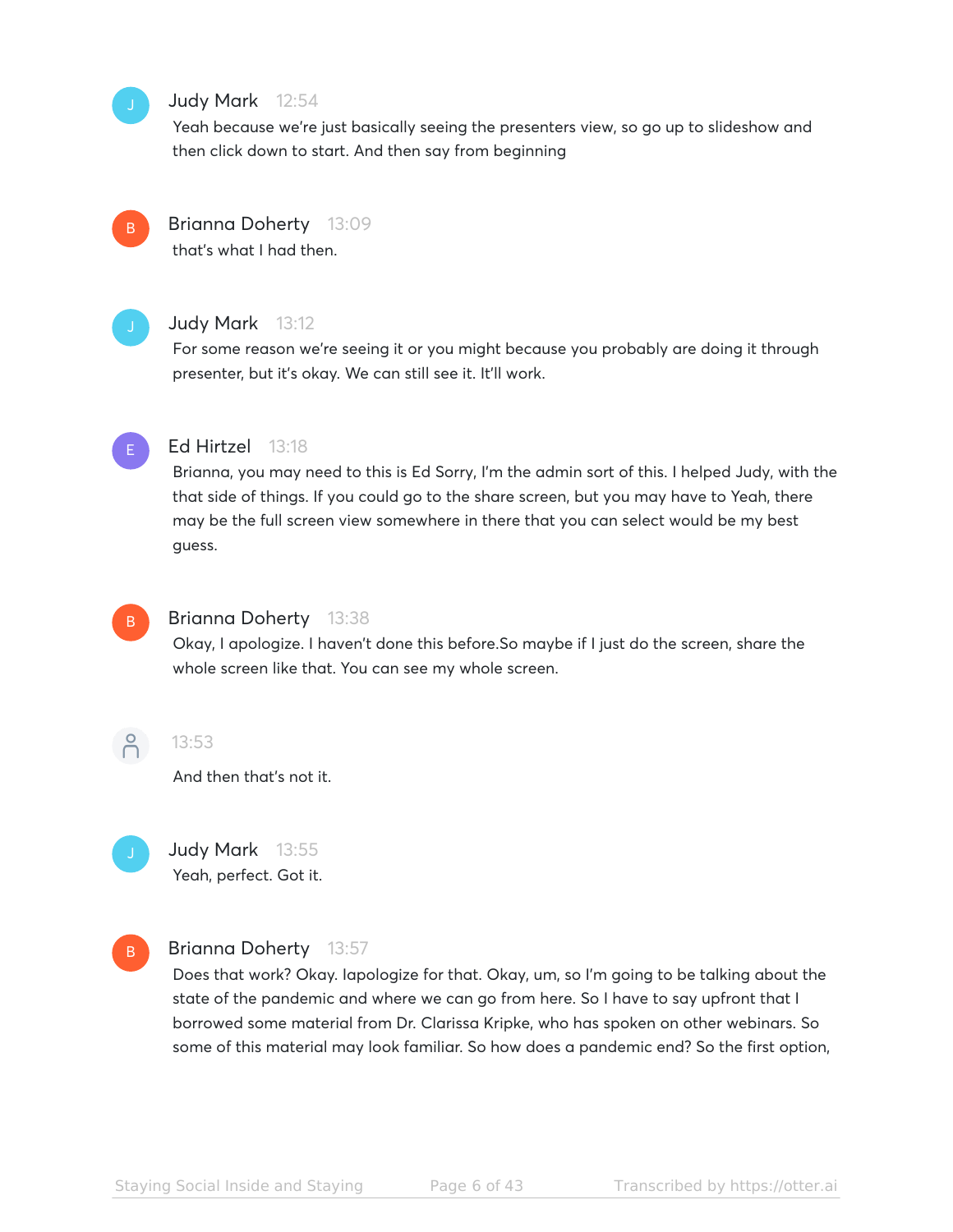and to be very blunt is it continues until everyone susceptible is infected. If getting infected makes people die or become immune, it will eventually peter out. And the problem with this option is that there are 8 billion people in the world and that's a lot of infections and millions of people will die. Additionally, if getting infected doesn't make people immune, it won't peter out even if everyone is exposed, and more research needs to be done. But recent data is suggesting that immunity after infection is not lasting as long as we would hope. So we clearly shouldn't rely on this option. For the second option, we contain it with testing, contact tracing and quarantine. So this is what many countries are doing at the moment. Getting the numbers very low, so that it is practical to find every case and make sure it doesn't spread. However, in the US, we currently don't have enough political will or leadership to make this happen outside of a few communities. And the third option is it becomes endemic, like the flu and we learn to coexist with this virus in the long term. So where are we in the US? As you can see from this image, we are not on the path to control. We're on a path to having to adjust our lives to living with community spread at COVID because it's not being contained. The direction that the US is heading now will not only, will, we will not be able to go back to our old lives for the foreseeable future. So we're going to have to figure out how to make our lives manageable and productive without getting exposed to COVID. And this is going to go on until there's a vaccine or a widespread treatment, which some people are predicting may take years. So what did the data show about the intellectual and developmental disability community? Again, there's much more work that needs to be done. But the data that we have suggests that people with intellectual and developmental disabilities are getting infected and dying at higher rates. And those living in large group settings and institutions are at more risk. And there are many structural factors at play here that will be important to unpack moving forward. So given the state of the pandemic, assessing the risk level of everyday activities is going to be a daily reality for all of us. So it's important to understand what are considered low, moderate and high risk activities. So I will outline general general guidelines. But it is important to note that risk assessment is by nature a personalized process and must take into account each person's individual circumstances. So, sometimes there are extenuating circumstances that require engaging in higher risk activities, and if so, we should be thinking about how to minimize that risk as much as possible. So, with that caveat generally speaking, low risk activities include virtual programs in your home, packets of materials sent to your home, hiring people who are already within your household to be a service provider, or adding an aid to your household if you can offer them housing so they can become a part of your household. And moderate risk activities include having one to two staff come into your home on a daily basis and take you out into the community via private transportation. And to minimize risk in this situation, it's important to give staff as many hours as possible to make it as close to a full time job as possible. Because the more clients that staff have, the more risk is involved. So try for as much staff continuity as possible and use precautions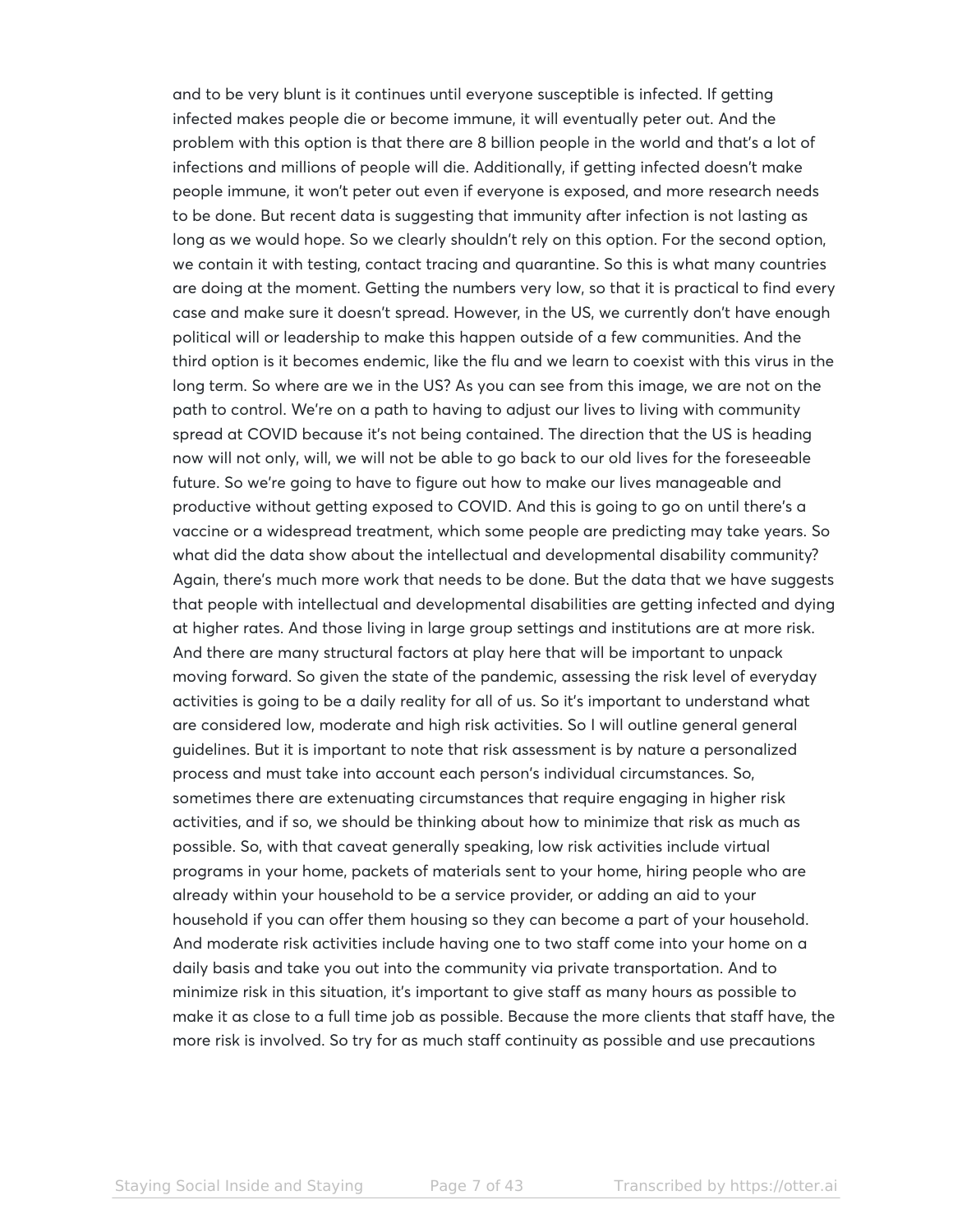such as masks, distancing, disinfection, ventilation, and utilizing outdoor space. It's also important to make emergency plans when engaging in moderate and higher risk activities. And for more information about that the DVUs excellent webinar on emergency preparedness planning has great resources around that. And then higher risk activities include having transportation come and, outside transportation come and pick you up and take you to a day program where there are groups that congregate indoors. So when thinking about risk, it's important to keep two things in mind. So first indoor activities are higher risk than outdoor activities. And if you have to be indoors, ventilating this space as much as possible by opening windows and doors helps reduce the risk. Second, the number of close contacts you have is important. So a close contact is someone you come within six feet of for 15 minutes or more. And close contacts include people you live with, the staff in your home, transportation assistance, and aids. So higher number of close contacts, increased time in close contact with any one person, and closer interaction with any one person including bathing, grooming, toileting, transferring, all increase your risk. Additionally masks, symptom screens, temperature checks, and disinfection definitely help but do not eliminate the risk. And then the last step of any risk assessment is thinking about the consequences. So what happens if I'm exposed to COVID-19? This is an important question to ask because per the CDC, most people with intellectual and developmental disabilities are at higher risk of becoming infected. And if you become exposed, you will be told to quarantine yourself for 14 days. You may also get sick or you may infect your family, your peers and the support people that you rely on. And if you have underlying medical conditions, or are older, you're at increased risk of severe illness. Given this information, I'm sure a lot of you are wondering, Well, what can I do with minimal or no risk? And this is a question that all of us are asking ourselves right now. And many people are coming up with incredibly creative ideas. So these are just some ideas here. But there are many more. So setting up a regular FaceTime call, making treats and art to deliver to friends, having a dinner party where each household cooks one course and delivers it to the other, and there are many, many more ideas. And then another question you may be asking are what are safer alternatives to group settings, and some of these I already mentioned, but this includes hiring household members to provide services and having a single consistent aid or a small team of people to provide services in your home with precautions, meeting one to one outside and uncrowded place with precautions, taking drives, doing window and drive by visits. So these are all, these are all lower risk activities. And then finally, since it isn't realistic to think that we'll be going back to our lives as they were for the foreseeable future, I think now is an opportunity to imagine something more individualized and included. So don't forget this can be a time to participate in disability advocacy or political activities, build new skills, such as educational, vocational, service, and or volunteer activities and engage in inclusion and participate in activities with non disabled people. And importantly, you shouldn't have to settle and you don't have to stick with the same providers if they're not adapting to your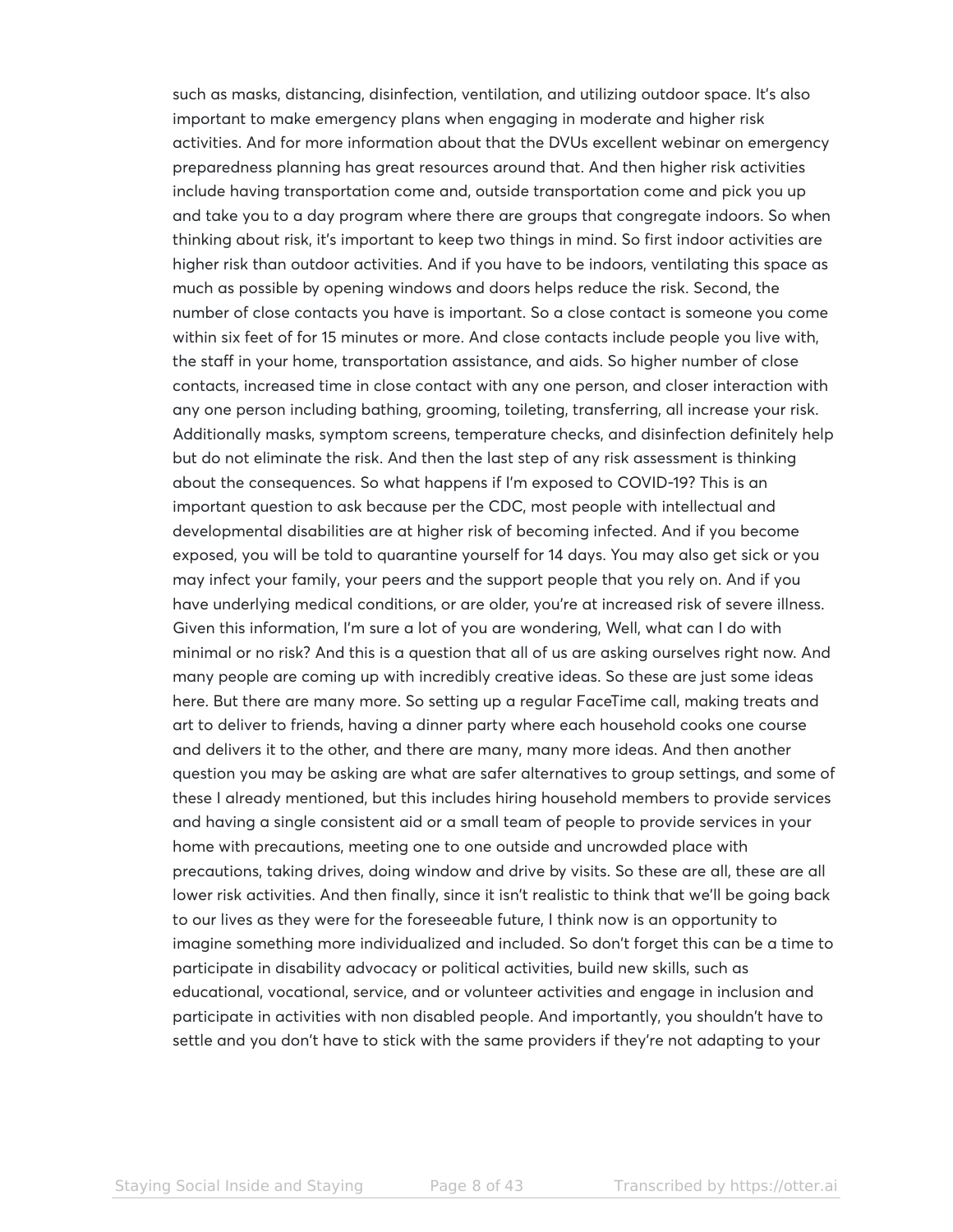needs. So programs should adapt to your needs, not the other way around. So I look forward to seeing the creative inclusive solutions we come up with as a community. Thank you.

B

# Judy Mark 23:04

That was wonderful. Thank you. That was really, really great. So, there's a few questions that have come in specifically for you, Brianna. And I know that Brianna is right now on call at the hospital. So there's a chance she's going to need to run off and hopefully, I don't know which which service you're on right now. But you're delivering babies or what are you doing today?

# Brianna Doherty 23:28 I'm in the neonatal ICU.

# Judy Mark 23:31

I knew there were babies. Yeah, yes, you're gonna go hang out with cute babies that need your help. So, I'm going to, I want to ask you a couple of these questions now. But then if you're able to stay on or come back, please do because generally, what we found in our previous webinars is that whoever the doctor is on our webinars always gets a huge amount of questions. So let me ask you a few right now. There, is there a way, is there a way to get a printed list of measures to minimize risk like more hours for one staff member hiring someone already in a household? I do not know of that list, although that's a really great idea that maybe we can work with you on Briana? Have you seen a list like that?

## Brianna Doherty 24:23 B

I have not. But that's a really great idea. And I'd be happy to brainstorm some things and put together something. Yeah.

# Judy Mark 24:30

Okay. That's great. Um, Irene is asking, Is it really safe to share cooked food between households?



# Brianna Doherty 24:40

That is a great question. And, you know, a lot of this you know, we don't have the data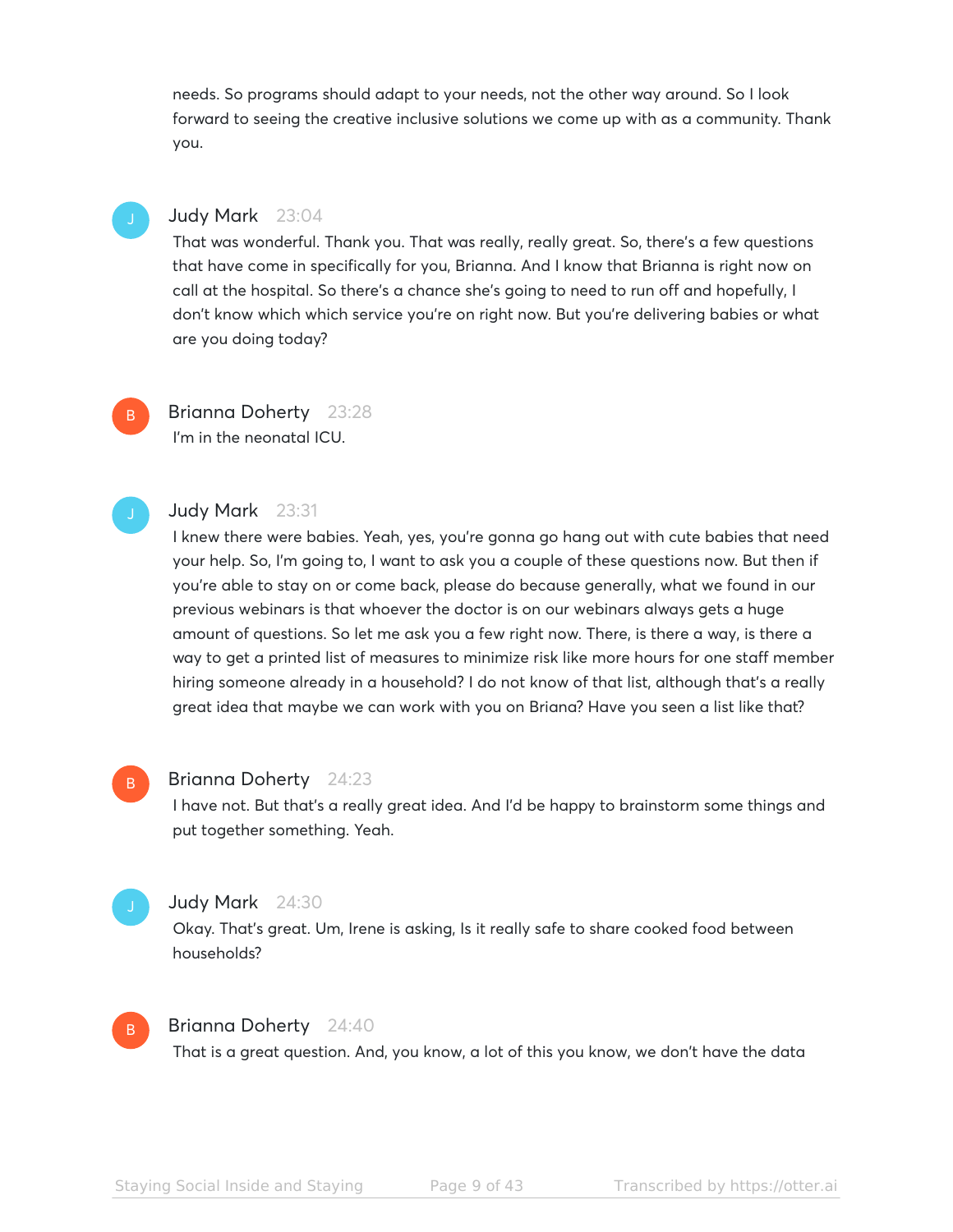that's specifically asking that question. And, but from what I have seen, I feel like that is a safe activity. If you you go and you leave it you know, it's cooked. It's been cooked. You know, you can kind of some some people have recommended disinfecting kind of the outside or anything that you might be touching. But I haven't seen anything that's advised specifically against that.

# Judy Mark 25:15

The research that I've seen and maybe you can verify it, um, when it comes to food, is that zapping it in a microwave for even like 30 seconds destroys any kind of bug that exists on food. And so I probably not salmonella, but but this kind of fish. Um, so. So certainly if you're taking food from another source, transferring it into your own cooking equipment or your own plate and then putting it in the microwave for a minute is certainly very, very safe. Wouldn't you say? That it's the same as getting takeout food.

# Brianna Doherty 25:52

B

B

You know, and with most things, I can't tell you that there is zero risk, right? And that with many activities that we're going to be engaging in I can't say that there is zero risk, but you know, there's low risk. Yeah, yeah.

# Judy Mark 26:08

Um, Arianna's asking and I don't know if you know anything about this, but that Japan has, has been keeping numbers very low on COVID. And do you know what it is they're doing? I mean, they're not the only country, there's a number of countries that have been able to keep their, their numbers low. What are they doing that we're not doing?

# Brianna Doherty 26:30

Sure. And, you know, I can't say for any one country in particular, but I think in general, like I mentioned, the countries that have been doing particularly well have been those that you know, that had shelter in place or quarantine early and had people who sustained that practice, and then also instituted early contact tracing, to to get a handle on like early testing and contact tracing to get get a handle on who was infected and who their close contacts were to try and minimize the spread. And so those are the general principles that countries have been using, but specifically for Japan.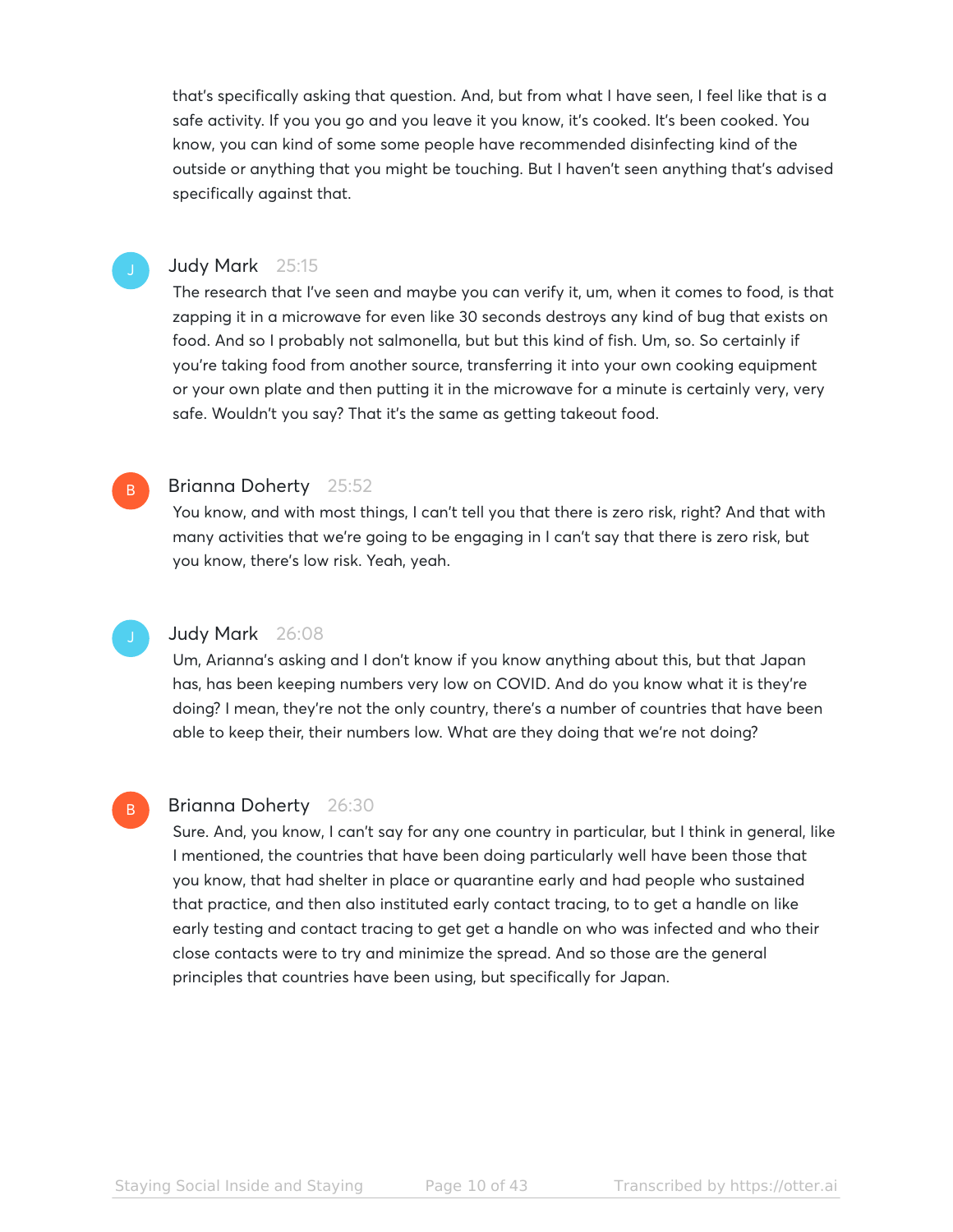# Judy Mark 27:10

Yeah, you know, and just for me to comment on what's going on in LA County, which is really driving the numbers in the state of California up is that things are completely out of control here. I can just tell you living here, there is absolutely no contact tracing happening. My friend got COVID two weeks ago and never got a contact tracing call. There is also no enforcement of masks, there's no enforcement of on restaurants who are incorrectly, you know, their masks are down to here. And they're not wearing the face shields which they're required to do. So you know, we cannot count on other people doing the right thing right now, which is scary and sad. And that means that we have to do the right thing. And this is not going to go away anytime soon as Brianna said, and so we don't want to scare people, but we want you to be in reality based in reality, which is why we're here to offer ideas. Because this is an idea for the long term, things are not going to reopen in the way they were for a very long time. Certainly not till next year and maybe beyond. And so we need to come up with ways to stay connected to each other and to stay happy as happy as we can be. Um, so what I'm going to do is I want to go on to our next speaker Brianna, I think you may have another half hour with us. So I might come back to you with a few more questions.

Brianna Doherty 28:40 Sure.



A

B

# Judy Mark 28:41

Um, thanks so much. So now I'd like to introduce our next presenter Amy Westling. Amy is the executive director of the Association of regional centers and a multi multi time presenter for us and we so appreciate your time with us. And I've asked you to really talk about all the opportunities that exist through the state that regional centers are given a lot of flexibility in providing services to folks, and particularly around participant directed service. So go ahead Amy.

# Amy Westling 29:13

Yeah, thank you so much. And every time I hear Judy, or someone else give a realistic point of view about how long it's going to be before we get back to life as normal, I it kind of makes me reconsider everything I am going to say. I think, you know, when these webinars started, what, three, four months ago now? You know, it was okay, what are we going to do in the short term? What are we going to do to kind of bridge some gaps while we wait for life to get back to the way it was? And we're beginning to see through the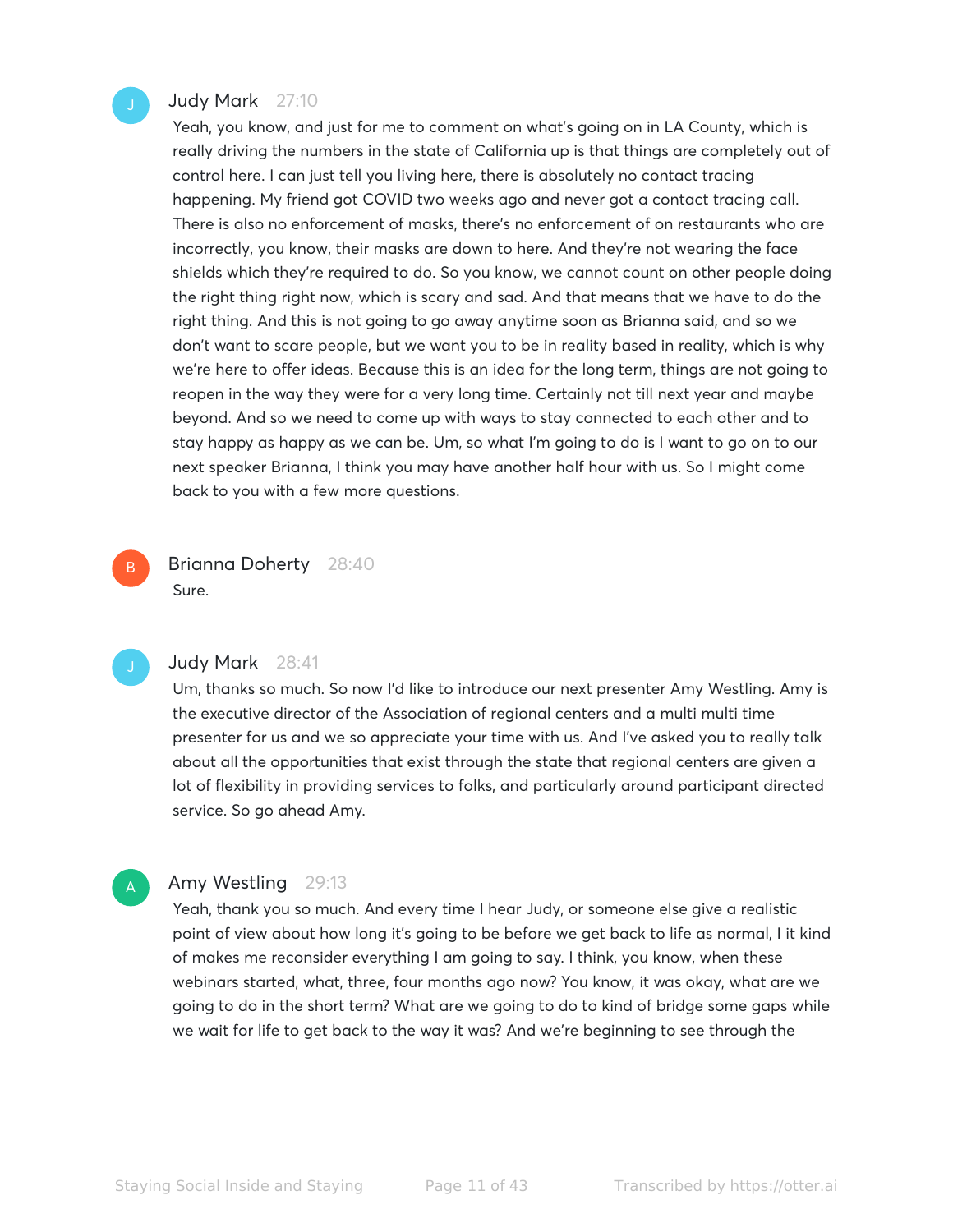comments that Judy made but also through what Brianna was discussing, that there's going to be some permanent changes in our lives. And so things are starting to pivot to think about more: what are those permanent changes going to look like? And how are we going to continue serving people? One of the great things that happened as a result of the pandemic was that the Department of Developmental Services issued a lot of guidance that gave regional centers a pretty wide amount of discretion in terms of the services and supports they could provide. Pretty early on regional centers began to say, Okay, if people are no longer going to day program or work or school or daycare, then you know, I think the initial response was let's see what we have in our toolbox now and offer people more respite or personal assistance. And then we got to a place where we started thinking about, how can you know some of the non residential services be provided in a different way. So you started seeing more remote service delivery, or you started seeing perhaps some day service providers bringing people food from food banks and doing those kinds of things. But what we heard from families and really just want to commend all the family advocacy that goes on in our state, was that there was still the need for another solution. And part of that came from as Brianna was discussing, you know, one of the ways that we know that we can help to keep people the safest is to limit the number of people they interact with. And so even though service providers may have been willing to come into people's homes, there were a lot of families that said, You know, I really at this time, want to make sure that I'm keeping myself and my family kind of in a closed network, not in a negative way. But in terms of I want to control, you know, certainly the degree of social access that that I have, that my child or family member with a disability has, just trying to keep that network pretty tight. And if you think about it, these are things that we all kind of did or the people that were being responsible about this, right? You know, I have lots of friends that I haven't seen in months and months, I haven't seen my grandma in for months, those kinds of things, because we made those decisions about how to make everyone's social network, particularly for those people who are vulnerable, smaller. And one of the things that we heard from families was that they wanted an option to have services continue to be provided. But they wanted the provider to be someone that was either in their family or in their close social network. So a very close family friend or an extended family member, maybe who lives with them even. And so the way that this was addressed by the department was through what's called a directive. And basically what that means is that Nancy Bargman, as Director of the Department of Developmental Services, has the authority to make some temporary rules to allow people to have greater levels of health and safety and to allow people to have greater access to services during this time. And one of the rules that she issued in her directive, dated March 30, I believe, was around participant directed services. If you think about our system and kind of where we are, many of you, I'm sure are familiar with the concept of the self determination program. And you're familiar. Thank you, Judy. And you're familiar with the concept of the traditional service model, where you know, where you access services through the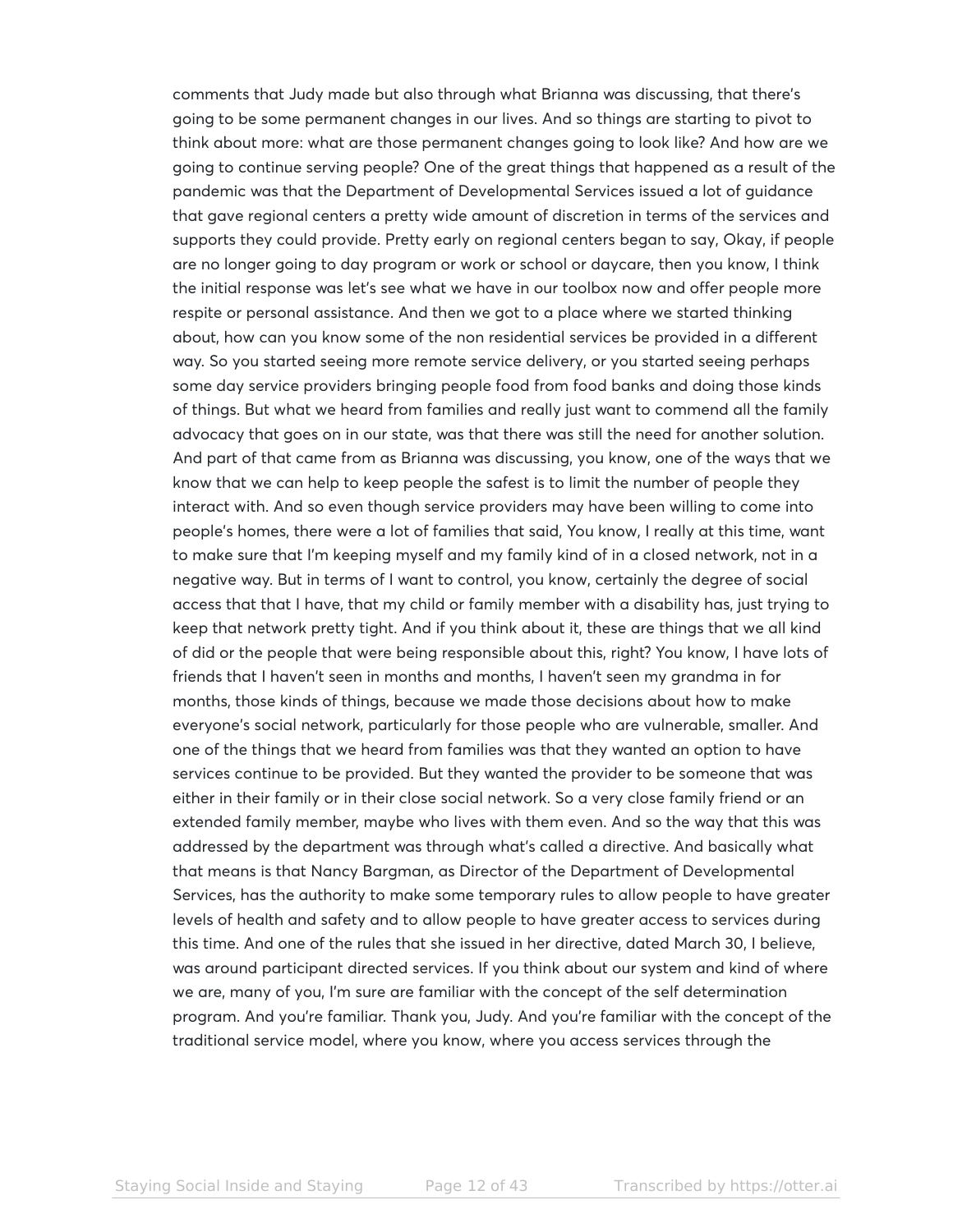regional center who contracts with service providers who provide staff to provide your services. Participant directed is sort of in the middle of these two. And it really is, provides the opportunity for families and for self advocates to access services, defined services based on their needs, but to plug in friends or family members or somebody else that is well known to the family into actually providing the service. And this isn't a new concept in our world. In fact, in every day, just kind of the lanterman Act and the regulations, we operate under this, there are ways to do this for respite, daycare, transportation, nursing, and day services to a degree already, but there's lots of rules about how each of those works. So for example, in nursing, you can self direct or participant direct nursing services, but the person still has to be a nurse. It just allows you to hire someone who's outside of a nursing agency to provide a nursing service. So there's lots of rules about how these things work. But for three more services during the pandemic, the department has said that you can use participant directed services and those are independent living services, personal assistance, and supported employment. And so that allowed people to access these services by selecting someone who was over the age of 18 and say, and that they believe could do the job and connecting them with what's called a fiscal management service. So somebody that's going to make sure that the payroll and the workers compensation and all those things are handled. And then that person can provide the service that maybe you would have had an outside person providing to you previously. And some of this is being driven by like I said, families wanting to kind of tighten up that social network a little bit. But some of it is also being driven by in the early days of the pandemic, there maybe were times were, particularly in the supported employment world where we had People being supported by regional centers, who worked in essential functions, essential jobs. So they worked at grocery stores or they worked at Target. And what we saw happening to some degree was that, at times their support workers who had worked with them on the job site, weren't able to go do that with them. Maybe they had their own children at home, who all of a sudden didn't have school, or maybe they didn't feel safe going into those work settings. But we didn't want people to lose jobs. So we wanted to make sure that there was a mechanism to make sure that they could still get the support they need, because nothing would be worse than during a pandemic that then leads to a recession for someone to lose their job and their well paying job at a grocery store, because they didn't have the support they needed. So that was really the intent. And we've seen that through this time, I think one of the things that we've talked about for a long time in this system is that services need to be flexible, and they need to be built around each person's needs and the needs of their family. And we've really seen through participant directed and remote service delivery and some of the deliveries of activity packets and some of the food delivery and all those kinds of things. we've really seen how true that is that each person's needs are going to ultimately drive what services look like. But we also understand that each person's needs aren't going to be the same today as next year or six months from now or even next week. And so as those needs change, we need for people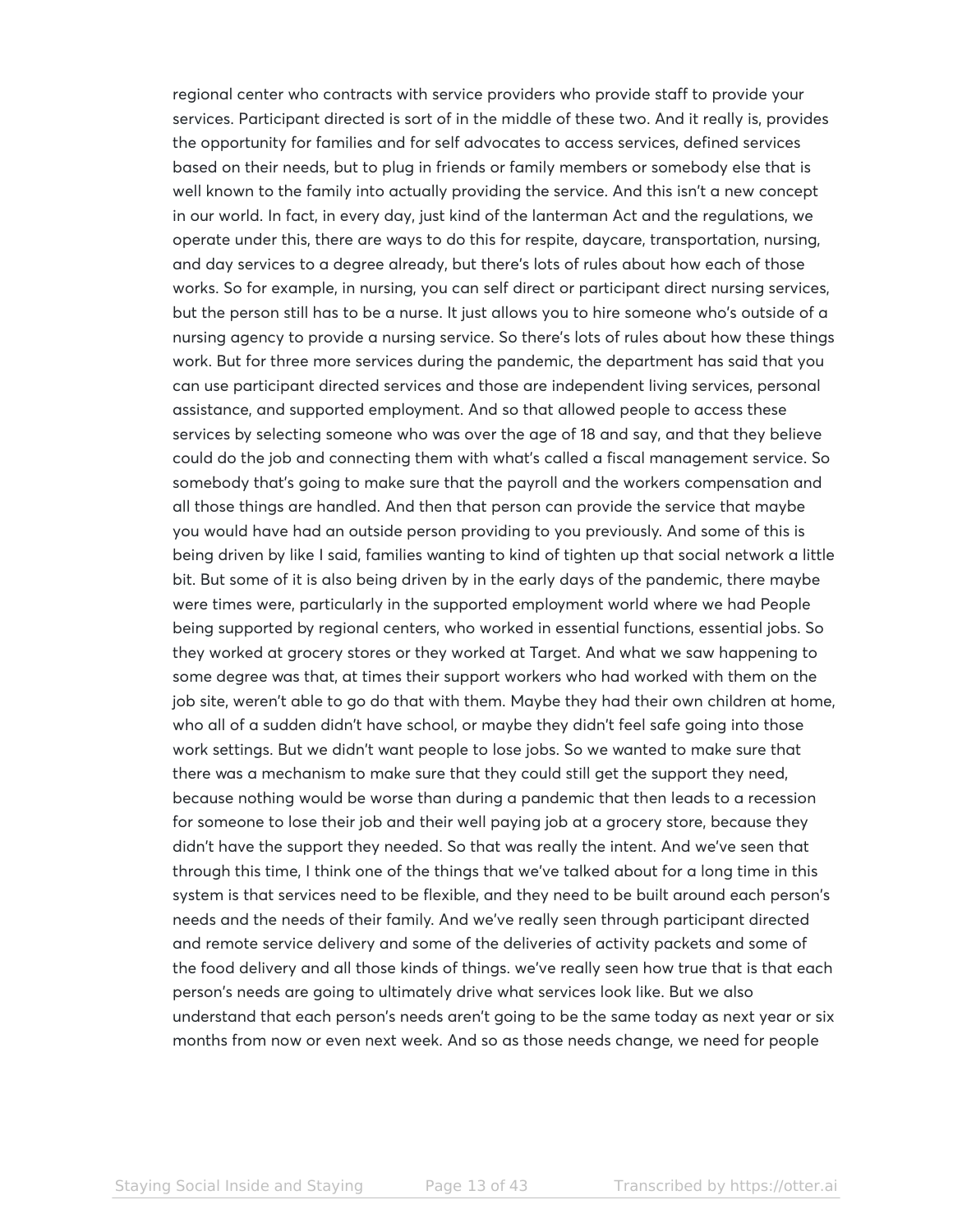to let us know, let the regional centers know what the need is now, what's the new emerging need? Like I said, in my family, I thought, Oh, we can ride this out for a couple months. And now we're starting to see in, you know, in our own lives, the changes that are going to be needed because it appears this is going to be a much longer term situation.



# Judy Mark 39:24

Thank you, Amy. There's like 20 questions for you already. Brianna, I just want to I just want to go to you real quick, to see what your time that you need to leave, do you need to leave by three?

# B

# Brianna Doherty 39:38

I'm going to leave at three and then and just make sure that everything's okay. And then I might come back.



# Judy Mark 39:43

Okay. So, there's been a couple of questions that have come in that I'm just going to throw to you and then I'm going to go to Amy for the questions that she's gotten. Um, okay. So um, would you say that there are, Are there any preventive measures that you've seen that people can take like types of food that they consume or hot tea that is proven to combat COVID?

# B

# Brianna Doherty 40:13

That's a, that's a great question. And not that I have seen, you know, there is no, ther,. There's only one FDA approved medication for COVID. And it's just recently been FDA approved and it's for very, very severe illness. There's no preventative medications or anything like that, that I've seen that's been FDA approved.

# Judy Mark 40:36

I'm glad that this person asked this because I have seen on Facebook the same kind of myth that keeps recirculating where people say if you rinse with saltwater if you take this specific set of vitamins, supplements, I mean they have this whole cocktail of things, you will definitely not get COVID and I would love for you to just explain how not true that is.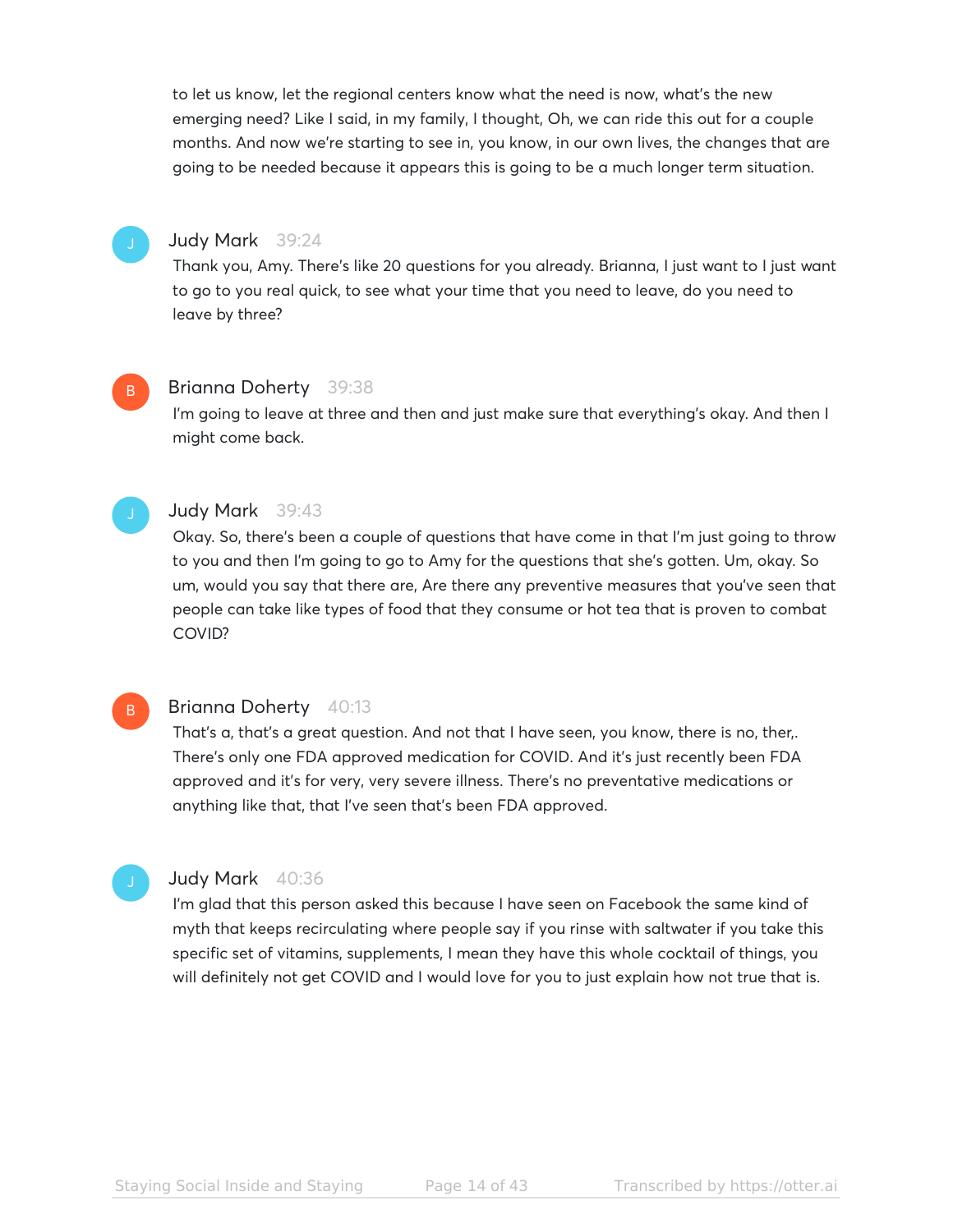# Brianna Doherty 41:07

well, I mean, for for those sorts of things, you know, usually to have the standard of evidence that we need to be able to do those things you have to go through trials you have to do and to be able to prove that something has had that kind of benefit or that has that kind of effect did not none of those trials, none of none of those things that I am aware of have been studied. And, and off the top of my head. I can't think mechanistically of how that might, how that might help. But, but yeah, the at the end of the day, there's no FDA approved or no studies that I am aware of that have have shown anything that has any preventative measures like that.

# Judy Mark 41:50

So I'm going to say that's not to say that people should not be doing things that can help boost their immune system, and to not be in, if it's possible, the categories that make you more likely to have a poor outcome things like controlling your, you know, we know that people who are morbidly obese have poor outcomes. So maybe this is a good time to eat super healthy, and to exercise which boosts your immune system. So, so I mean, would you agree that people should be focusing sort of in those areas? Quit Smoking is a good one.

# B

B

# Brianna Doherty 42:26

Absolutely. I mean, you know, the CDC has said that there are, you know, they have a list of chronic medical conditions that they say, you know, make make individuals more prone to getting really sick when they get COVID. And so it's really important to manage those medical conditions and make and talk to your doctor and, and make sure that you you are managing those medical conditions to the best that you can. And for many of those medical conditions, just the general advice of, you know, eating well and exercising, helps your health in general and, you know, I think most doctors would recommend that for anyone and everyone. Yeah.

B

# Judy Mark 43:04

Great. All right, thank you. And then somebody's questioning whether it's safe for them to send their son to a one on one swim class, where the instructor is wearing a shield.

# Brianna Doherty 43:17

I saw that question and that's a great question. And to be honest, I I'm not sure about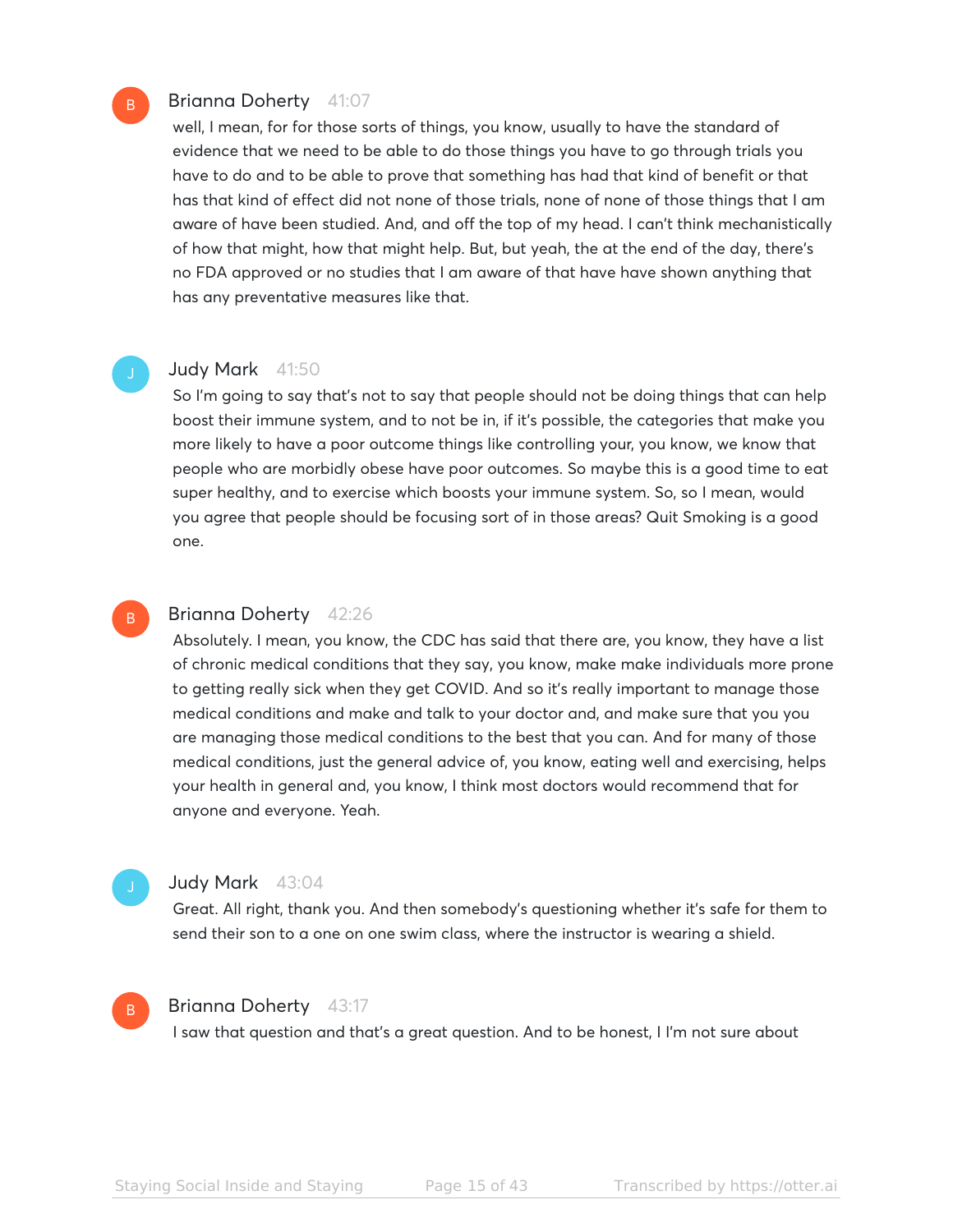swimming. I know that most I think public all public swimming facilities that I'm aware of have been closed. And and and I'm not sure if that's just because you know, they don't want people congregating or if there's something about swimming in the water in particular that could be, that could be dangerous. I I don't know. I haven't heard anything to that effect. I'm not aware. I can look it up. But off the top of my head, I'm not aware.

# Judy Mark 43:47

Yeah, um, you know, I, I, I can tell everybody so I have a son who's a 23 year old with autism and we, my son does not have swimming lessons but he has a trainer. It used to be in a group setting but now it's a one on one who comes to our backyard once a week, who is has a mask on and stays six feet away from my son outdoors. And so I believe that that is safe. I've read I've heard from others that that is a safe activity. You know, the swimming, I would say if if the child who's in the pool is safe, if somebody is six feet away from them, then that is a safe activity. But if it requires that swim instructor to be on top of them, it becomes less safe. So the closer you are, the less safe it is. So you have to take those into account.

## Brianna Doherty 44:38 B

Now again, it's a matter of like I mentioned that kind of general principles of outside is better than inside. And and you know, distancing, minimizing your close contacts is really important. So if you can participate in activities that are outdoors and minimize your close contacts then that that's a lower risk activity.

# Judy Mark 45:01

So um, for those a number of people joined us late and so we I want to let everyone know that Brianna has done this really incredible risk chart. It's kind of an infographic that is a really good thing and that we will also make available we make her whole presentation available on our Coronavirus website starting probably tomorrow. And but that particular document I, we're gonna have, you know, get out in our social media as well so that people can understand what it means to be in a high risk activity versus a low risk. But sort of the last question for you, is it a little bit of a repeat of what you said in your presentation. Is a person with intellectual disability and hydrocephalus and higher risk to get affected and any recommendations to prevent risks of getting infected with COVID-19 when going out in the community? so Mario is asking that, that was covered and we are recording this, this webinar so you can go back and watch That, but just to quickly answer that question.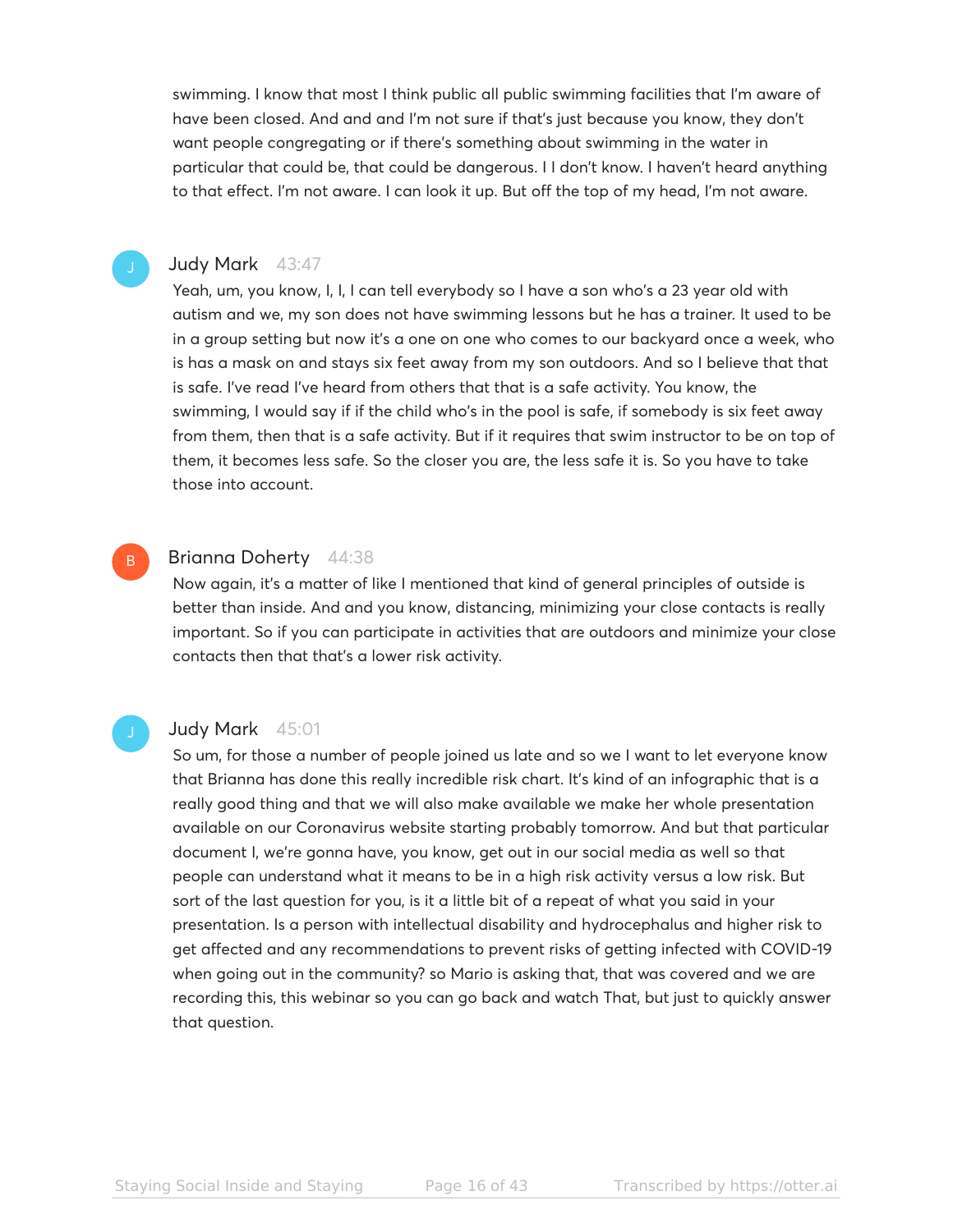# Brianna Doherty 46:03

It's really interesting. So when you look at the CDC website, you know, they say having an intellectual or developmental disability in and of itself does not make you higher risk. But then they do they do then kind of go through and list different things that might make you higher risk that really overlap pretty pretty closely with intellectual and developmental disabilities, which includes having mobility issues, or having, having difficulty communicating. And so the CDC hasn't gone so far as to say, you know, intellectual and developmental disability in and of itself is a high risk category. But many of the things that associated that are associated with intellectual and developmental disabilities, makes people at high risk, and that's why I said most people with intellectual and developmental disabilities.

# Judy Mark 46:53

Absolutely. And I'm gonna I'm going to go to a bunch of questions that came in for Amy, and then we're going to move on to our next presenter. Um, so, Amy, Rachel asks that some people who are not yet able to use virtual services remotely, yet might be able to do so if they have the right training/app/hardware supported program, you could access it, what assessment services are available or support services are available to help people figure out what works for an individual. Have you been hearing anything that regional centers or are funding for this? This is this I actually just heard this come up last night at another meeting I was in.

# A

B

# Amy Westling 47:38

Yeah, I haven't heard anything about assessment for devices. I imagine that it would be kind of the same type of assessment that's done for for adaptive devices in general. I do know that in terms of the cost of the devices and the internet access because we also recognize that that's a barrier for some people, that there are some communities that have lending libraries. And I've heard that there's talk of finding a way to perhaps incorporate into our waiver, which enables regional centers to purchase things with federal dollars attached, some capacity to help people with that. One, you know, that would be based on income levels is what I've heard, but I don't have a lot of details.

# Judy Mark 48:43

Right. And I, I do believe that the organizations that are doing the AAC assessments, which stands for augmentative and alternative communication assessments, and every Regional Center has contract has a contract with at least one of those kinds of agencies.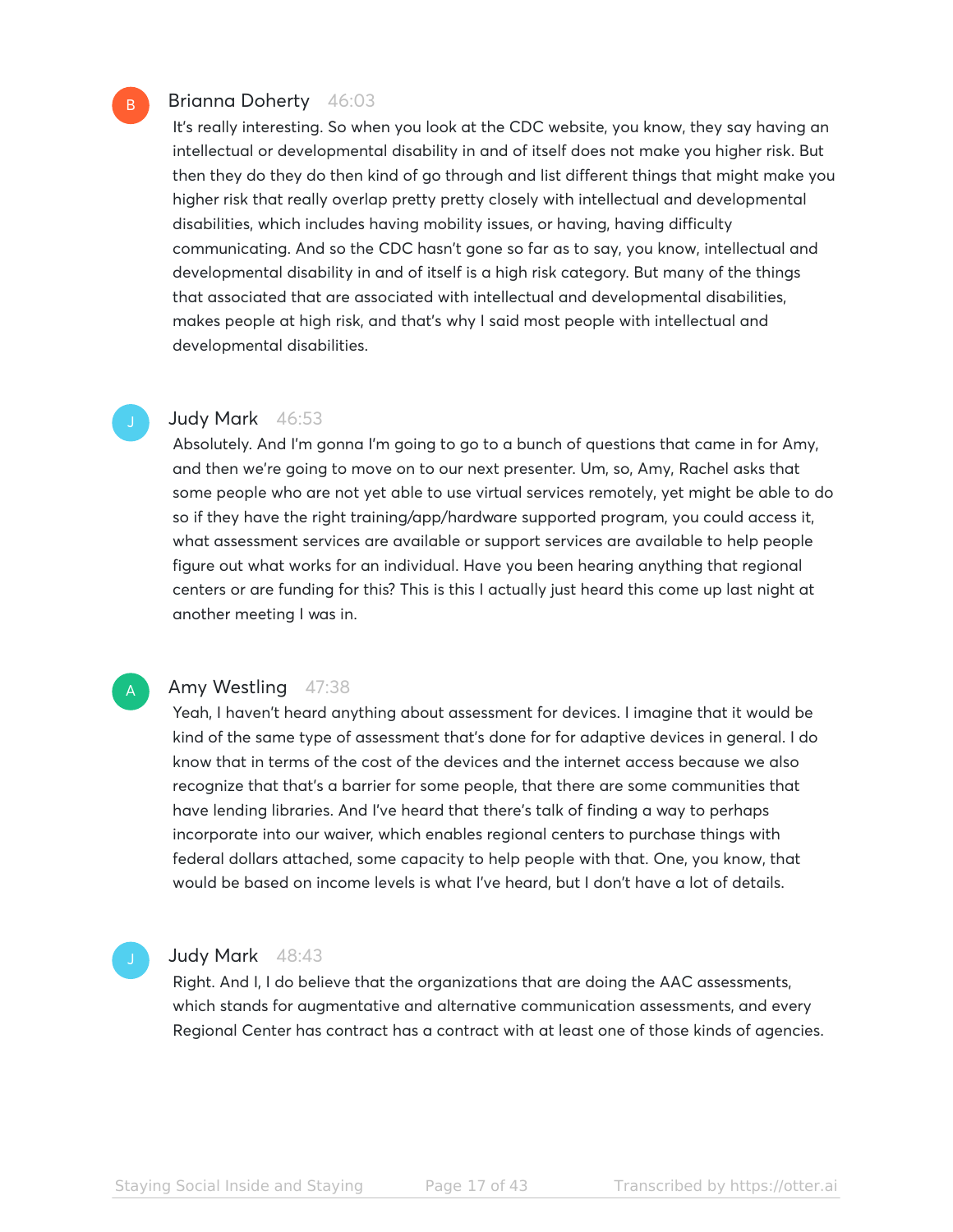They, at least on the meeting that I was at last night, in Westside Regional Center, the agency that has that contract says we are absolutely available to assist with training on accessing remote learning and remote opportunities. So that's definitely something you should ask your regional center about. The, another question comes in around overtime. So the regional center is restricting 40 hours per week per service provider. And they're forcing the client to find another service provider to distribute the hours when they exceed 40 per week. The regional centers are not considering the extraordinary situation and are not making exceptions so that these hours can be increased. So that the same service provider offers a services which would make contact with fewer people. It's a great question. And that's and that's a tough situation. What do you think Amy?

# Amy Westling 49:55

Um, I'd be interested what service we're talking about. Because I think that in--



A

# Judy Mark 50:02

personal assistance hours would be my guess.



# Amy Westling 50:04

personal assistance. Okay. Um, I don't. I'm trying to think through how that would work. I don't know that...I don't know the answer. I will be honest. You know, when we look at personal assistance, and if it's being done through the participant directed, there is a set hourly rate. And so whether you can afford to do that, for the set hourly rate, even if it runs into overtime is a question. So I don't know if it's that agencies can't afford to do the overtime,

# Judy Mark 50:52

They're not gettng reimbursed. So what I've been hearing is that the financial management service agencies that are providing the, that are paid for these services do not get the time and a half rate when somebody exceeds 40 hours, and therefore, because of that, so so here's what I know, This is this is coming from the lack of funding that exists in our system, and that there is no authority that regional centers have to say yes, we will pay time and a half there's, that funding does not exist. I think this is a really important advocacy area. And one of the things that I can recommend is that you can request what's called a health and safety waiver, and I'm going to let Amy explain health and safety waivers but to tell you that there's been additional flexibility offered where you usually had to get this approved at the state level. And now you can get it approved by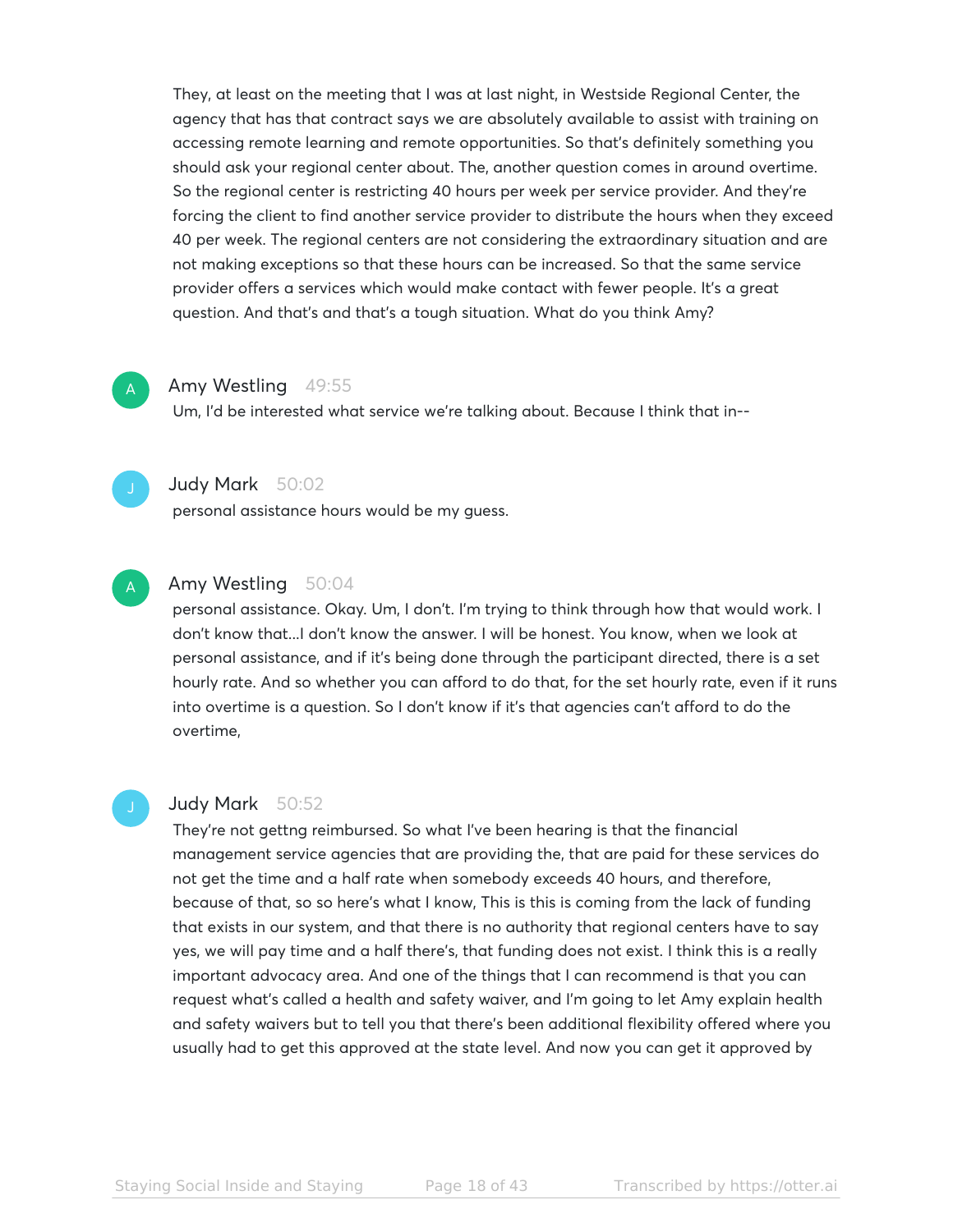your regional center. So I don't know if you want to explain what that is Amy?

# Amy Westling 52:08

A

Yeah. So when I was talking earlier about the directives that Director Bargman has issued, one of them took the authority for issuing what are called health and safety waivers, which are the one of the few tools we have in our toolbox to get around certain rate limitations. So you have to show that a higher rate is needed to accommodate someone's health or safety. And in normal times, that's kind of hard to do in certain instances. But what the department saw was that they were going to get a lot of requests for finding ways to creatively meet people's needs that might cost more during this time. And so they allowed regional centers to approve health and safety waivers, they still have to be approved based on the needs of the person. So it can't just be a blanket here you go have a health and safety waiver for the whole system. But traditionally, these waiver requests have to be originated by the service provider. They go to the regional center, who then looks at it and analyzes it, and then they're ultimately approved at the department. What this did was it took that final layer of approval off but the rules in terms of what could be approved didn't change.

# Judy Mark 53:51

So but but I do believe that you could potentially make that case. One more question. There's just a ton of them, but I want to move on to our next speaker. People are there's a lot of questions people have asked their service coordinator for participant direction, their service coordinator's never heard of it. They've been denied participant direction when requesting it. They want to know can it be used actually for children under 18? And not just for adults? So how do we even request it? So what would you, sort of give advice? First of all, yes, it's available to all ages in the regional center. Let me just get that out there. And you can use it for for personal assistance and not just on respit for children to go out in the community. But if people if their service coordinators Never heard of it, if they're getting denied, what are their options?

# Amy Westling 54:47

A

Oh, gosh, um, the thing I would really recommend is that people look at the guidance that DDS has issued on this. It is available in English and Spanish as well as in a more accessible format. I think they've got it in. Let's see, they have it in English, they have a summary. You can listen to it verbally in English, you can watch it in ASL, they have it in Spanish. You can listen to it in Spanish and it's in Tagalog. And so I would take that piece of paper. Well, if this was normal times I take the piece of paper and hand it to a service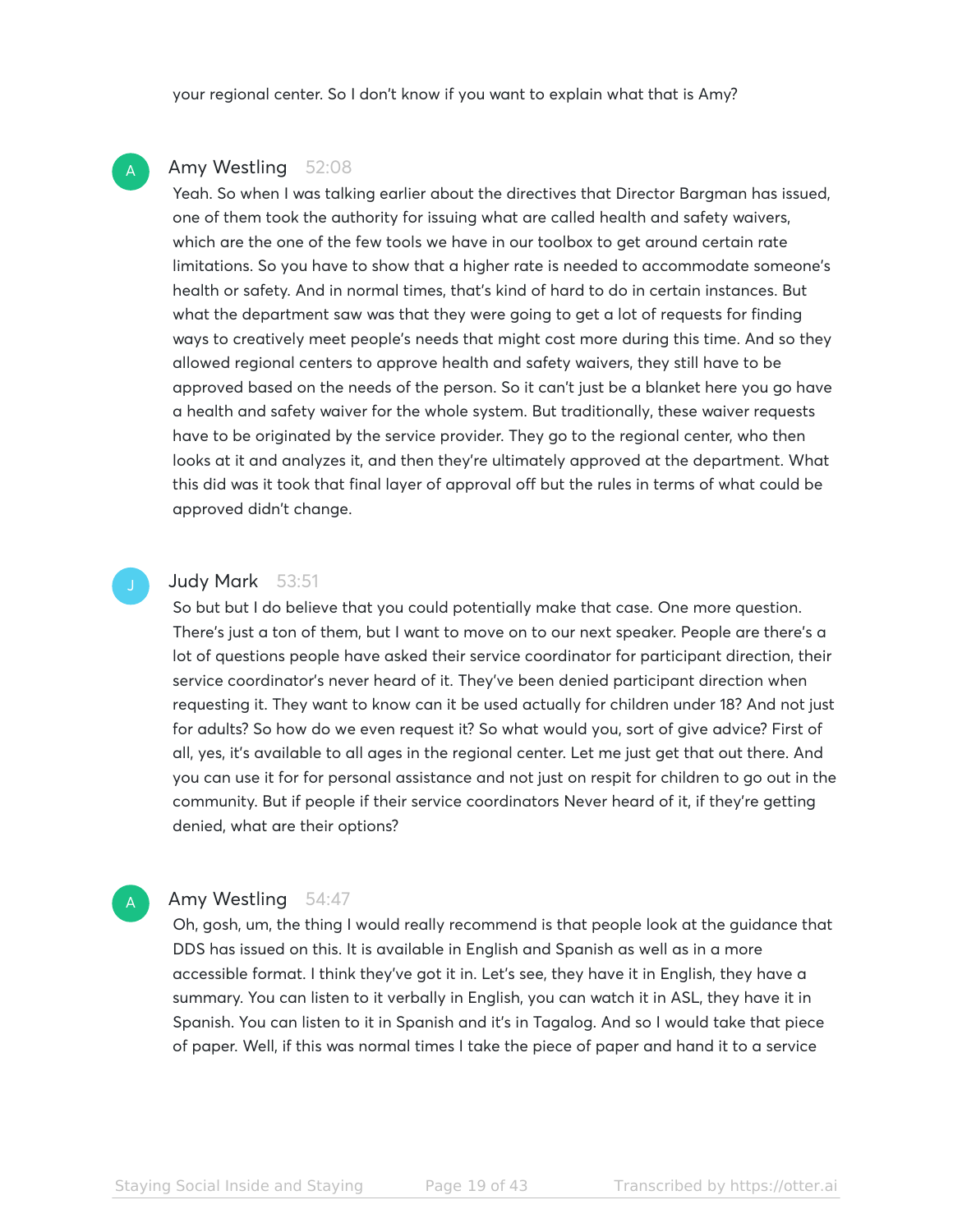coordinator. But I would take the link and send it to your service coordinator and it's got the nice official DDS logo and that will help start the conversation. Because if you are working with a service coordinator who hasn't had this request come forward before they may not know that this is an option and they may not Know what you're asking for, but those pieces that are on the DDS website, and maybe we can ensure that, you know, we get those links out to folks, those pieces explain not only what participant directed is, but what the rules are. So for instance, for a child. So there are rules about that for personal assistance and for iOS. The guidance says that it can't be a parent who's providing the service or a spouse. And so you know, it provides not only in not only that the service exists, but it also provides a good summary of the rules and that'll help your service coordinator get started, because that's probably the biggest challenge. It's not that people don't want to help. It's the maybe they, this is their first opportunity to work with participant directed services. And it really is an opportunity for us all to learn together.

# Judy Mark 57:09

Right. Wonderful. All right, there's 20 more questions, but we're going to move on and we can always come back to this for sure. Um, so our next speaker, hold on, let me get my speaker's list out. is Melissa Crisp-Cooper, if my memory serves me, Yes, that's correct. Melissa Crisp-Cooper is a writer and a disability advocate. And she also serves, are you the chair? Are you I know you serve on the Golden Gate regional centers self determination local Advisory Committee, she's, she's the chair of that. And she her communication partner is usually her husband who's at work today. So I have I will be reading her statement and then she if you have questions for Melissa, she will type out the responses. Okay, so this is Melissa' statement: Before COVID I was super active in the community. I she lives in San Francisco just for people to know. I would hop on BART to go to meetings, go shopping or meet my husband for dinner. Honestly, I miss seing other people in three dimensions and being able to venture out alone. I have been lucky enough to have a project for work to keep me occupied. But I feel like I live on planet zoom. I love that I'm going to have to use that phrase, Melissa. Our adapted yoga classes are on Zoom now. These classes are fun and a great way to exercise with a kind, knowledgeable instructor and a friendly group of classmates. I can pass along information about these classes if anyone is interested. I've also attended many webinars meetings and joined various online groups. In some ways having everything online has made participation easier for many people with disabilities. It's definitely easier to attend events on the east coast. I'm pretty excited about attending a chat with Judy Heumann for AEC users on July 17. Again, let me know if you want more info, then perhaps Melissa, you can put that in the chat because I think a lot of people would really be interested. We do weekly zoom sessions with my husband's family. So lots of quality time with my in laws, happy face. I've been texting and emailing my friends and family. We also go for walks/rolls around our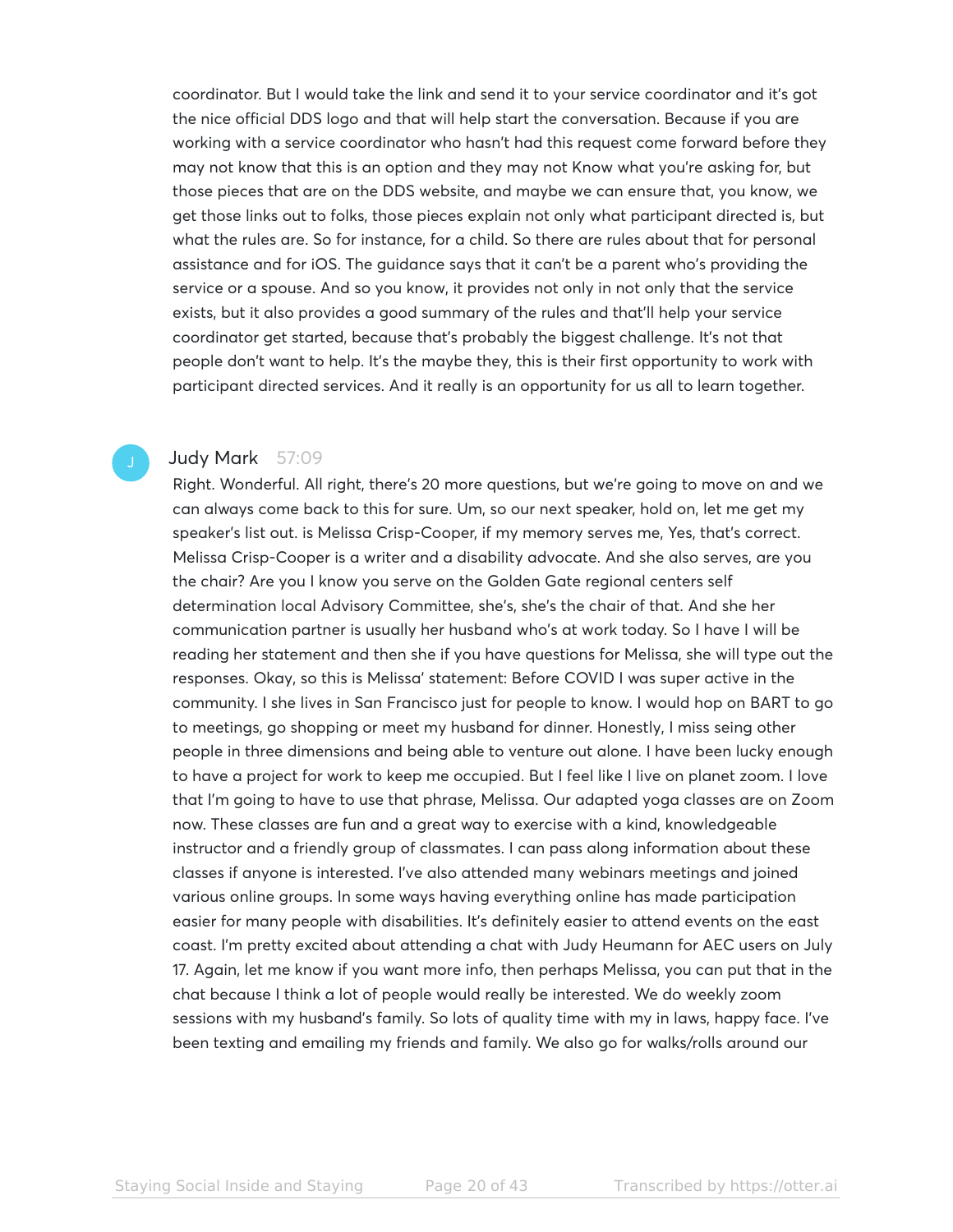neighborhood to stay connected to our community. I think it would be fun to start an online book club or host a modified game night. So those are really great, great ideas. And I just want to mention, I just want to give a little more details for Melissa talking about her. This one particular event that's going on with Judy Heumann Judy Heumanns sits on a board with Melissa called communication first, Judy Heumann's also one of the stars I guess you would put it, of crip camp on Netflix. Many of you have seen that film. It's amazing. And so this will be an opportunity if you're interested in being on this event on July 17, to to interact with her personally. And she's just an extraordinary human being. So I really recommend that. So thank you, Melissa. And once again, if people have questions, you can put it in the q&a, and she can type her response or put it in the chat and she can type her response. Thank you, Melissa. So we're going to move on now to our next presenter. And that is, Kavita Sreedhar, Kavita, you are, she is the pair, a parent, most importantly a parent, but also the co founder and CEO of pragnya, which is a really wonderful organization in San Jose that provides really great social interactions for children, primarily children with autism, but all different developmental disabilities. So thank you Kavita. And, and we look forward to hearing your ideas.

# Kavita Sreedhar 1:01:07

Thank you, Judy. And I really appreciate the opportunity to be able to share here because, as we all know, unprecedented is a word that we've been hearing all along and for the incredible service that DVU is offering the community as well and putting this webinar together. So I'm really excited to share what we sort of did. My daughter's name is Pragnya. She's 14 years old, going on maybe 50, I would say so she's one of the reasons why I do what I do even as a presenter, I mean, even as the co founder of pragnya, so can you all see my screen?

## Judy Mark 1:01:51

We sure can. It's best if you start Yeah, there you go. Perfect. That's perfect, thanks.

# Kavita Sreedhar 1:01:56

Yes. So what we do at pragnya, This, what I'm going to be talking about today is about working with Pragnya. Incidentally, Pragnya is also the name of the organization. And for those who are not familiar, it's a Sanskrit term that actually means mindfulness and staying mindful so and how to stay connected. So one of the biggest things that I found that COVID-19 did for us is it kind of induced a disconnect from every single thing that she was used to: schools, her neurotypical peers, you know, every other inclusive activity that I was trying to get involved in, and one of the biggest things that almost every parent on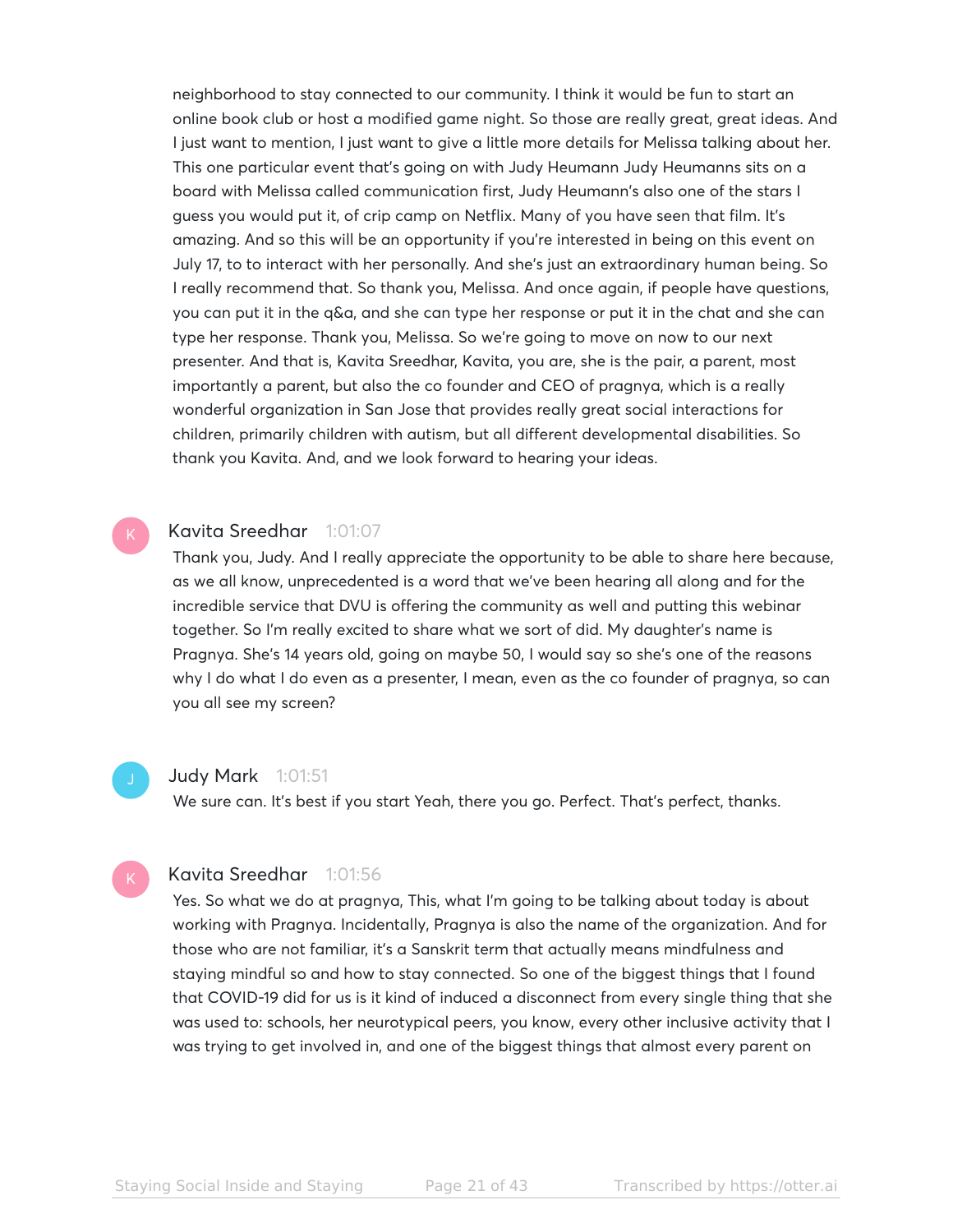this call can probably relate to is that it brought on anxiety, that feeling of isolation, that claustrophobia and that stir craziness, it happens to the best of us ourselves. And you know, this was something that happened with them of course, the change of the comfort zone of home going into a work zone where she's expected to, you know, comply with all the restrictions of sitting and attending school classes or virtual zoom classes and things like that. So, and of course, obviously, that translated into some really, really maladaptive and disruptive behaviors, sadness, depression, and you know, non compliance with a lot of the tasks. Didn't want to do anything because she couldn't adjust to the change. And then of course, health complications, because she's not able to do the usual activities of swimming, which she really enjoys, which helps regulate her temperament and you know, keeps her on task and going out and working out at the gym and things like that. So there's a whole lot of other issues and of course, eating to compensate and we all know how ice cream and cookies and chips kind of sort of are the go to foods when you're sad and you're lonely. Even if you have mom and dad around dad on a call mom's on a, you know, on webinars and presentations, so it's and then you have to do what you have to do with regard to work when you're not necessarily at school. So those are some of the things that we felt was a big disconnect when it came to, you know, especially my child Pragnya. And what when I said, thinking with Pragnya, what I meant was, yeah, had to come up with a creative solution. But, you know, at pragnya the organization as well, we believe that creativity is more about not just thinking outside the box, but also being able to perceive the world in you know, and identify different patterns and then make connections between these seemingly unrelated things that are happening around us and then try to generate solutions that are, you know, that are driven by more like Mindfulness like for instance, in my case, I felt, my daughter started having a lot of aggressive behaviors, a lot of disruptive behavior, self injurious behaviors, which we had never seen. So I had to come to the point where I had to come to terms with my own and you know, reactions to her behaviors in terms of, you know, accepting that the sorrow, that helplessness that I was feeling as to how to be able to help her and then being in the present moment with her every single step of the way. And then, of course, empathy and compassion. So, if I would explain this, I had to literally put myself in her shoes to figure out what are the possible challenges that she's facing and she's minimally verbal. She has language but she does not use it functionally. So it was difficult for her to express her angst. Obviously, home is a safe zone that was one of the biggest things that I felt, at the moment identified that that really helped me along the path with Pragnya as my daughter. So what we noticed was that I had to understand that, you know, I had to still maintain that balance between her safe zone and comfort zone. And again, try to see how I could get her to work along the different other expectations of hers, like, you know, attending to school or do teletherapy or speech therapy. And then, of course, the humility to understand that what I perceive as enjoyable was not necessarily what she was deeming as enjoyable in this current moment, and the ego transcendence to accept that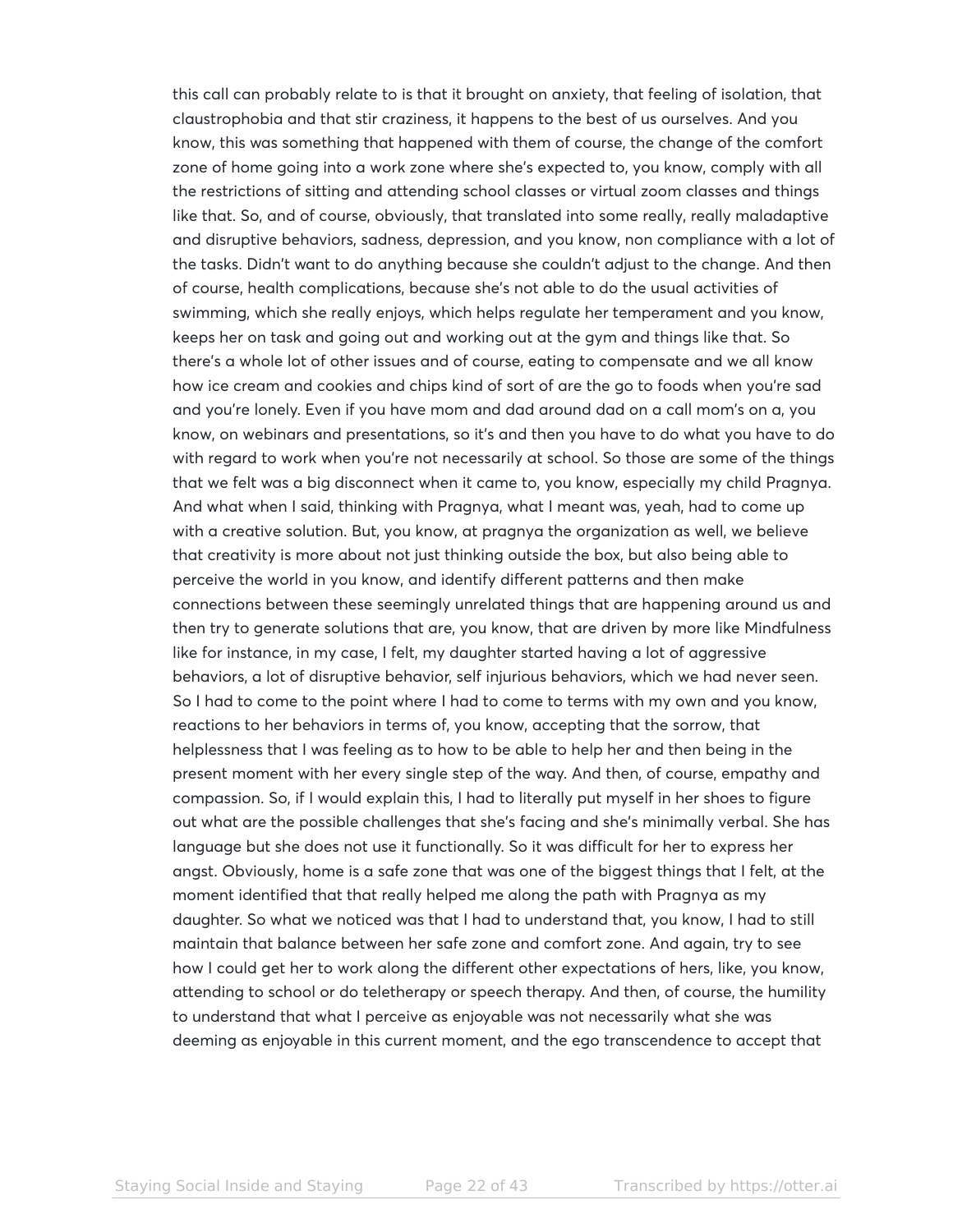not everything that I was thinking was going to be working. So one of the things that what I did as soon as we started this COVID sheltering in place was I tried to get in all the in person services and keep them in place the ABA therapy, we made sure that the company was screening their employees who was able to offer ABA therapy, we have a behavior therapist coming we kept that going. So she had interaction with one other person a safe interactions. During service, we made sure that she got got to go to a tutor where it was a safe, you know, physical distancing and everything was being followed with masking, and they were constantly being tested and at the same time, temperatures were being taken. We also advocated for in person lessons because she has screen fatigue, she cannot actually connect through a computer. So those things and then this is where the regional center really came in handy where we asked for behavioral respite and you know, there were a few you know, loops to jump through but we did get that approved with some personal assistance services as well. And of course, crisis intervention which I was never aware of, we had really not used it, but You know, to try to use some tools with regard to how to deal with the maladaptive behaviors. And then the next thing, of course, we can explore technology to get the Virtual Learning going. And then of course, and get her whatever direct intervention services we could through teletherapy through the school district. And this was the biggest thing, which was Pragnya, the organization and it's keeping her Pragnya connection. So this helped us in reconnecting her. So what is the Pragnya connection? Well, one of the biggest things that we do at pragnya is we train neurotypical children and adults to be allies of individuals who are neurodiverse through a specific ally support program that I talked about before. So one of the biggest things that we did was, we took technology and we used it and we talked to our allies and we built something called a pragnya social, where the kids get to meet, spend time together, laugh, share jokes. You know, also sing dance, whatever they were doing. They were able to continue with that particular aspect every single week they meet every Friday and it became something for her to look forward to. And something that was a continuity of her comfort, comfortable activities that you really enjoy doing just singing and dancing. We added something called an online skills Academy where I'll show you towards the end, I'll show you some small snippets of videos and photographs where they all learn to sit down and all the allies and they're the neurodiverse peers, all of them sit down and they draw something like a pikachu or a teddy bear or whatever make Father's Day cards and different things every single Sunday they meet that's another opportunity for them to meet. We are Zoom, the planet zoom, which I really liked what Melissa shared, and we also established something called a Pragnya Connect Call. Now many of us have the liberty and the luxury of being able to FaceTime a friend FaceTime somebody, a lot of our neurodiverse friends don't really understand how to FaceTime and my daughter doesn't know how to use a phone and call somebody, she really doesn't engage. But through the Pragnya Connect calls what we did was during the week midweek, we make sure that our neurotypical allies, their peers, very close in age will, will be facilitated on our call to be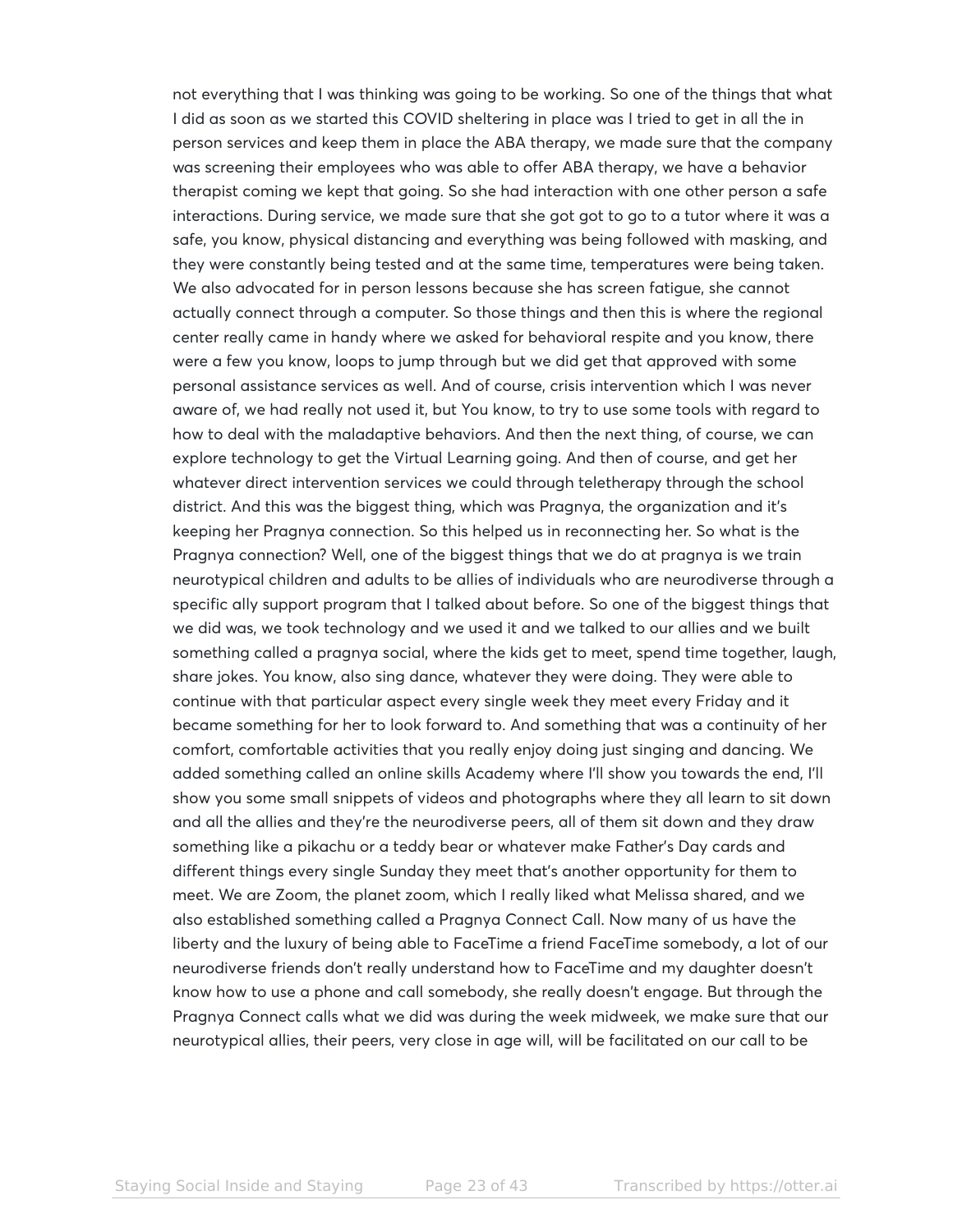able to connect with their neurodiverse friends, so they get to spend five to 10 minutes every week talking about something that's of interest to them how their week went, and they share and it's just an absolutely beautiful feeling to see individual sharing and of course, one of the in person that we have now started is the my pack, which went zoom as well, which went online too where we have our young adults program. This is called the pragnya allies circle of kindness, and basically in this particular thing we go out, physically distancing. We go out on hikes. We try to do walks, we go to the beach, we do different things as part of the pragnya My pack. Did I face bandwidth issues? Yes. One of the biggest issues that we faced was with the school district. That's a never ending situation where we finally I'm very proud to say that we did at our school district, managed to lobby and I get some hybrid in person sessions, which are socially distanced and with one to one time with the teacher, where they get to work on their IEP goals, and they'll get to work on that regional centers. What were the bandwidth issues? Well, again, I still have some questions for Amy probably at the end of this, but I was you know, with some escalation of the matters to supervisory levels. We were able to get Pragnya the behavioral respite as well as the person assistance and it was it has been really, really helpful to have even the crisis intervention in place. Now, that being said, the crisis, support services, some bandwidth issues is crisis intervention, the Start program that we have, we don't know how really it works, but the fact that it is in place, and I have somebody to call, and they gave me some tools like you know, making her visual schedule and things like that, that really helped at the end of it all. And one thing that I did realize is how to deal with these bandwidth issues is using wisdom skills, that empathy, the fact that I have to be mindful and compassionate. And also using advocacy skills constantly advocating at every level, not just for my child, but also the kids in the Pragnya program or her peers in school. And also being resilient, not giving up. So we have a saying at Pragnya that we literally have to go to War to maintain the peace for our kids. So and you know, the whole thing is I've we wouldn't have been able to do any of this had it not been for all the wonderful allies, the families and neurodiverse families and all our allies in every front. So we say together is always better. So get Pragnya, get mindful, get awakened, is what we say. I just want to share these three small little clips with you before we go. This is a I want to call what's your social? This is a three and a half year old autistic kiddo who was connecting on the virtual call in dancing. And I did this already. The next one is this is them singing together. They're singing the song count on me with their allies. And then, and then of course, and this is the skills Academy, which I talked about where these are the different kids. And this is of course, my daughter Pragnya and somebody who never connects on a computer lesson. When you have a compassion and you have something that engages them and they see their other peers, they're able to do what needs to be done. So that's pretty much what I wanted to share about what we do at pragnya and how we've been able to support Pragnya.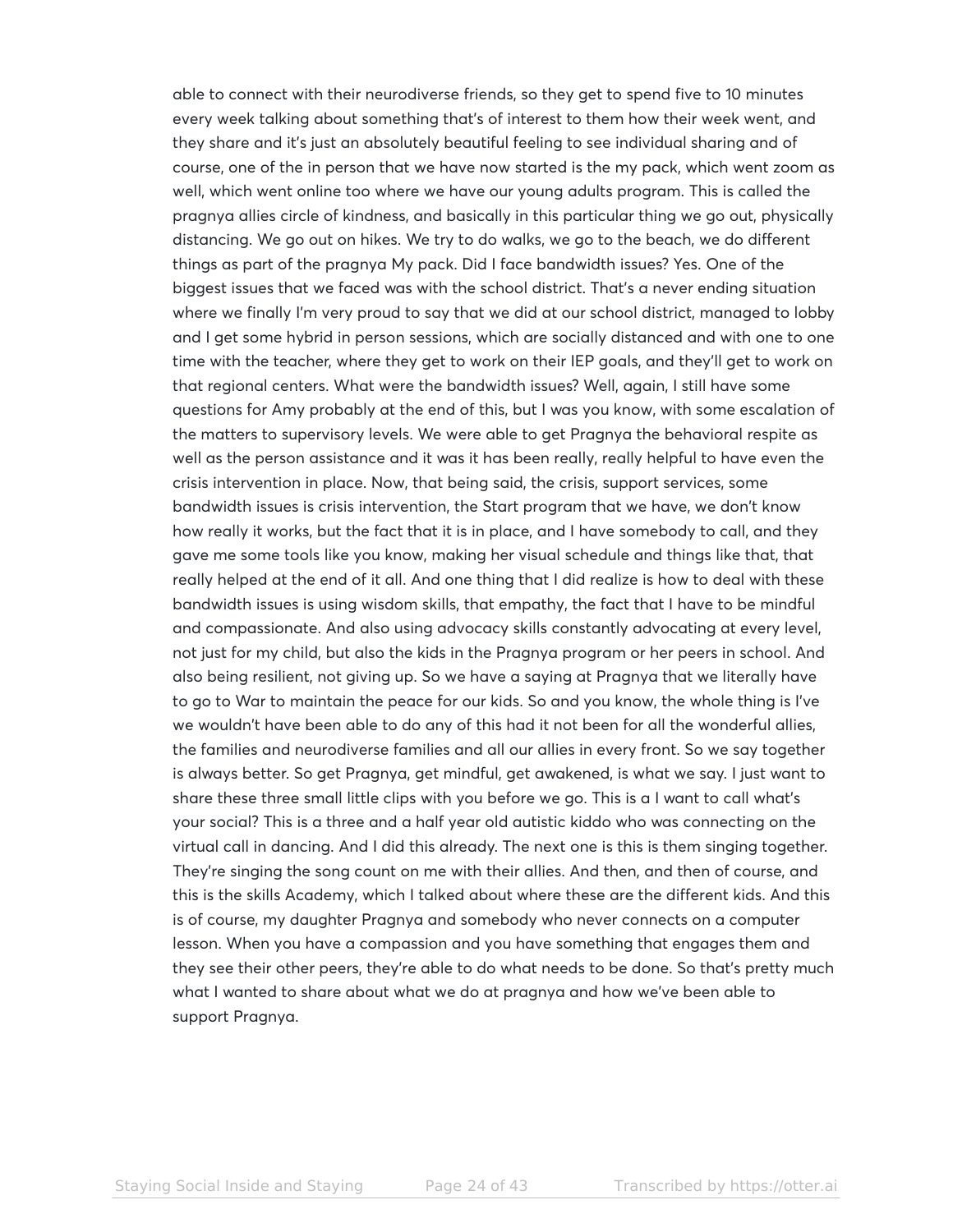# Judy Mark 1:14:49

That's so amazing. Um, you know, there's a bunch of questions. I'm going to go to our last presenter that I'll get to you but it's so amazing because we had on a on a webinar a few weeks ago, an organization in Southern California called the friendship Foundation, which has their version of allies. And we know there's Best Buddies out there, we know that there are ways to connect with neurotypical peers for for our children. And so I think it's really important, important that all of these resources are available now, because we don't have to be in San Jose, to take advantage of pragnya. We don't have to be in Los Angeles to take advantage of the friendship foundation. And so we have put some of these resources up on our Coronavirus website. But I'm actually going to talk to Ed after this and realize that we should have a whole set of resources 'cause Kavita you would be very open to anyone from around the state to join in your program. Right?

# Kavita Sreedhar 1:15:51

Absolutely. We in fact have two allies who join us from New Jersey and also we have neurodiverse individuals joining us from Ohio. And also from Chicago. So you know, we're able to, that's one thing good that's come off COVID. Yeah.

# Judy Mark 1:16:08

the one thing. That's great thank you Kavita. Alright, now I'd like to present our last presenter. It's two presenters. I first want to introduce you to Joseph Meadours, who is a self advocate who's going to talk to us about some of the ways he has stayed connected with the world. And working with him who's from the step agency in the Sacramento area. Thank you, Joseph and Annfor joining us. Go ahead.

Joseph Meadours 1:16:44 Thank you. Annthere?

> Judy Mark 1:16:50 Ann, you're still muted Ann.

# **Ann Turner** 1:16:55 Here we go. Can you hear me okay everyone?

Staying Social Inside and Staying The Page 25 of 43 Transcribed by https://otter.ai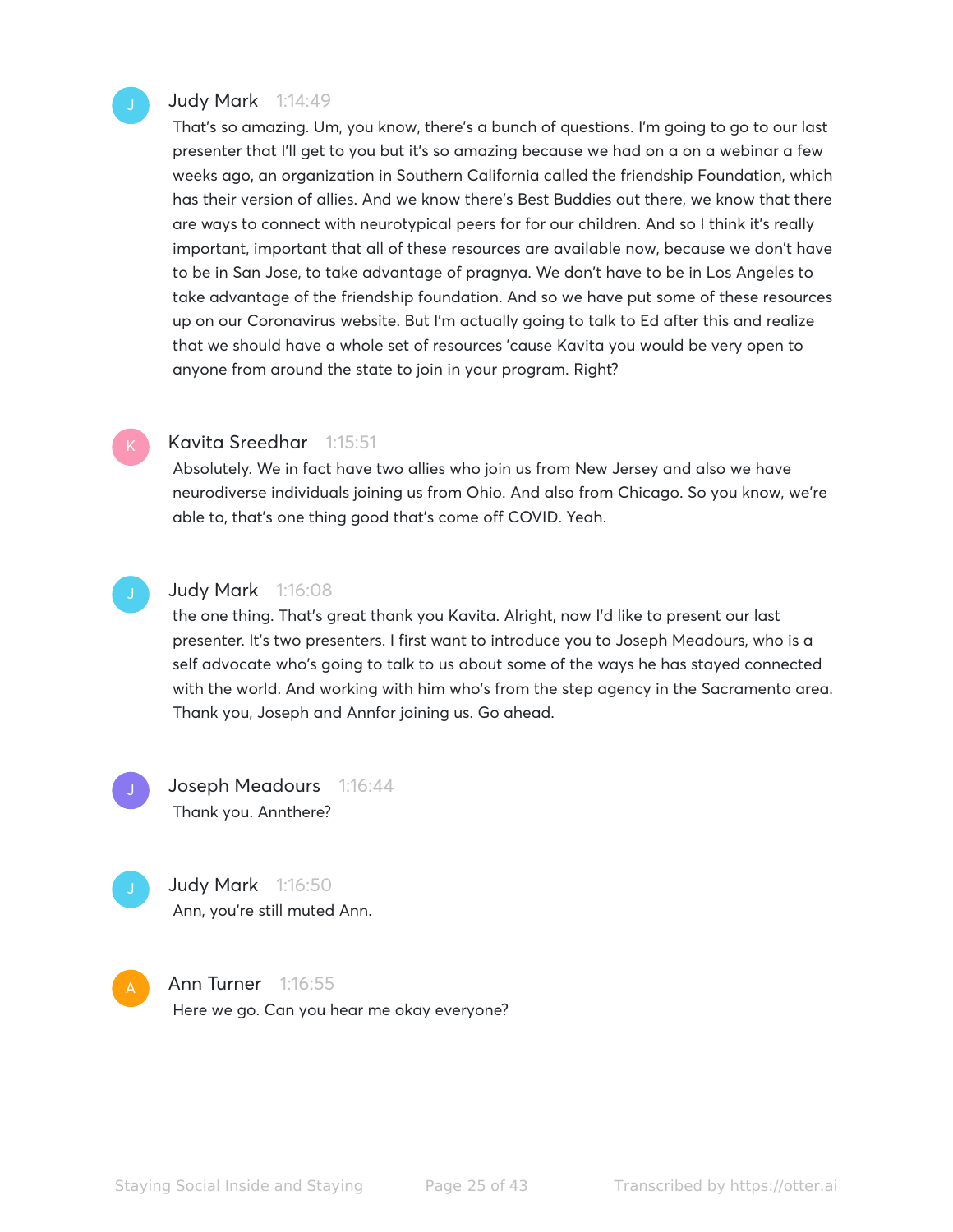# Judy Mark 1:16:58

We sure can. Go ahead.



**Ann Turner** 1:17:01 Thank you so much for having me. I'm with you, Joe.



Joseph Meadours 1:17:06 Yeah, I'm here.

Ann Turner 1:17:07 Want to talk a little bit?

# Joseph Meadours 1:17:09

Okay. I want to talk about a couple things. I'm Shane Shane with talk to talk. I'm going to talk about how I stay in contact with my family who got an aunt who lives in Colorado. I talk to her at least twice or twice a month. Check in with her. To share lives to take in and is looking forward to see you at Christmas time. So talk with her and keep the peace, she's worried about my nephew, so But before this all happened, we had a good relationship already. I think this has made us even stronger since she's in Colorado and I talk to her quite a bit, checking in with her. And I got a brother who lives in Texas. And we talk at least two or three times a month just contracting in sometimes we just shoot a bow. She says no. She says no, no major sports on. It's hard to find something to talk about. And we will be talking about the news but who wants to listen to news if you go hear the same old same old stuff. So we compare notes, how is Texas doing and he asks how is California doing So, I know we're both in competiton, and both states are doing pretty bad.

# **Ann Turner** 1:19:10

I want to tell everyone too in the background with Joe is john Lindell, who is one of my, my job coaches. Since this all started, we've not had apps and services we moved forward, obviously, in various fashions. And how we started that was kind of looked at the person holistically made sure absolutely that everybody had and I mean, everybody needs. We call them employers, but actually what we mean is, the people we support we made sure that they all had masks. They all knew how to take care of those masks. We had staff individually trained, each person how to use the mask how to take care of the mask, in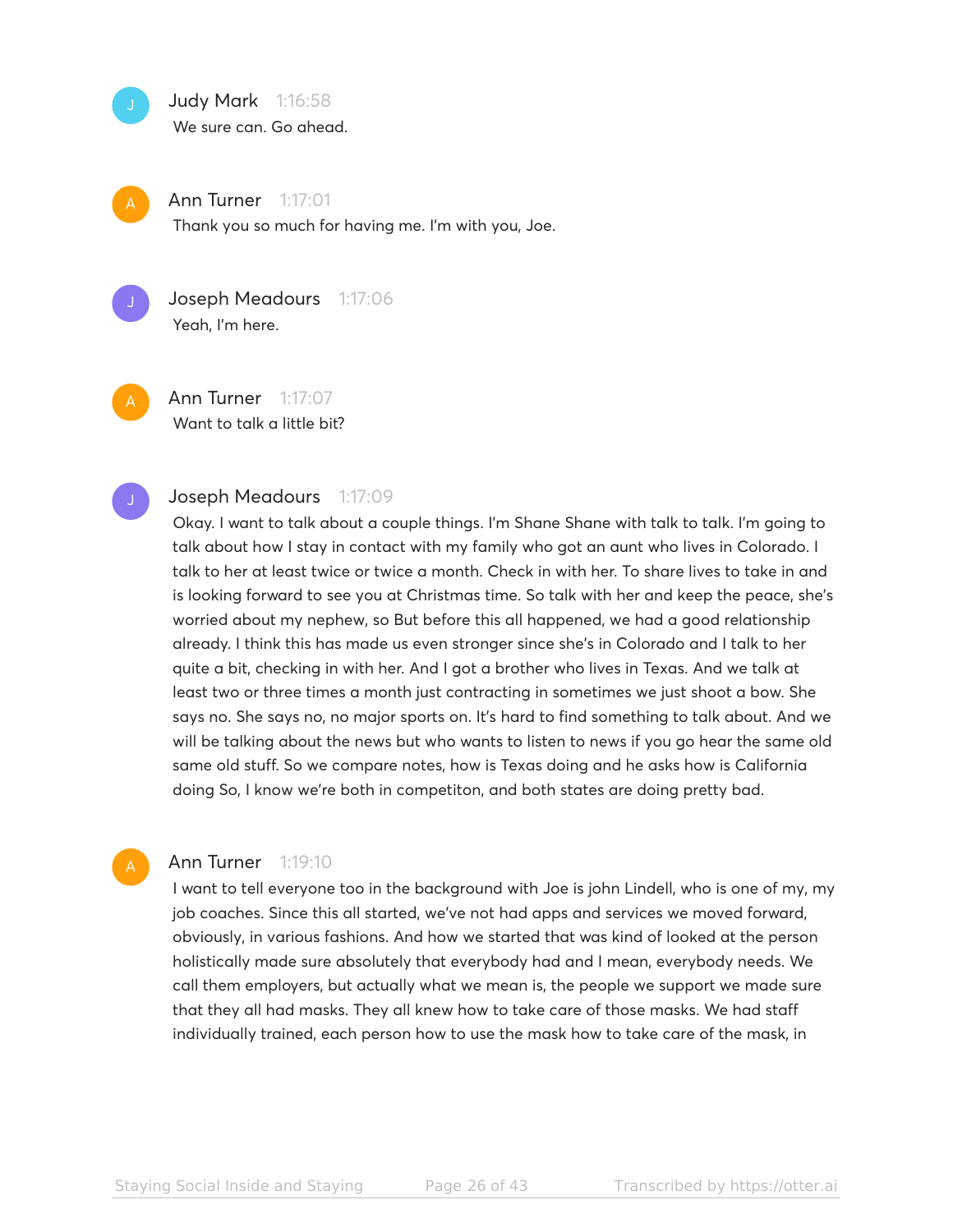most cases gave them more than two or three because sometimes our masks just don't make it. We had one person accidentally microwave theirs, for instance, hand sanitizer. We just continue to do educational, not only zoom meetings, but put it in plain language to make it a little less frightening, because everybody was high anxiety. Lots of different things were coming out. There seemed to be a new directive every other day in the very beginning. I unfortunately think people are becoming acquainted with the new normal of trying to get less acquainted with frantic and more educated on covid 19. The other thing with family and friends is each person that we've worked with, we absolutely worked with them on how to utilize zoom. Not everybody has a laptop. So we really had to get creative with even doing phone calls, and how to teach people how to do group phone calls on their phones. I'll put myself in that I had to learn how to do zoom and I had to learn how to be more technically competent. That was not my wheelhouse either. So it's been a journey in both those venues. One of the things we started was we do a weekly zoom meeting for different things. And Joe, you could talk a little bit about that too. And I'd like you to jump in in a second. But what we do now is zoom. We have a zoom exercise class that is led by a professional trainer. We also take in account, of course, everyone's overall health and wellness, making sure that medically they are able to participate. And if we're not, we have ILS and or TDs instructors that are with that person that needs to be supported on how to safely do that. Joe, do you want to jump in a little bit on some of those zoom meetings, you're absolutely fabulous in those

# Joseph Meadours 1:21:58

shows step by Maybe two times a week with us. And, for example, on Tuesdays, it's almost like peer to peer, we talk about a bunch of us looking forward until we're talking about what's gonna happen after this is all over and how to, we each give us some advice and some tips, how to be safe. And be sure that we are healthy if we, if we're going back to work because we want everybody to be safe and healthy. If you go, head to knee, page in life. So that's on Tuesdays, peer to peer. I can chat with you doing exercise group and I've been involved a little bit exercise is almost like peer to peer in that is still exercises. How to stay healthy through this process? I mean, for me, I do. I do a walk twice a day once in the morning before it gets too hot in evenings when after dinner, when it's cooler out so different you should have it in church works without pace, she doesn't go too fast or too slow. She knows if we need help or assistance, she worked with us somehow someway prone spot about five of us on on that. nerja is not a support group that everybody just everybody talking about people talking again just find out how everybody's doing what they're doing, trying to stay safe and healthy. It's not a joking matter back and back with Shane contract with crunchy palate, calm come I got a large network print so I am constantly chatting with them. Do Facebook, email or text with my friends tell em I'm still alive so kicking so you don't have to worry about me and I don't have to worry about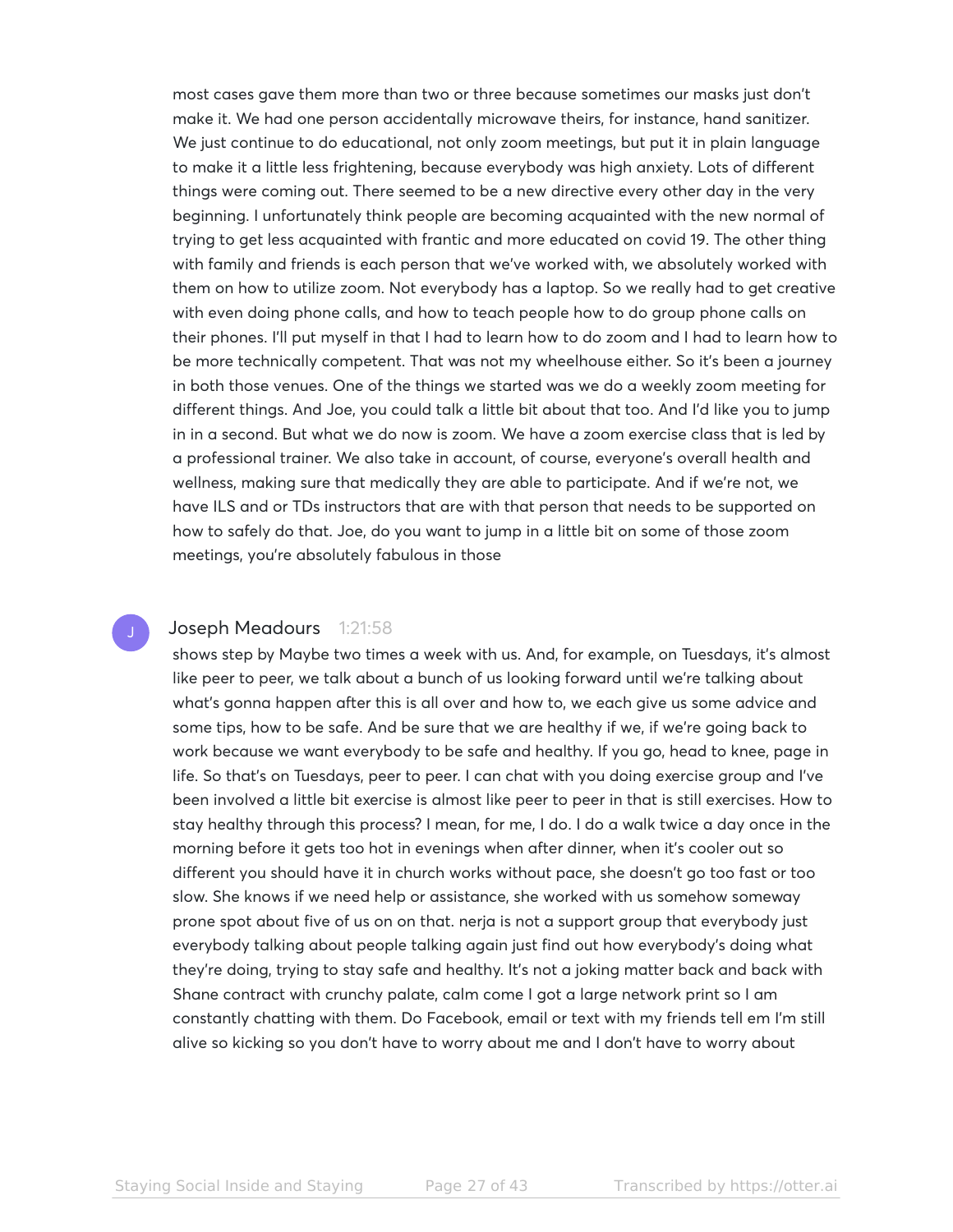them. So we keep the dialogue going.

# **Ann Turner** 1:25:06

That's right. Thank you, Joe. And what it is, is a it's a creation of a safe place to even talk about things other than COVID. So we also talk sometimes about politics. It really is governed and driven by the people we support. Sometimes behind the scenes, especially Joe, who does a lot of advocacy work behind the scenes. He works this job coach or myself, and we do a lot of zoom meetings. And I think that we've gotten pretty competent at zoom meetings other than we're on our phones today. Right, Joe? We're both on, our laptops are not working too well. The other thing I wanted to tell people too is we also had I had three of my staff who had to dial back some of their job coaching duties because, of course COVID impacted our ability to support People who had jobs in the courthouses. So then we had to get creative about what I was here to utilize job coaches, and effectively to support other people that they weren't familiar with in ILS because they were doing tedious stuff. So what we did is we took the entire caseload, divided it up by three, and then they were to call those people every day, just whoever I assigned them to, just to do a check in, ask how they were doing anything that they needed to help to bridge them to supports and services with doctors or dentists or family members, just to kind of be in a safe place to debrief and we could get a pulse on how people were doing through all of this. And that was in addition to ILS going out and giving them supportive services. and Joe might go to number two, which is the safety precautions that we took. We've had ongoing training with staff and the people we support Again, because sometimes COVID-19 languages and guidelines would change so routinely, that we had to keep people as educated as possible and up to speed and also put it in plain language. We also always kept a line on what's happening with how many masks were needed. We also did dissemination of foods and and I don't know, I don't know if everyone remembers the the grand toilet paper barrage that people did not have. But we had a we had a big storage of toilet paper and actually, I know myself personally drove some toilet paper and provisions and even diapers out to a woman and her three children. Steph also even provided housing for a couple of weeks during this coivd time she's in between housing. So those are the kinds of things that we kind of disseminated in services. The other thing that sometimes is the Forgotten is pets. You know, making sure that pets had supplies They weren't going to the veterinarian. They were being safe. You know, pets are a big lifeline to a lot of people we support. And so we had to really make sure we included all of that. And out on one zoom meeting, we everybody who participated, you know, had we had a pet day so everybody could bring their pet and kind of introduce their pets. The other thing we have to we have to be mindful of is because people were home more and as they got more competent on using their computers or their phones and had less to do. There was an overspending that started to occur. So people were doing the the Amazon thing or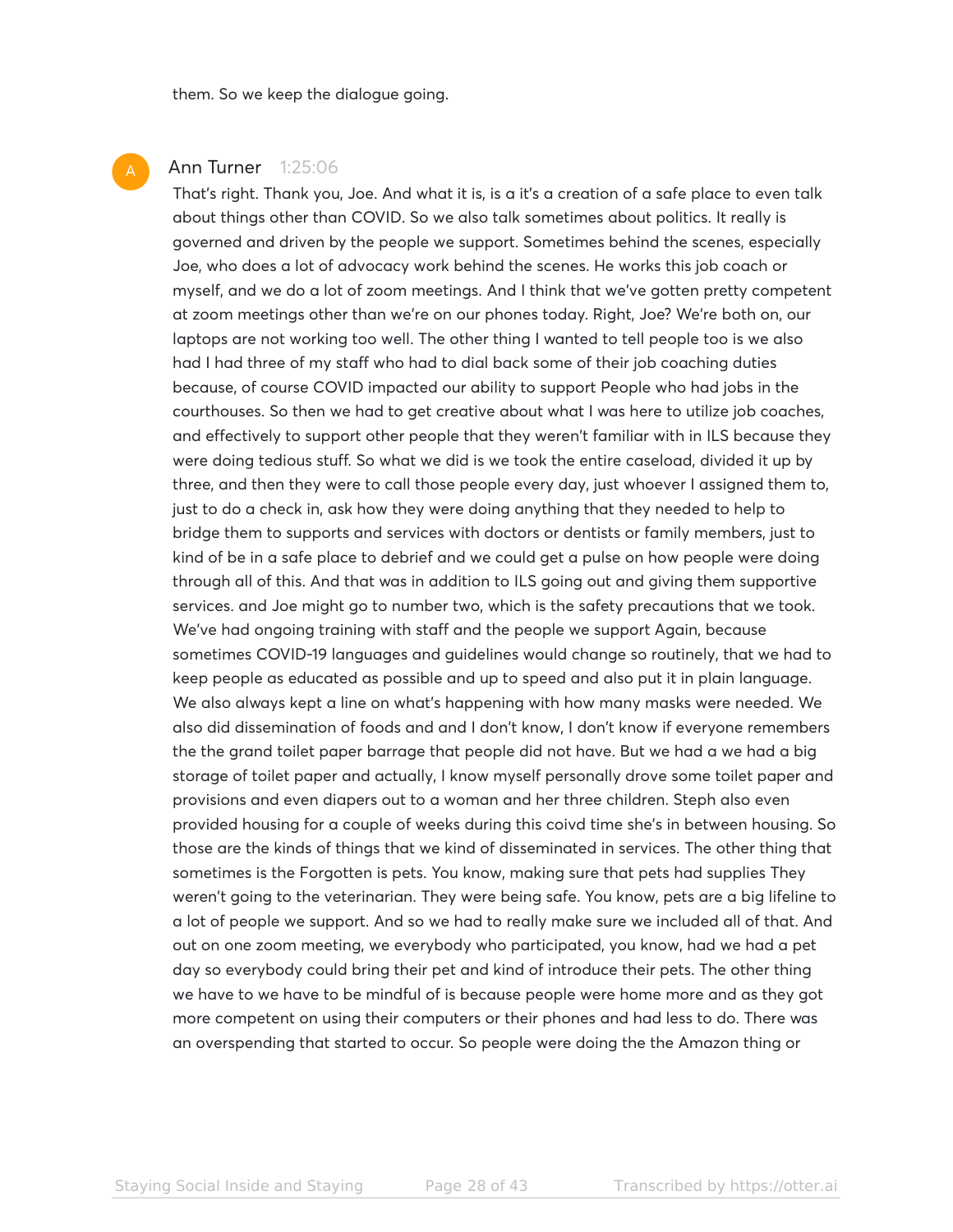doordash and really overspending and we found that also, the scams started to increase. So we really had to get staff educated on being mindful and spotting scams on the internet or on the phone. Again, just to be more protective and supportive and educational with the people we support. And a lot of people lost their jobs and were getting scammed on not only their money, but that there were jobs for them or they could go back there was a lot of confusion. So we really had to make sure that we also had good communication going on with other advocates in the area. And Joe, do you did you have any experience of that as well?

# Joseph Meadours 1:29:20

Yes. I guess the first two three weeks, I got about two different phone calls to, and email this and that. Of course, I knew what to do, but then they just didn't the first time they didn't really buy it, the second time when they call I guess they got the right into the wrong person. So I knew what I knew and knew how to knew knew how to handle it in in in our Did I report it to my I LS seeking chair with rest of my peers, I should be aware that people are making phone calls and scams out there. So when I get them I'll be sure record to work, she can share with her contacts in there, we'll have to get this message to people out in the area. So in any way, shape or form was, oh, I take my numbers. And what I mean by taking my numbers, I checked my blood pressure, a fever, but I should be with my blood sugar at least three times a day. Be sure everything's normal. Yep. Since I've done beers and doing a shot, I need to keep an eye on it. Things have changed a little bit. Now I'm wearing a meter on me that tracks my sugar in five minutes. I know how to cook myself, but I still have to keep an eye on it because it just takes just one spike. So and I have a good relationship with my doctor. Same as with my ILS worker or the AC and with that they go with me to my medical appointments and be sure that I understand the terms right it comes back I got a boy and she she's a little concerned about my health yet but quite a bit and when my ILS worker goes with me, at least she has somewhat understanding and when we contact my ayunt or email my aunt once a month to give her report how well I'm doing it makes her feel better than "I'm, all right, I'm taking care. " He's taking care of himself, everything's going to be okay

# Judy Mark 1:32:31

Thank you. Great. Thank you Ann and Joseph. Those are really important suggestions. I like that check in your numbers. Checking your numbers every day is superduper important.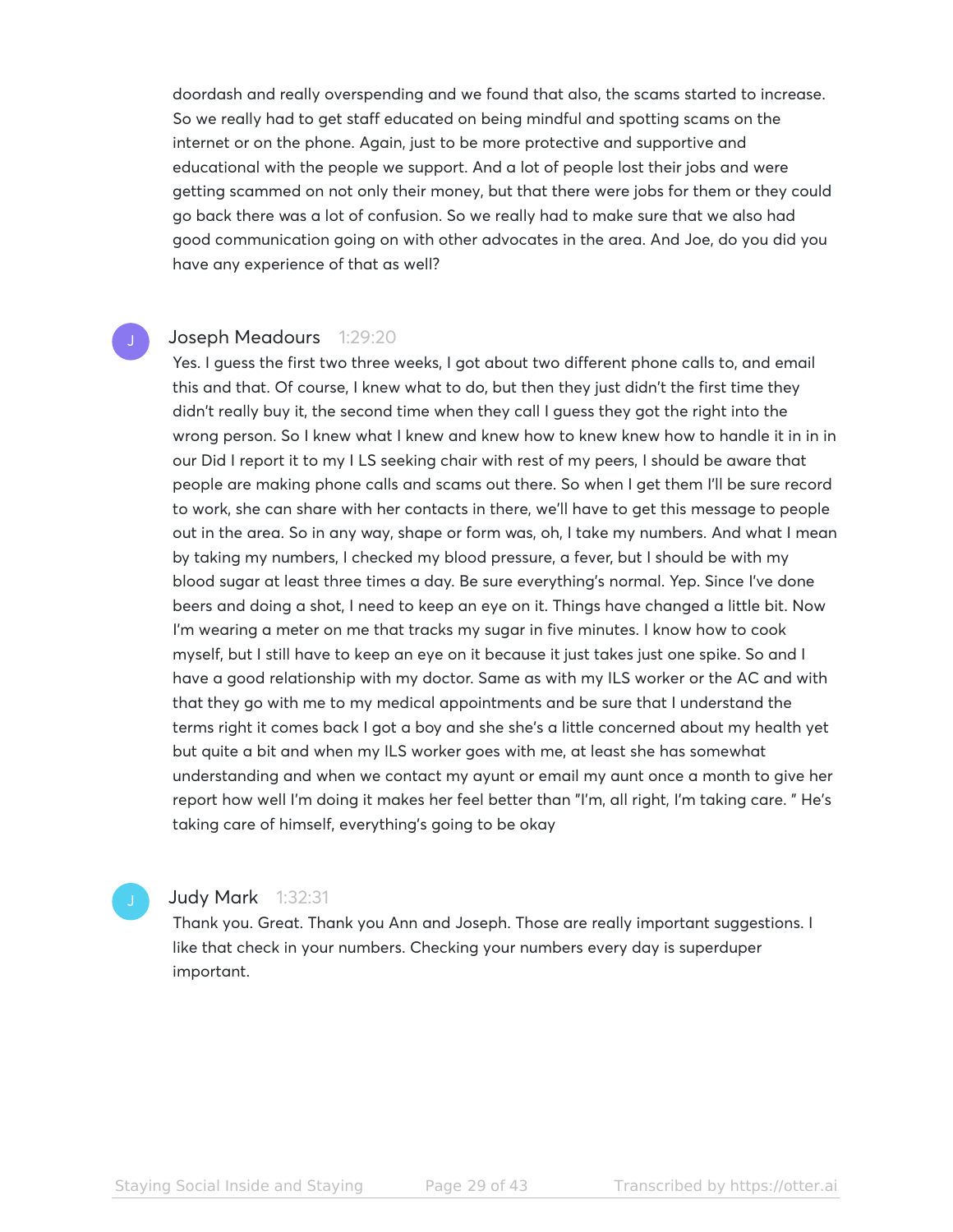

# 1:32:49

We can waking me up. I mean, they should get a sham with me. is working. And we're just the servers to put out around me. And so it's crucial to have the right kind of support around you. You got support, but not the right kind of support, you will fail. And so I'm thankful for step, I'm thankful for my two workers honest job coach, because we have, I believe we have a good relationship. They can talk to me, I can talk to them. And so that has helped me carry me through. And I have a roommate too. There's only one problem with him but he said he's a Giants fan. So I give him a hard time about it. issue the precipices to baseball Same as me. But I mean, we, and we, and we talk. It's important for us. Really should we talk? And she doesn't get out as much as I do. And when I'm out, I do practice, and we're a mess. Especially if I'm on a city bus, or if I'm going to the local mall. I try to wear Converse, on my side of the house. Mm hmm.

# **Judy Mark** 1:34:32

Thank you, Joseph. Thank you. And we have a bunch of questions that have come in and I want to turn to them before we run out of time. This one I'm going to throw to Kavita, um, as a parent. One of one of the questions asked, my daughter has a lot of needs, but so do I. Do I have to sacrifice my needs for hers? What are other options? Are there any tools for figuring out a new plan for our family? And I've heard that a lot. parent, you know, this is a very, very stressful time for everyone in a family, not just for the people with developmental disabilities and parents need support, they need a support in their home, they need to be able to stay healthy themselves both physically and mentally. So maybe you could have some advice for her Kavita?

# Kavita Sreedhar 1:35:25

Um, well, it's absolutely true. Every one of us has our own unique needs. One thing that I do I encourage the parent to ask that question is to reach out and connect with the different support systems that are in place and that's what I did. I expressed my inability to be able to engage my daughter on a computer screen and you know, for her to not you know, the district had by Default had worked your learning for all students, what about the ones with your basic needs? What about the ones who will pick up the keyboard and throw it at you? What about the ones that just will sit there and not engage? Absolutely. And what do you need to do? And if there are no solutions, or if the district is not giving you the solutions come up with solutions is what I figured out. We tried, tried kept going at it. And eventually, you know, I guess it did succeed so we did succeed to an extent because we have been able to pull that, especially for students I'm talking about if the child is in school, and outside of that, I wouldn't have known about the different services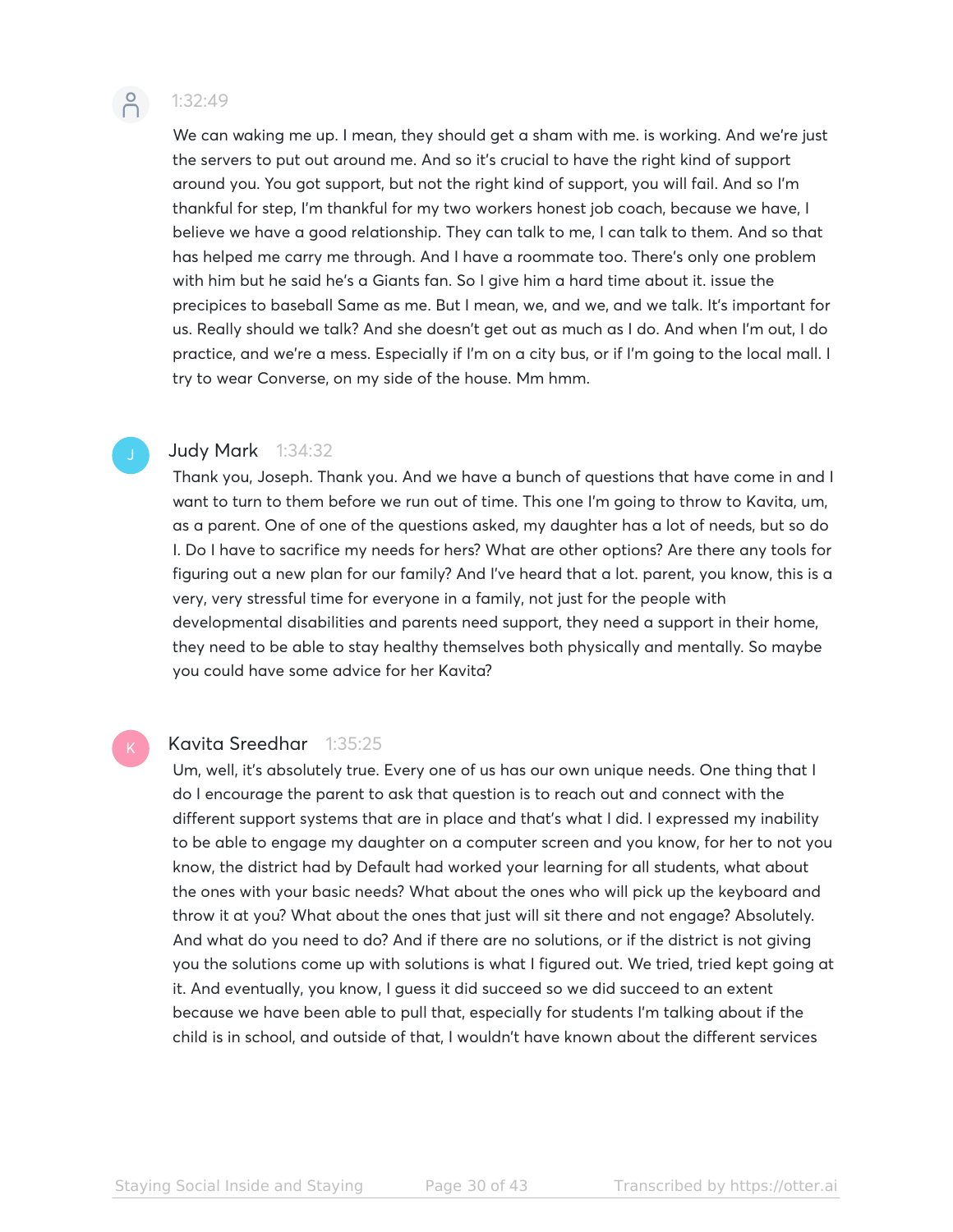at the regional center had I not written to my case coordinator and copied the regional center. I copied the AD, of course, and I asked, I said, I'm in this situation, I really don't know what to do. Try to Reach out to as many people as possible. At Pragmya we also have a parent support group where we, you know, you can always come into those parent support groups, share, there are other parents and you know, there's a wealth of resources, I'm sure DVU and I'm, you know, one of our Pragnya parents is part of DVU. And you have such wonderful coronovirus resource information on your website. So the most important thing is ask, and, you know, I guess you try to figure things out. And when it comes to our needs, yeah, at the end of the day, you have to be able to that's one thing that we always insist that if you're happy, you're able to make another person happy and self care is extremely important. Thank you, Christian for putting that on the chat. We that's why we do this parent support group every Sunday, where we talk about, it's hard on the parents too and it's hard on the caregivers. Connect and find out what we can do. We play games. We try to do a walk outside, each of us having our zoom cameras and walking and then showing people in the community what we're doing just staying connected, I think. I hope that answered your question. But at the end of the day, just dig away and ask away and reach out more than anything else rather than secluding yourself.



# **Judy Mark** 1:38:20

Yeah. And ask for support from your regional center. Yeah, um, speaking of that, a couple questions for you, Amy continuing on the road of participant directed services. So can a client access participant directed services if they're also receiving respite? Can an additional participant directed service provider be brought on as a personal assistant that is different than the respite provider?

# A

# Amy Westling 1:38:50

Yeah, I mean, I think that you know, the, what you have to look at is the function of respite versus personal assistance. So respite is to give the primary caregiver a break. And then personal assistance is sort of like IHSS. So if you're, if you've applied for IHSS, and you have been given a certain number of hours, and you need more than that to meet someone's personal care needs, that usually is for personal assistance. So, you know, the most important thing is to be really clear about the function of each service and how they are different.

# **Judy Mark** 1:39:37

So to be clear, respite is actually fully called in home respite, and personal assistance, you can leave the home and go into the community. So that's why if you're getting if you're a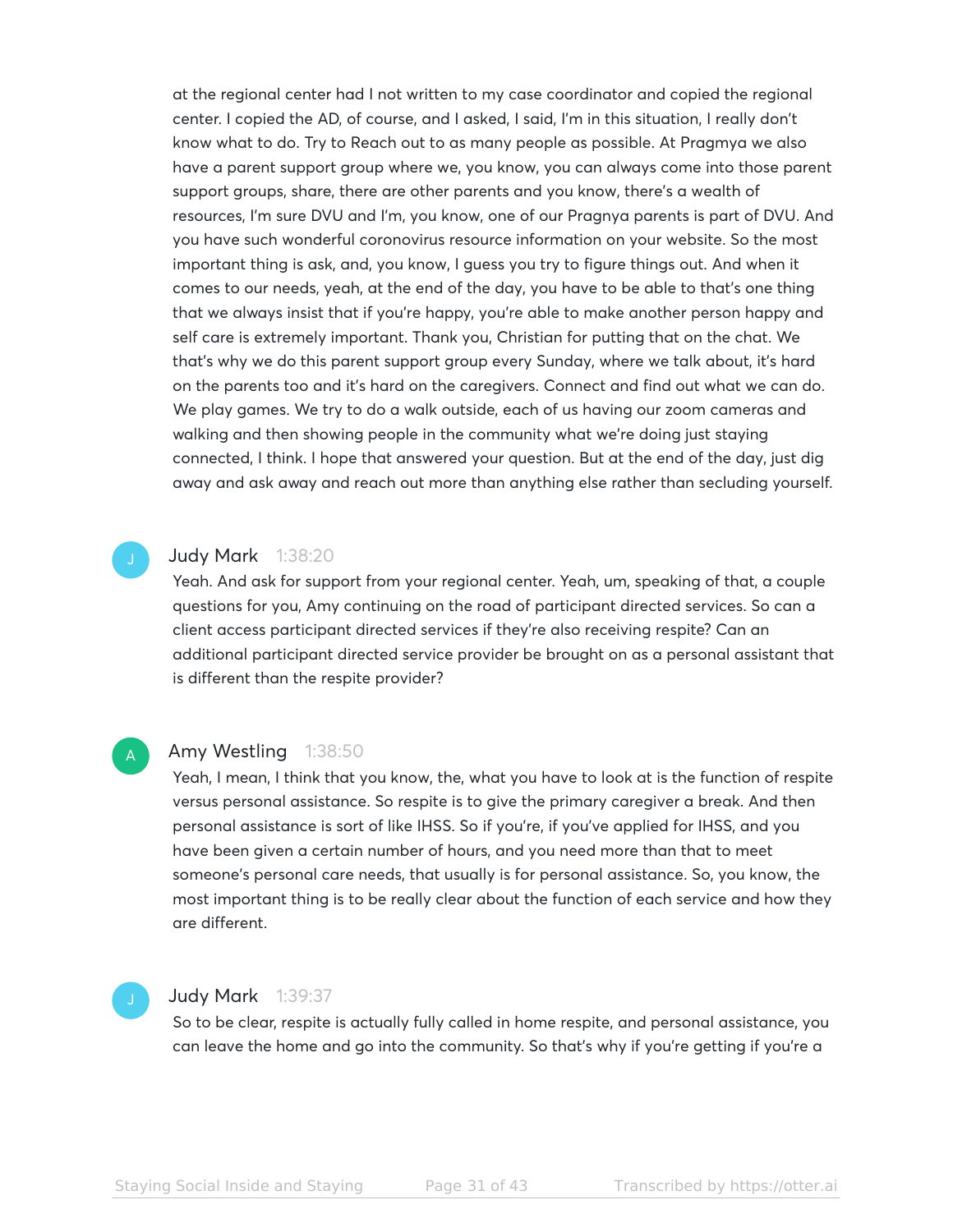parent of a child, and you're getting respite, but you want the child to be able to go to the local park, or you want them to be able to take walks in the neighborhood, that is really it's important for you to go in and ask for those personal assistant hours. I have another question that came in on on participant direction. Could you explain the difference between participant directed daycare services, participant directed respite services, participants directed personal assistance services and participant directed community based training services?

A

Amy Westling 1:40:25

Sure. Um, so the first one was daycare?

Judy Mark 1:40:30 Yeah.

A

# Amy Westling 1:40:31

Okay. So daycare is defined in the lanterman. act as care that's needed for a person to enable the parents to go to work or to you know, I guess in these times, to work remotely. So it really is tied to periods of time when the parents are engaged in work activity. What was the other one?

# **Judy Mark** 1:40:59

The next one was respite,.

# A

# Amy Westling 1:41:03

Respite is, and backing up with daycare. With daycare, one of the considerations is what's the cost of daycare for a typically developing child. So if you have a five year old, the expectation is that the family would be paying something for daycare. So the regional center can pay an additional supplement if it's required because of the child's disability, but the family unless there's, I think a financial hardship is expected to pay the traditional cost of daycare. respite, as we've discussed, is to allow the family member to get a break from the care and supervision needs. So if you want to go grocery shopping and have your child stay at home with a paid caregiver, that would probably be respite.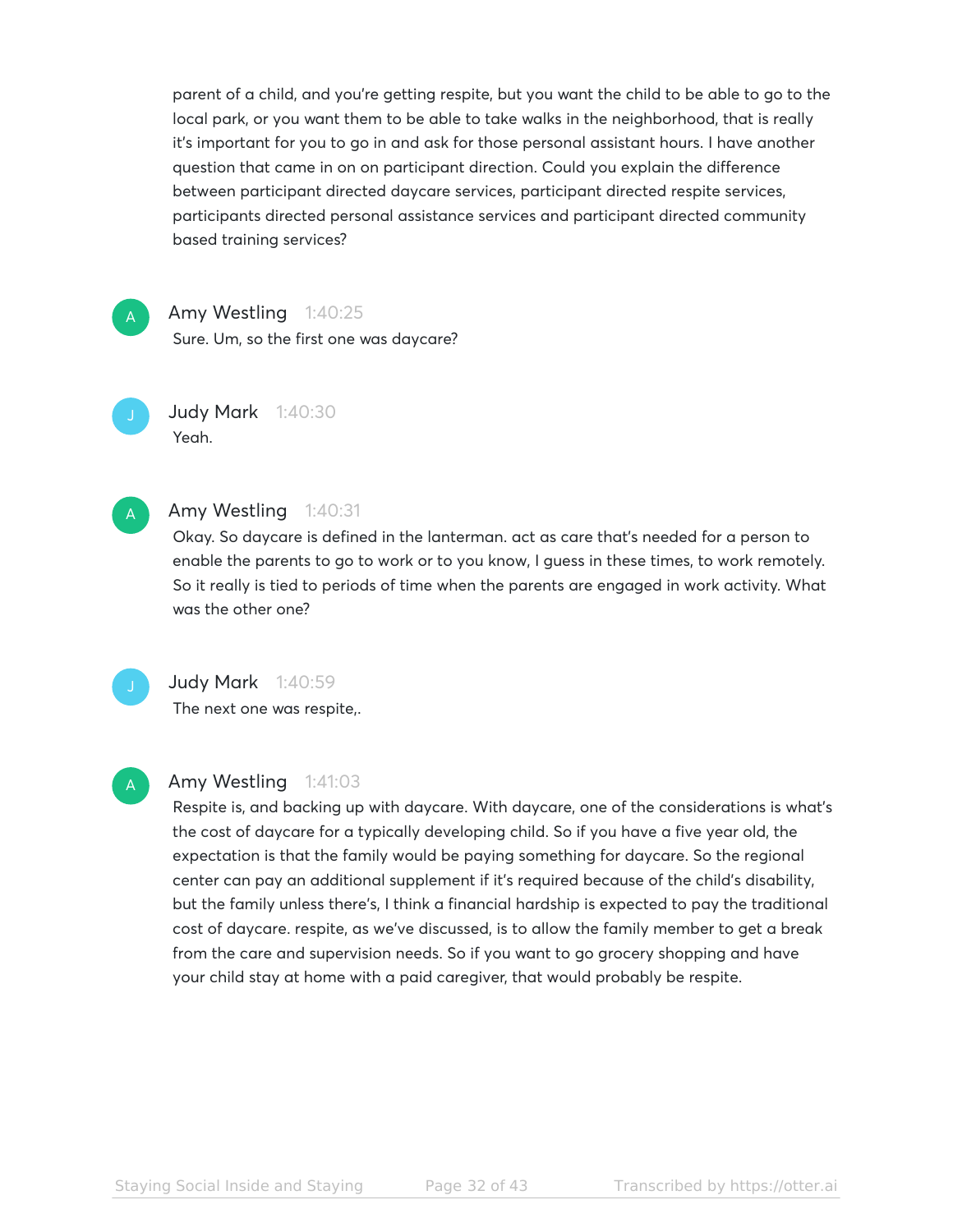# **Judy Mark** 1:41:58

Great. And then the next one is community based training service.

# Amy Westling 1:42:03

community based training service. So I mentioned that the DDS directive said that in even in normal circumstances, there are participant directed services. One of them is a what's called community based training service. And the challenge with this service it came along in during the last recession. And the challenge with it is that it is very much like it sounds like it lets you select a provider that will do some sort of individualized day service with your loved one. The challenge with it is that the rate is exceptionally low. And most of the rates in the regional center system are set are set by the department or the regional centers have some ability to negotiate them. But there's a limited number of services where the rate is in statute. So that means the rate is the rate and that's the law. And the all end rate for the community based training is 1499, inclusive of transportation. So it's really hard to use that service because that's lower than minimum wage in most areas. And that's supposed to be an all in rate. But that really is kind of if you know what it's intended to be, is if you think about, and, Judy, I've heard you describe this kind of what your son does. If you have someone that goes into the community, one on one with a staff person. This would be a staff person that you selected probably from your immediate network, to go access parks and in traditional times museums and libraries and those kinds of things. But the real challenge with it is the rate.

A

A

# Judy Mark 1:44:05

Mm hmm. Got it. Okay um another question for Melissa that they've asked again about this yoga program would you mind putting it back into the chat again I know it scrolls up there but people are very excited about this potential exercise opportunity. Absence billing as is literally asked about every single one of our webinars, and I don't always have someone and sometimes when DDS is on I make them answer it but I don't know Amy if you even want to answer but but the basic question is Will abscess billing continue to be effect past July 31? So first of all, most people have no idea what absence billing is explain that and then explain whether you think it'll go past July 31?

# Amy Westling 1:44:57

Sure. So absence billing Really is there's a place in title 17, which is our regulations that allows regional centers to pay service providers of non residential services. So those are things not where places where people live. So like day programs and respite and ILS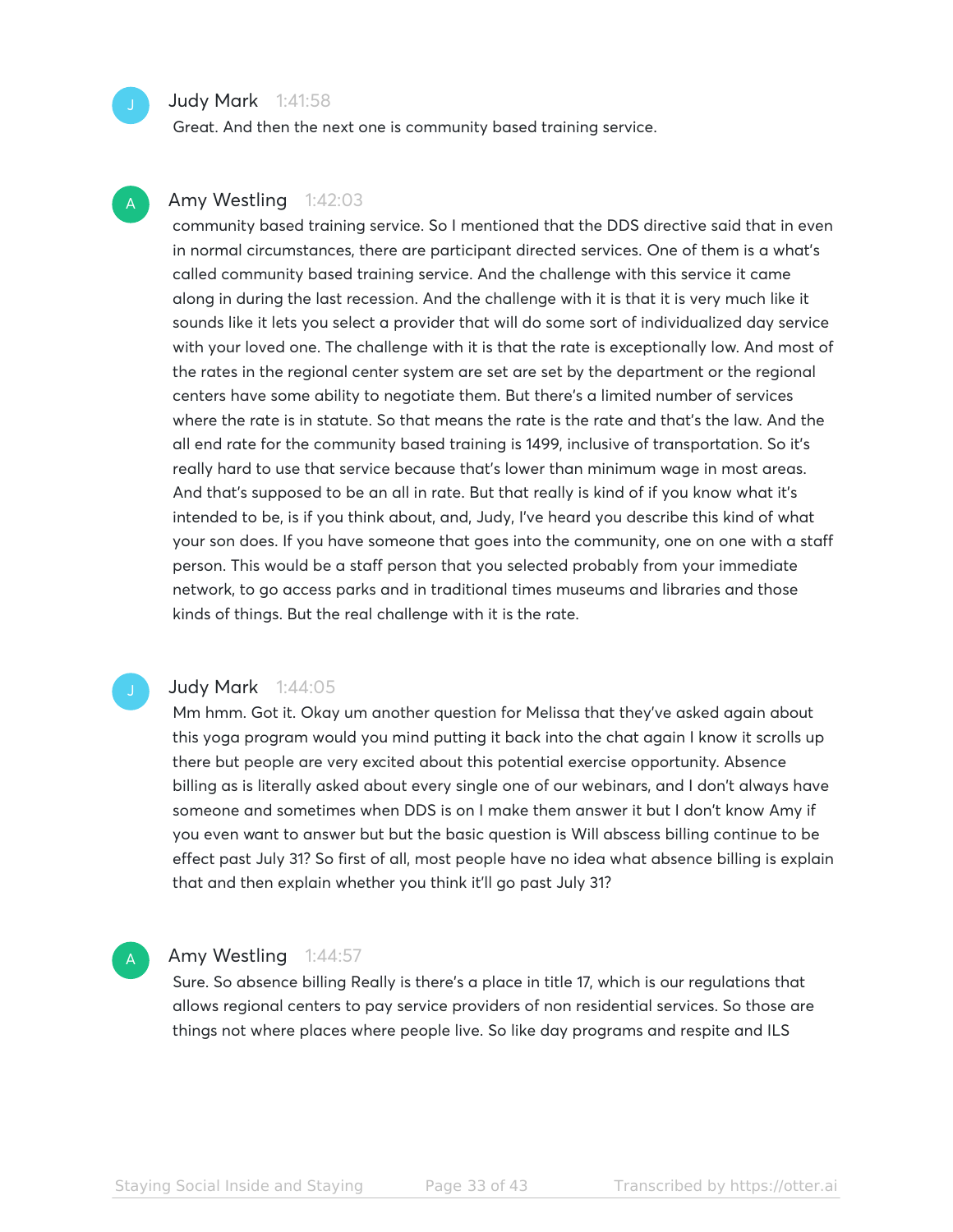services, those kinds of things. It allows regional centers to pay those providers for their average attendance during times when there's a state of emergency, because we recognize that, that not as many people are going to use those services maybe when there's a forest fire or there's an earthquake because people's lives have been upended. And so during the pandemic, because there's a declared state of emergency this has been an allowable process for the last few months, on June 18th the Department issued more guidance that said that they expect this process to come to an end on July 31. And that's the latest we've heard on that.

# Judy Mark 1:46:16

Yeah, I hear that some of the congregate setting providers are arguing that it should be extended. I'm hearing though, that it's unlikely to happen since they wanted it to the governor of the state wanted it to end in the end of June. So if that's in fact, the case, you know, we are really strongly urging families who utilize these congregate settings like a day program, to go to their day program provider and say, I want to get services from you, but on an individualized basis, or in a group of two people where we trust the other person and the family that they live in or the place that they live in, that they're not going to spread COVID to my child or to me and so It is really important for us to think about this long term solution because group big group programs where people are going to a to a center where there's 40,60, 100 people that ain't coming back, possibly ever, possibly ever. And so we need to look at alternatives now for the kinds of services we need to support us during this time and into the long term future. Um, so people are asking, there's a couple people with kind of similar questions where they're asking like, my son is doing virtual classes that he loves, but we're having to pay out of pocket for them, could particularly participant directed services, pay for it? Someone else is asking about virtual classes that consumers can take, would that be covered by participant directed services? Since nothing is really in the community now it's community based. So you know, here's my take on me, correct me if If I'm wrong, but participant directed services are based on one on one assistance, it's not based on a program that you're involved in. So if you're doing like a class online, that's exercise to regional centers, that would be equal to you taking an in person exercise class, which is not covered by regional center services. Unless it is inherently part of a program, you're already in like a day program, maybe be providing that. But if you're a child, you're not going to be in a day program, you're in school. And so therefore, participant director services are not going to pay for that group program. What participant directed services will pay for is an individual to come into your home to do those exercises or to meet you at the park or to take you for a walk through the community. So there's lots of opportunities that exist to give the family a break, to give the person the opportunity to get out of the freaking house and to do it safely. So So I, you know, I really encourage people pick up the phone or send an email to your service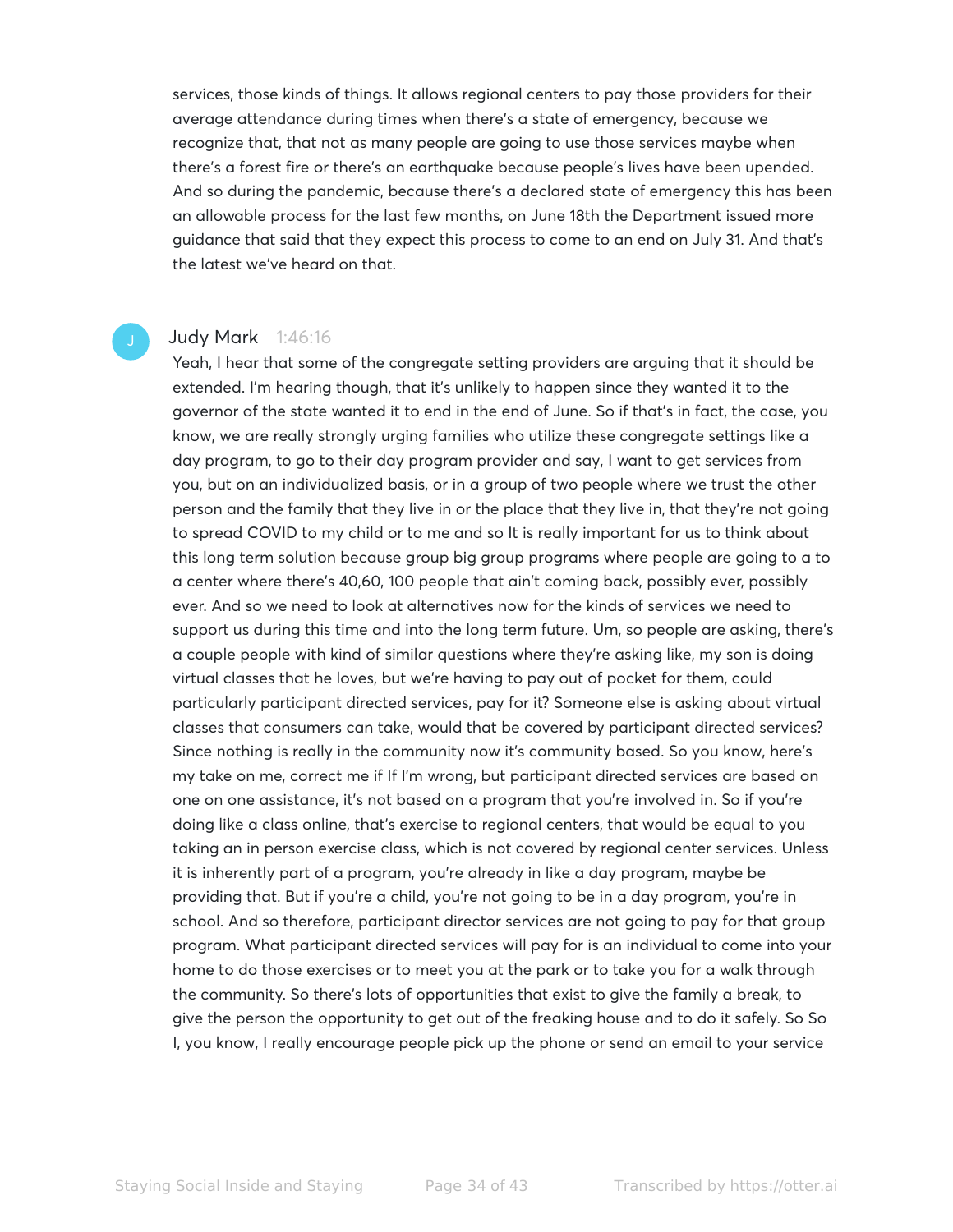coordinator today asking for participant directed services. You saw in the chat that we gave you the link for the participant directed services, guidance on the DDS website. We can put it again there. For those who are who didn't see it. I printed out it's written in really plain language. as Amy said earlier, DDS has done a very good job on that. And you can present this to your service coordinator, if they've never heard of it. You should know that DVU In addition, organization is advocating and begging actually DDS the State Department to train regional centers and their service coordinators on participant directed services so that they when they get these phone calls from families and individuals, they can answer Yes, of course I know about that. And I know how it works. So I don't know if you want to add anything Amy or did that work for you?

# Amy Westling 1:50:04

A

There we go. Um, yeah. And the other thing that I would explore if you find that kind of these remote classes are working well for you is or for your loved one is that a lot of traditional service providers are doing these kinds of things now as well. And so that may also be an option. If you're interested in some sort of remote classes, there are a lot being offered by traditional service providers now to

# Judy Mark 1:50:42

so, thank you. It's, okay so we have a question right now I think it's for Kavita, um, you had mentioned that you were able to access behavioral respite This is not something this participant or this person has heard of Could you explain what what that is and how that's different from regular rack respite? And also, what is crisis intervention? You've kind of mentioned all these things. Yeah.

# Kavita Sreedhar 1:51:09

So regular respite is where somebody comes in and works with your child or your neurodiverse loved one, right? In behavior respite Sometimes your loved one is going to be having maladaptive and disruptive behaviors and you need somebody who is more trained to be able to work with them. So this was something that I specifically requested for and the associate director at our regional center suggested that I get behavioral respite for her as I was asking for personal assistance, but she suggested that behavioral respite would probably work better because we needed somebody who was more behaviorally trained. So the respite caregivers are given, I think They have to go through a behavioral training module to be able to handle different types of maladaptive and disruptive behaviors, you know how to get them to how to keep themselves safe and keep the individual that they're caring for safe as well. crisis intervention is, you know, it, it's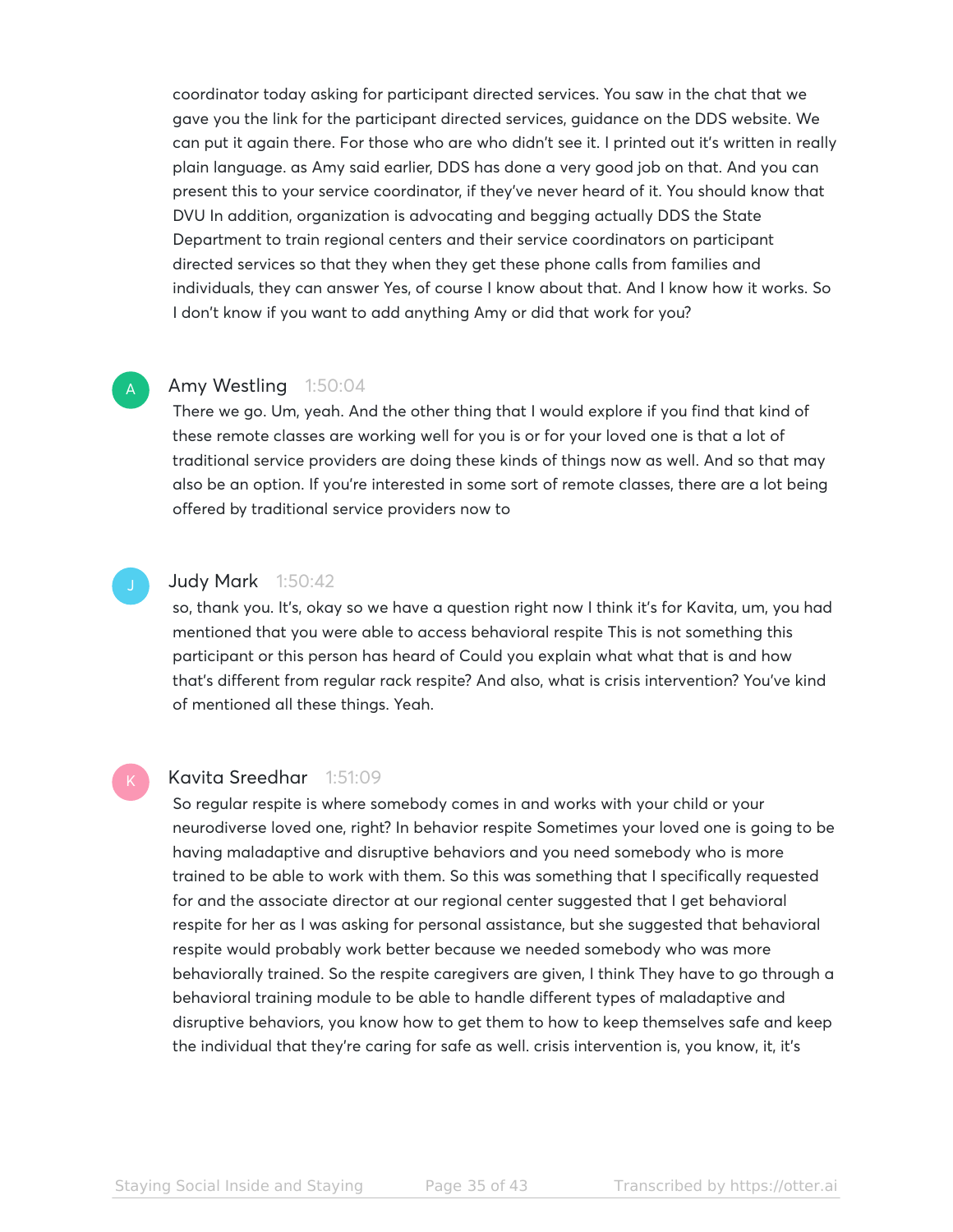when you're at, in a situation of crisis, like if your child or your the person that you're caring for is going after you or they start indulging in self injurious behavior or in very aggressive behaviors, they run away. These are different types of crisis that come up and I had to reach out for crisis intervention services because we were having we'd never seen that happen ever before. I'm sure Amy would be in a better position to explain what crisis intervention services are. But there is there is a company that we work with which is start and they work With the different systems and supports that are available around us, and they actually provide training and tools, we developed something called the communication chart to talk about what are the what are the tells, so to speak, or what are the antecedents to certain maladaptive behaviors that come in, and how to, what could it possibly mean? And what we did did as part of Pragnya's Person Centered plan, and also what we do for all our individuals who are enrolled at pragnya. The organization also is we develop a one page profile, which basically talks about how to be able to de escalate and how to redirect their behavior or how to address it more acknowledging how their behavior is, and that's something that crisis intervention with start, we work with them to be able to provide them that support like, you know, they gave us stim toys they gave us, they asked us, one thing that I did ask for us If Is it possible for them to pay for a pool because she likes enjoying swimming, but not really, that didn't come through, but we did. She likes painting so they sent me some or coloring so they sent some coloring paper and, you know, pens and things like that. So and they also document and keep data on the individual. So in the event there is any you know, there's unfortunate situation where the police need to get involved. So the crisis intervention comes in really handy at that point.

# Judy Mark 1:54:32

Thank you. Briana, welcome back. Did we deliver any babies while you were gone? No. Okay, good. Um, so did here's a couple questions I saved for you. Um, people, a lot of people with developmental disabilities live in apartments, and apartment buildings, and so do a lot of families and they're really worried about those complex hallways. The narrow staircases, the elevators, where people are not wearing masks. And it's impossible to keep a six feet distance in a predictable way. What are your suggestions for people I know that public health the public health guidelines, I've never seen any guidelines addressing that, that private apartment buildings should say only, you know, one part one party, one family, one co living unit should be on an elevator at a time and I don't know if you guys have heard the story that just happened in the last few days. here in California. I have a woman who was asking people on her apartment building elevator to put on a mask and she and she started getting hate stuff and there was a swastika in the elevator because they put up a noticing saying you must wear a mask and, and so people are getting a lot of hate when you have to call people out to wear masks. So any kind of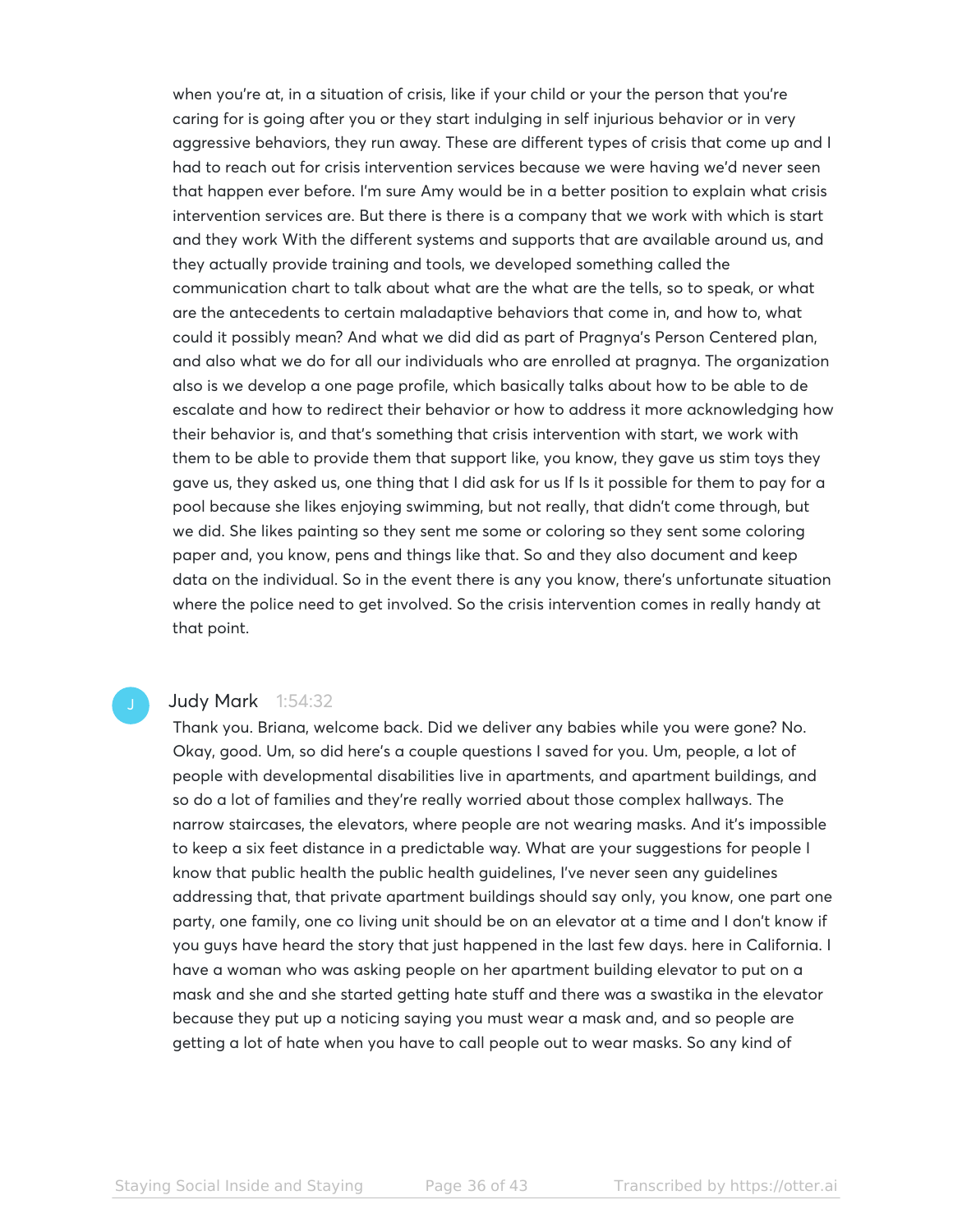advice, I mean, we're not expecting you to answer the hate stuff. But um, you know, any sort of advice for people who are living in these apartment buildings to stay safe?

# Brianna Doherty 1:56:11

B

Yeah, that that's really difficult and I know that there you know, our spaces have not been necessarily built for with COVID in mind, right and so it's so it is going to there are going to be spaces that are it's difficult to maintain distance. And but but again it you know, it is important to try and maintain at least six feet of distance as much as possible and to wear masks. So with regards to elevators, like in the elevators in the hospital, they have big signs on them that say four people Max and they have little dots in the elevators where everybody stands so we can be as distanced as possible. And so I think as much as possible, and to you know, to ride elevators, and it's, I think it's okay to say hey, there are already three people in the elevator. I don't think any more people should be in the elevator and, and and to try and you know if it's a narrow staircase go one person at a time. You know, I think it is pretty important to try and maintain as much distance as possible within, you know within the structures within the spaces we've been given.

# Judy Mark 1:57:18

Thank you, Briana. Um, here's a question that anyone can answer Melissa, Kavita Joseph, or maybe Briana, you've seen it as well. Are there any styles of masks that might be more easily tolerated by people with disabilities? We have tried several masks that attach on the ears. We have tried plastic face shields and they have not worked. So I'm just going to start by saying First of all, that the governor's order statewide order requiring mandatory mask wearing in public has an exception for people with developmental disabilities. Um, it's very specifically says developmental disability. With that being said, we still want to try to get people with developmental disabilities to wear masks if it is safe for them to do so, because it keeps them safe as well. I mean, part of mask wearing is to not infect others, but it also has some even small measure of protection for you not to get sick yourself. And so we do need to figure out ways to do that. However, if you are an individual or you are the parent of an individual who absolutely will not wear a mask, you do have that out by and I would honestly i'd print out the governor's order and carry it with you in case you are going into a store or into any kind of place where somebody stops you and you should be able to show them the order. But I'm wondering Kavita Briana, Melissa, if anybody has seen a mask or something that is available to people that maybe makes them want to wear it more, go ahead Kavita.



Kavita Sreedhar 1:58:58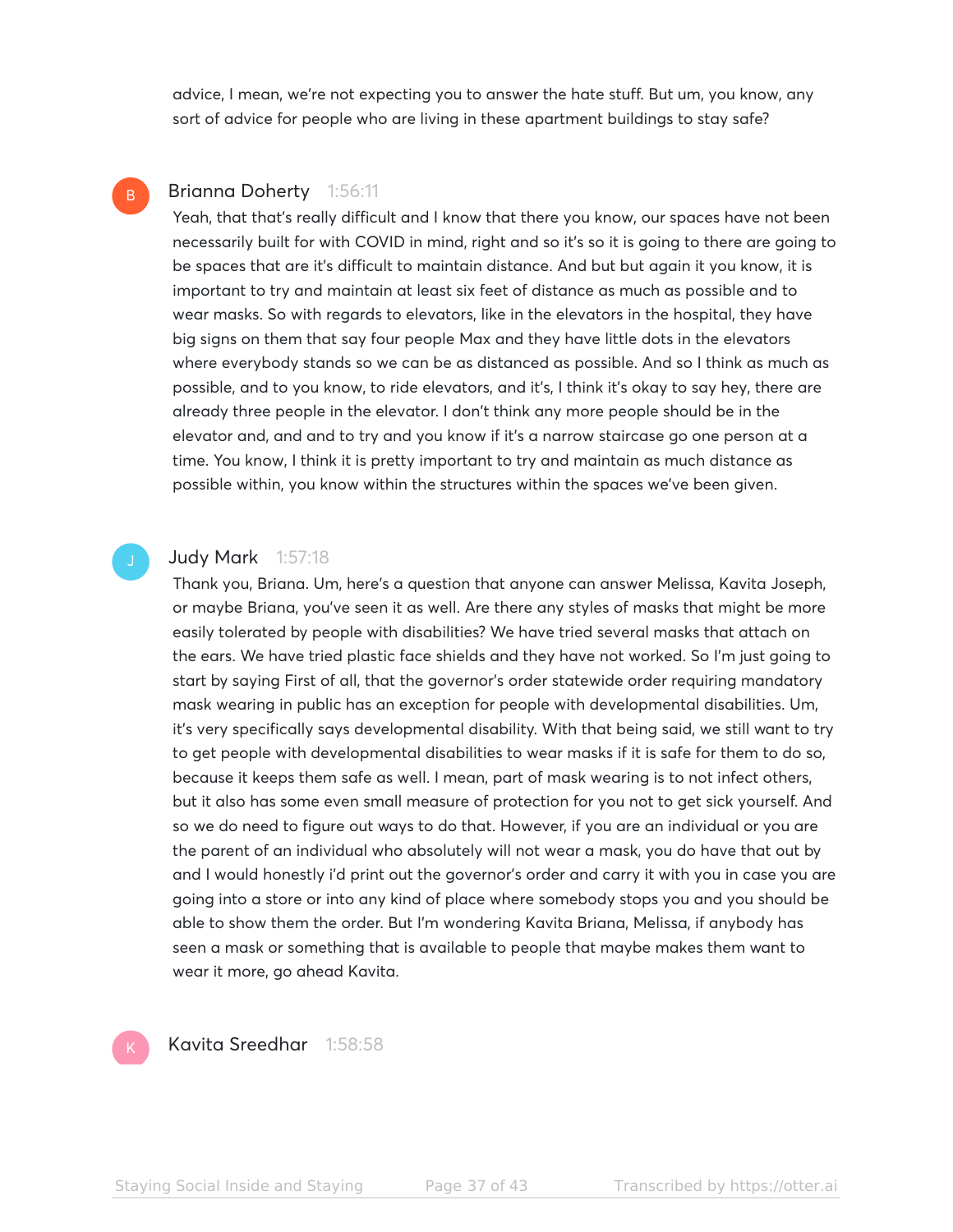So there is Like a scarf kind of thing that comes up and that you can, it's a cloth thing a if you could make it more like a fashion accessory and express, you know, that's what we try with our daughter. So that's something that you can put on and it goes on like a collar and then you just put it up so it automatically stays up. That's one of the other things if they cannot tolerate the thing going around the ear.

# Judy Mark 1:59:26

Great. Any other ideas? Joseph or Melissa? Joseph, are you are you okay? You're okay with wearing a mask?

# Joseph Meadours 1:59:38

Yeah, I have no problem. I have no problem wearing one. I mean, I did. I dropped to my chin every so often just to get some air, but No problems with it.

# Judy Mark 1:59:57

That's a really great point when you're at home When you're in the car with your family, I, it's shocking to me how many people I see driving down the street with their masks full on, and they're the only people in the car. You don't need to do that. If you're out for a walk and you're nowhere near anyone else, you don't need to have the mask on. So you should. So one idea is if your child is unwilling to wear a mask, is to try to stay in places that are really low populated. To go out at times with low populace where people are not out early morning, mid afternoon, like if you walk around my neighborhood at 10 o'clock in the morning, it's empty. You walk around sort of 6pm It is packed, like the pre or post dinner family walk time and we're constantly crossing the street to stay away from people. Um, so um, so anyway, one of my I other idea I have I was hoping it actually physically showed you but I don't have it anywhere near me. Is that why son's aid, made masks for my son with his favorite characters on it. So she, so we have one. He has one with SpongeBob SquarePants on it. She made me one with Mickey Mouse on it, which is my favorite character and one. Each of our family members has a mask with a with a character that my son might be interested in, which makes it like a fun thing to wear it, it becomes you know, like, it's amazing when you go to Disneyland. You know, a person who hates wearing a hat all of a sudden is wearing MIckey Mouse ears. So let's have it so that people you know, think it's kind of fun. But I also think that there needs to be a behavioral approach. I'm not a big behaviorist advocate. But I do believe that you can create a protocol for someone to start by wearing a mask at home for 30 seconds and then let them get to take it off and then an hour later they have to wear it for a minute that you can work your way up. And time them so that they can say, Alright, now we're going to go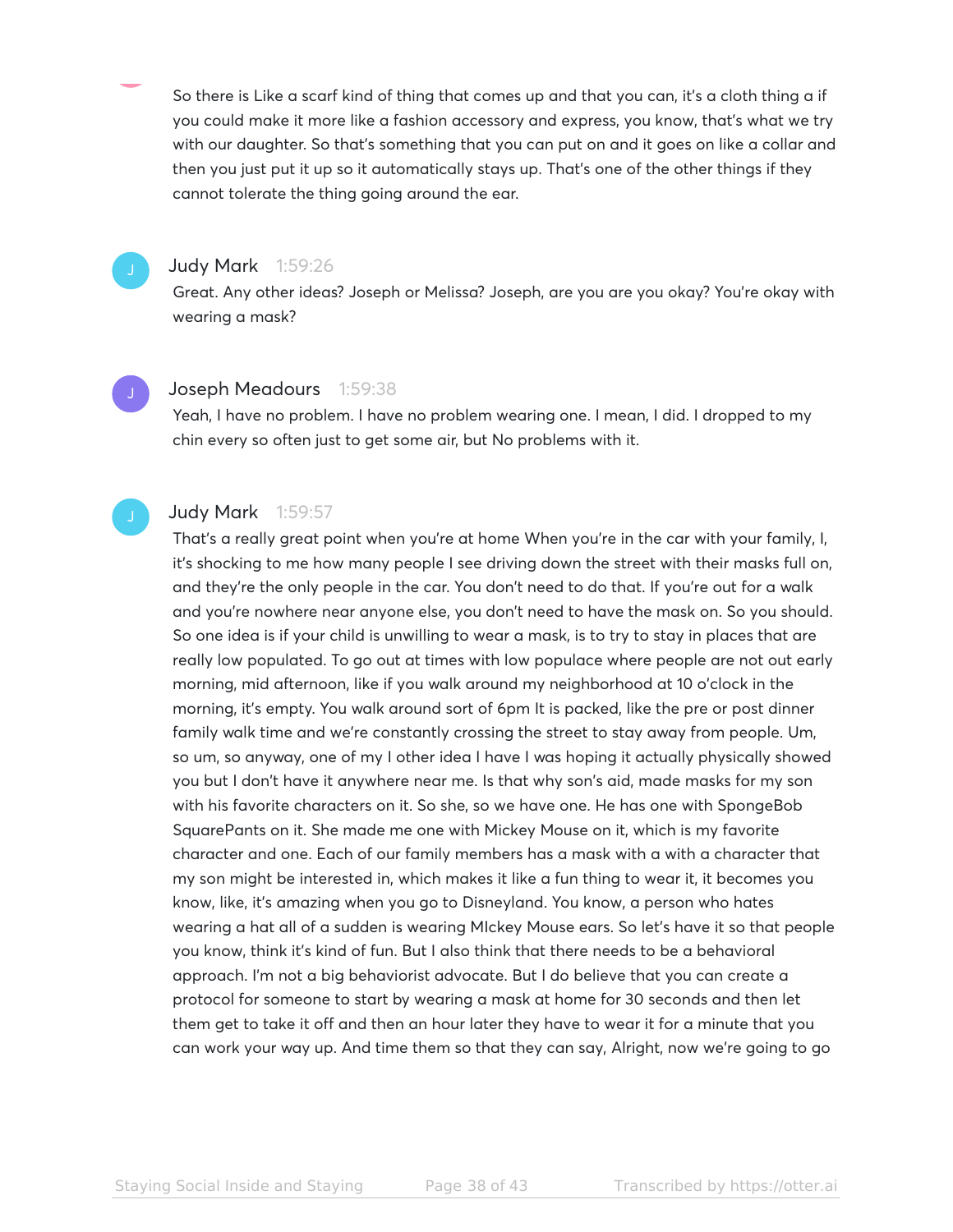out for a five minute walk with your mask on and you can't take it off, and then come home after five minutes and say, See, you did great in five minutes, instead of saying, you know, forcing the mask on a person and then throwing them out into the world and saying, Oh, you can't wear ot, and then we're punishing you by coming back home. I think there's really a way to think of it in the context. And I mean, that in the best of the way of APA, that you can work slowly up to that, and I don't think that families are thinking about they're just, my kid won't wear a mask and we're done. Of course, there are those people who won't wear a mask and it's unsafe. It's unsafe for them to wear a mask, but go ahead, Briana.

# Brianna Doherty 2:02:45

Yeah, I was just hoping Can I revisit some previous questions that were asked really quickly?



B

Judy Mark 2:02:50 Sure.

# B

# Brianna Doherty 2:02:50

judOkay. So um, so I wanted to confirm that there is no evidence that coronavirus is spread through recreational water. So, so Similar to what I was saying before, it's not the water in and of itself or this thing in and of itself. It's swimming in close contact with people. So again, if we keep kind of the big principles in mind, it's staying at least six feet away from people and and minimizing that close contact. And similarly with regard to that has been prepared either by a restaurant or somebody else. There is no evidence that coronavirus can be spread through food, as long as it's been prepared with those principles in mind so that the people preparing the food or wearing masks have washed their hands have disinfected the surfaces. There's no evidence that Corona virus can be spread through food. So again, it's you know, there's a lot of these questions and it's just important to keep the big principles in mind, right that, you know, as long as you are maintaining distance, wearing your masks, washing your hands and following these simple principles. You know, it's it's easy to kind of Just sort of what activities are okay, and not and when in doubt, just google CDC and your question, and there's a lot of information out there. And also ask your doctor.



# Judy Mark 2:04:10

Great. Thank you, Briana. Um, Amy, I just want to tell you, there's a couple of people in the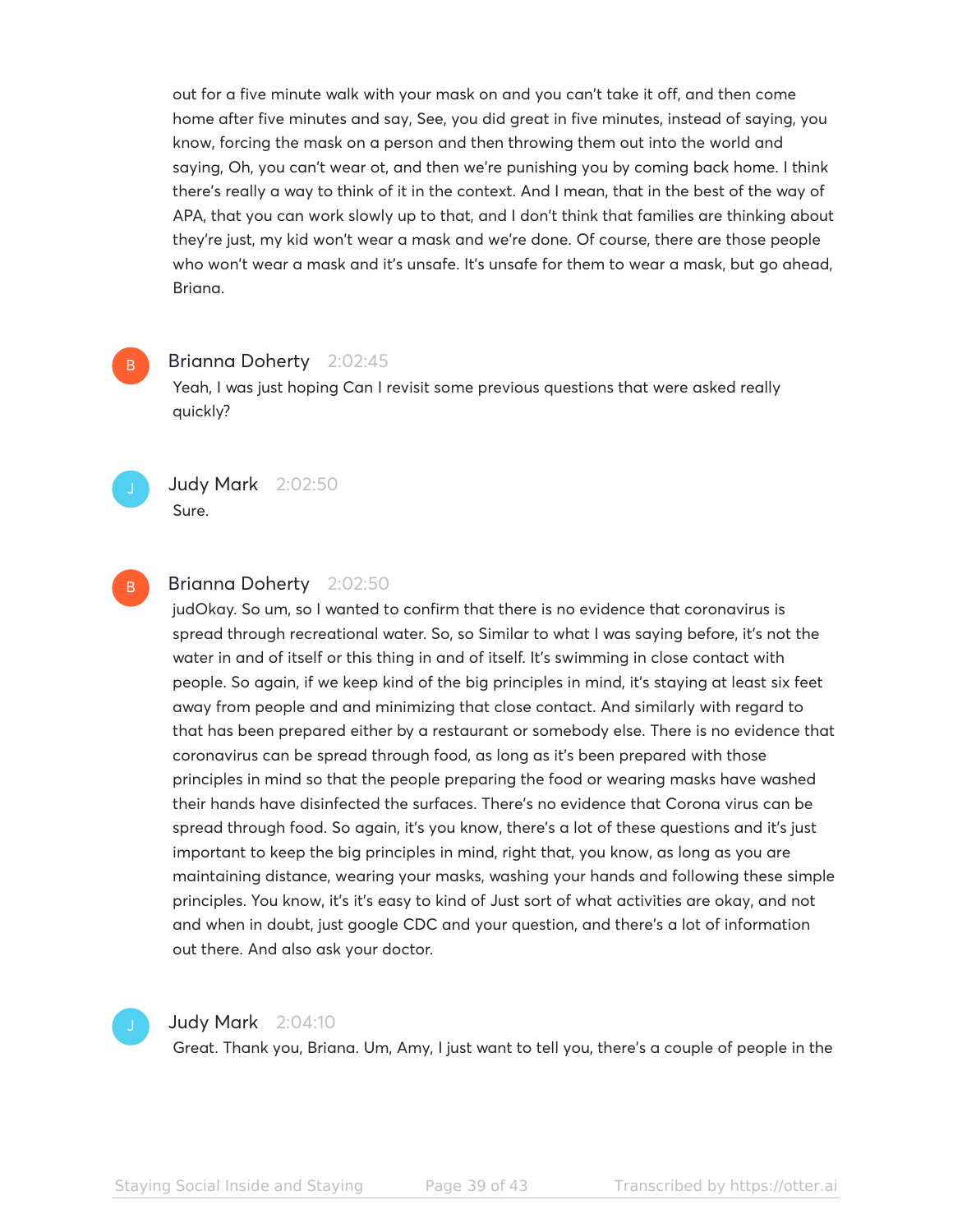q&a who are dying to send you an email. So you can either send them private things or put it on there. So I don't know. I generally don't give out my email on these webinars, but you're weclome to.

# Amy Westling 2:04:30

A

I'm happy to it's on the internet anyway. So I'll be happy to find one of those questions and throw it in the response.

# Judy Mark 2:04:38

Perfect, great. Oh, I just put one of them into answered. So go into answered. I got it live. Um, and another quick answer question, if we're in a day program, but we found another program that we like better and they are offering things like online that we'd like to do. Can we change? You can change at any time. Absolutely can change at any time just because in COVID we're not in like a standstill. In fact, this is a really good time to think about what, it what are the services we're getting. I mean, I know that there are some people are unbelievably creative and are doing some very cool with people are providing one on one assistance in the home. Um, and then there are others who have closed shop completely. So you want to be able to find the services that are working for you. Um, so here's a question for you, Briana, is a face shield sufficient by itself or should it be worn with a mask?

# Brianna Doherty 2:05:42

That's another great question. And and i think i think you know, as much as possible mask is is the is the first way to go a face shield is definitely an alternative both is even better. And so so. Yeah, as long as that But the mask is kind of the main thing that the CDC recommends.

# Judy Mark 2:06:04

Okay, great. Um, let's see. Um, I'm just trying to see if there's any more questions we receive. Oh, here's a basic question for you, Amy, who receives and manages the funds and payments for participant directed services. Is it direct between the Regional Center and the person providing the services?



B

# Amy Westling 2:06:28

No, it goes through a financial management service. So very similar to the self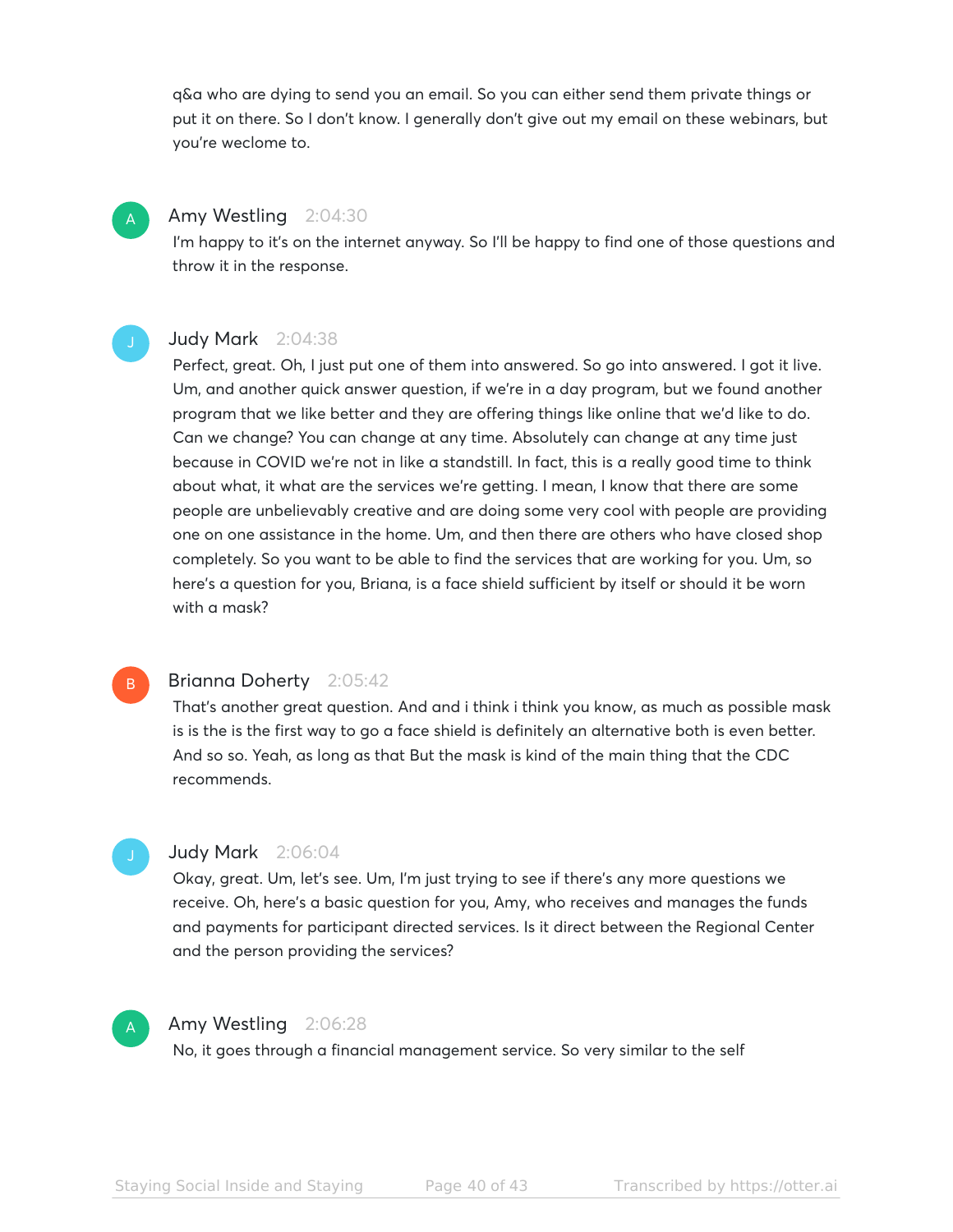determination program. The money goes directly from the regional center to the Financial Management Service and the financial management service pays the provider

# Judy Mark 2:06:47

can they negotiate the rates on any of these services or are they set rates



# Amy Westling 2:06:54

for the three that were added to the thanks to the departments directive. It is a set rate. And I think I mentioned earlier that the, the community based activity is also a set rate.



# Judy Mark 2:07:12

Great. this is a real I'm only gonna ask for one or two more because we're running over time. This is a really technical question, but I was asked yesterday on our call on our SDP Connect call and I want to ask you, Amy to answer this. If a consumers on the HCVA nursing labor, can they still access to participant directed nursing services or do they need to change the waiver?



# Amy Westling 2:07:44

I actually don't know the answer to that. Because the HCVA nursing waiver is actually administered by the Department of Healthcare Services. But everyone should have a caseworker who receives that waiver service. And it would be like your CCS caseworker, or there's some new agencies that are managing that. Now, I would ask them for clarity on that.

# Judy Mark 2:08:22

We acquired this is this is the artist Mackenzie, who created this Oh, here we go this super cool mask with SpongeBob on it. So that's one way. Thank you, Mackenzie. She's the artist of the household. Um, okay. 'mI think that there's probably only one other, people are asking a bunch of questions about the self determination program, which is not the subject of this, of this webinar, but I'll just tell you that at this point, DDS did not decide to expand in the budget to expand the substation. program to people who are on the waiting list, we you should know that they can do it at any time. And so we haven't given up and we're continuing to advocate with them. So keep sending your emails to Nancy Bargman on that one. Um, and just I guess a final question I'm going to give to you Briana. Because we have to have hope. It's just this is it's very we're, I mean, when people ask me how we're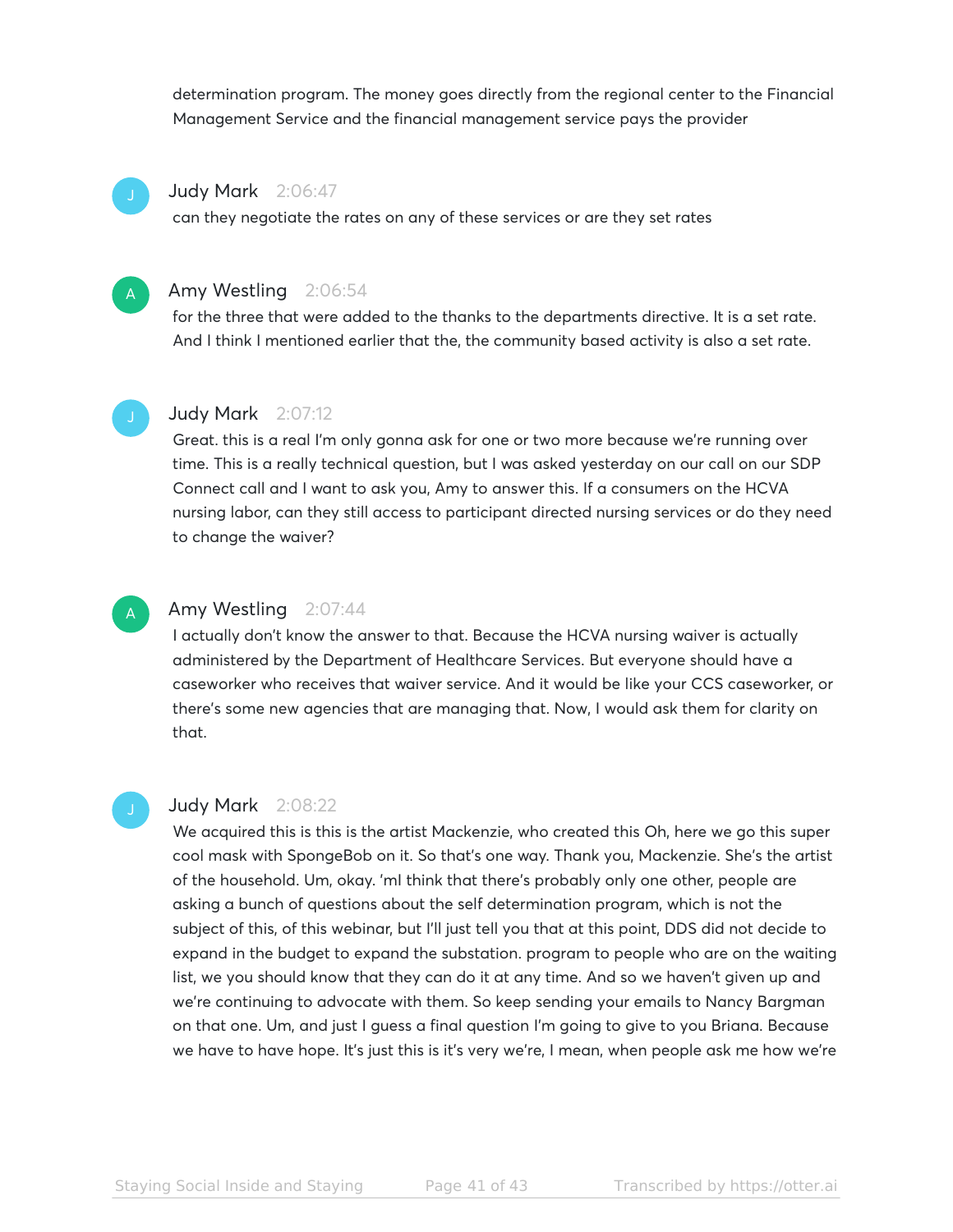doing in our family, I say, it all sucks. We're all screwed. But other than that, we're fine. Because I really believe that is that things are not great. I mean, they're not great for my son who loves Disneyland. They're not great for my daughter who is in college and is not being able to not cannot go back to college in the fall because they're not doing it in person for her. The, it sucks for our vacation that we were supposed to be on right now. So yeah, it all kind of sucks, but We're also kind of all screwed because people aren't doing what they need to do. So we have to have some kind of hope and one of them is a vaccine. And we know that that is not your specialty. You're not it you're not Anthony Fauci and we can certainly ask him. But do you think that there's even a chance of a vaccine at all? And what would be the timing that you would say?

# Brianna Doherty 2:10:23

Yeah, you know, as you mentioned, I'm a medical student, I'm not a doctor. And so I can't give advice from that perspective

B

B

# **Judy Mark** 2:10:30

to play a doctor on TV.

# Brianna Doherty 2:10:33

And, but you know, I will say that there is immense pressure and and immense desire for a vaccine. Right? And, and with that, with that amount of drive, you know, people can do really amazing things. And I know, I know that there are many labs out there that are working on a vaccine and are working really hard and there's a lot of money being funneled into a vaccine, because because everybody wants it right. And that's a really big driver. And so I am hopeful that there will be a vaccine as to timing, you know, I can't say for sure. And numbers that I have heard has been, you know, within a year or a year or two. And those are numbers that I have heard. I can't predict much more than that. But I'm very hopeful that there will be a vaccine. Well, that, you know, will that mean that life can go back to exactly how it was? I'm not sure. You know, I'm not sure about that. That but it will definitely, it will definitely help and, and move us forward along the trajectory that we're on.

# Judy Mark 2:11:40

Great. Thank you, Briana. And thank you to all of our amazing panelists, Joseph kevita, Amy and Brianna, and Isita thank you all for being part of this webinar. Once again, we've recorded it. It's available it will be available by tomorrow on our Coronavirus Resources